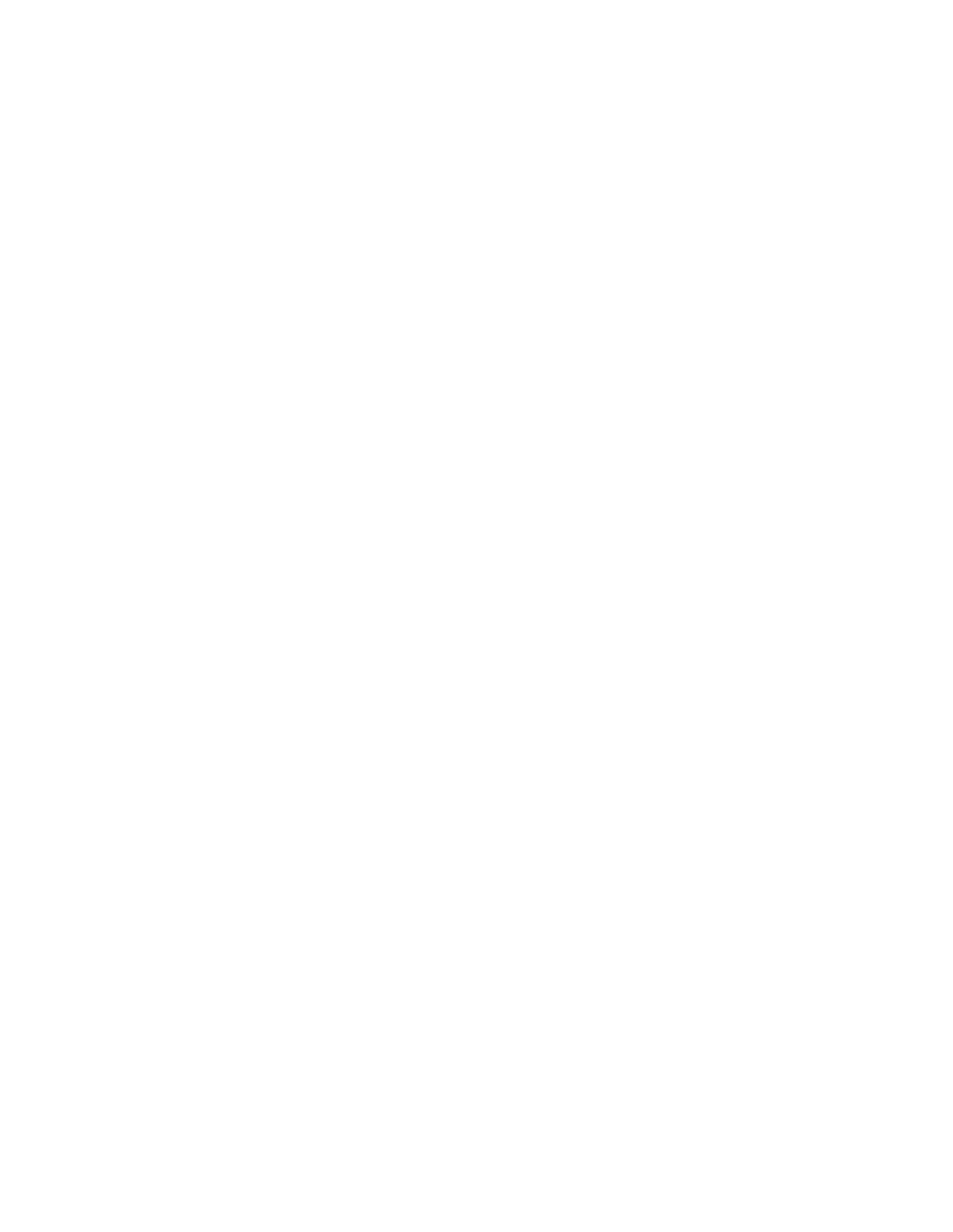# Table of Contents

# *PURPOSE 1*

## *SUBMISSION OF COLLEGE CREDIT CARD AGREEMENTS TO THE BOARD 1*

# *OVERVIEW OF COLLEGE CREDIT CARD AGREEMENTS 1*

Credit Card Issuers *2* Institutions of Higher Education, Affiliated Organizations, and Other Organizations *3* Number of Open College Credit Card Accounts *3* Payments by Credit Card Issuers *4* Number of New Accounts *4*

# *DETAILED INFORMATION ABOUT AGREEMENTS SUBMITTED TO THE BOARD 5*

## *APPENDIX 6*

College Credit Card Agreements Submitted to the Board for 2009 *6*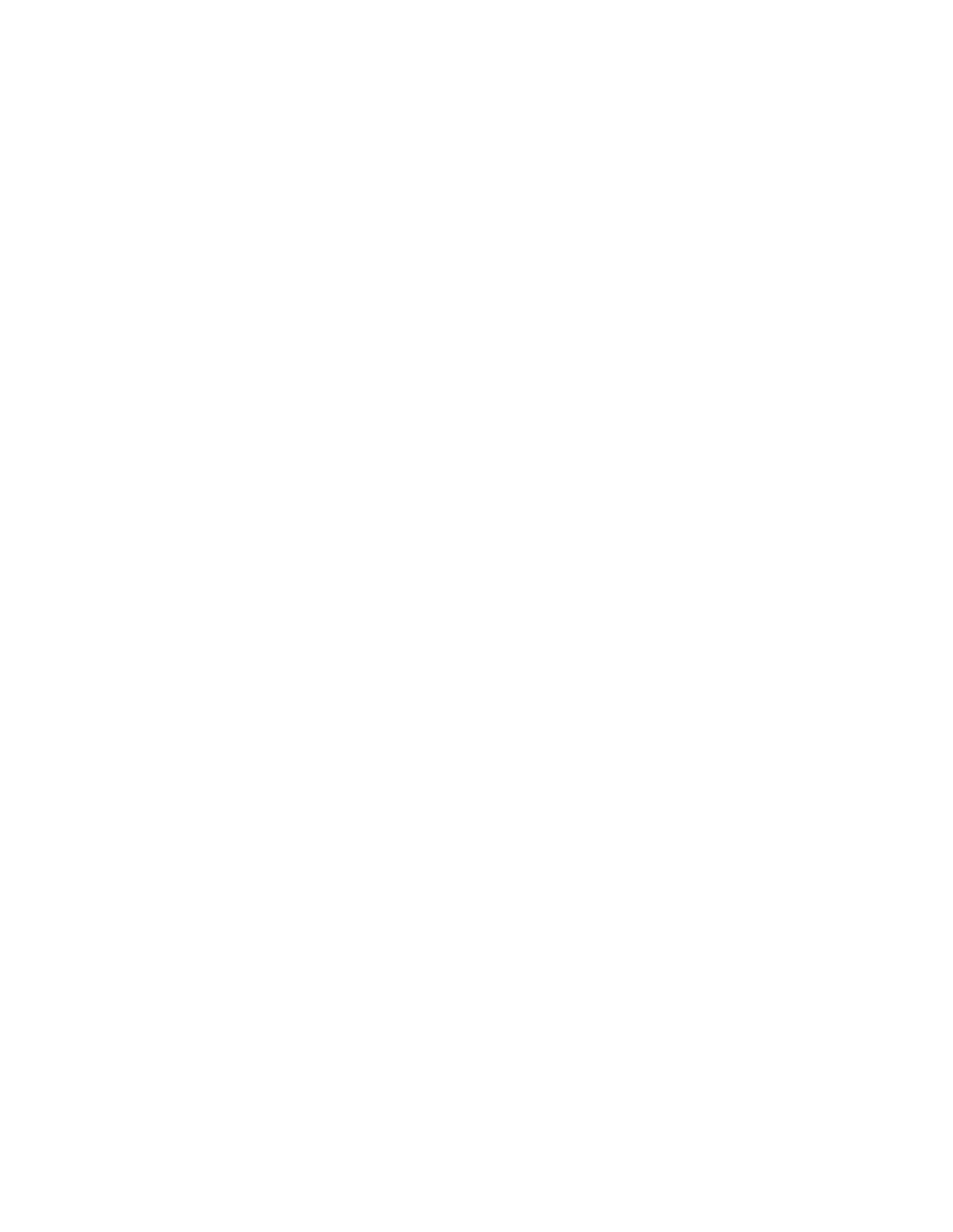# Report on College Credit Card Agreements

#### *PURPOSE*

The Board of Governors of the Federal Reserve System (the "Board") submits this report in accordance with Section 305 of the Credit Card Accountability Responsibility and Disclosure Act of 2009 (the "Credit CARD Act"), Pub. L. No. 111–24, 123 Stat. 1734 (2009). Section 305(a) of the Credit CARD Act requires the Board to submit to the Congress, and to make available to the public, an annual report that lists certain information submitted to the Board concerning agreements between credit card issuers and institutions of higher education ("institutions") or certain affiliated organizations, such as alumni associations or foundations, that provide for the issuance of credit cards to college students ("college credit card agreements" or "agreements").

Pursuant to Title X of the Dodd-Frank Wall Street Reform and Consumer Protection Act of 2010, responsibility for collecting and submitting to the Congress annual reports regarding college credit card agreements will transfer to the newly-established Bureau of Consumer Financial Protection on the designated transfer date, July 21, 2011.

Information included in this report is also available on the Board's public website at [www.federalreserve.gov](www.federalreserve.gov/collegecreditcardagreements) [/collegecreditcardagreements.](www.federalreserve.gov/collegecreditcardagreements) In addition, under Section 304 of the Credit CARD Act and the Board's implementing regulations, 12 C.F.R. § 226.57(b), the public can obtain college credit card agreements between a card issuer and an institution of higher education directly from the institution.

## *SUBMISSION OF COLLEGE CREDIT CARD AGREEMENTS TO THE BOARD*

Section 305 of the Credit CARD Act and the Board's implementing regulations, 12 C.F.R. § 226.57(d), require credit card issuers to submit to the Board each year a copy of any college credit card agreement between the issuer and an institution of higher education or an alumni organization or foundation affiliated

with an institution of higher education ("affiliated organizations")<sup>1</sup> that was in effect at any time during the preceding calendar year. Issuers also are required to submit the following information with respect to each agreement: (1) the amount of payments made by the issuer to the institution or affiliated organization during the year;<sup>2</sup> (2) the number of new credit card accounts opened pursuant to the agreement ("college credit card accounts") during the year; and (3) the number of open college credit card accounts at year-end (regardless of when the account was opened).

Issuers were required to make their initial submission to the Board by February 22, 2010. This initial submission comprised college credit card agreements to which the issuer was a party during 2009 and information regarding payments and accounts as of December 31, 2009.

## *OVERVIEW OF COLLEGE CREDIT CARD AGREEMENTS*

The Board received a total of 1,044 college credit card agreements from seventeen credit card issuers. In 2009, these issuers made total payments of \$83,462,712 to institutions and organizations pursuant to these agreements. The total number of new college credit card accounts opened pursuant to these agreements during 2009 was 53,164. The total number of college credit card accounts opened pursuant to these agreements during or prior to 2009 that remained open as of December 31, 2009, was 2,008,714. As discussed below, additional information regarding payments and accounts is provided in the Appendix to this report.

This report is based on information and agreements submitted to the Board by card issuers. Because some agreements address the provision of both credit cards

<sup>1.</sup> In some cases, issuers submitted to the Board agreements reached with other types of organizations, such as fraternities, sororities, and professional or trade organizations, that relate to the issuance of credit cards to college students. Such agreements are included in this report and categorized as agreements with "other organizations."

<sup>2.</sup> All payment amounts presented in this report, including in the Appendix, are rounded to the nearest dollar.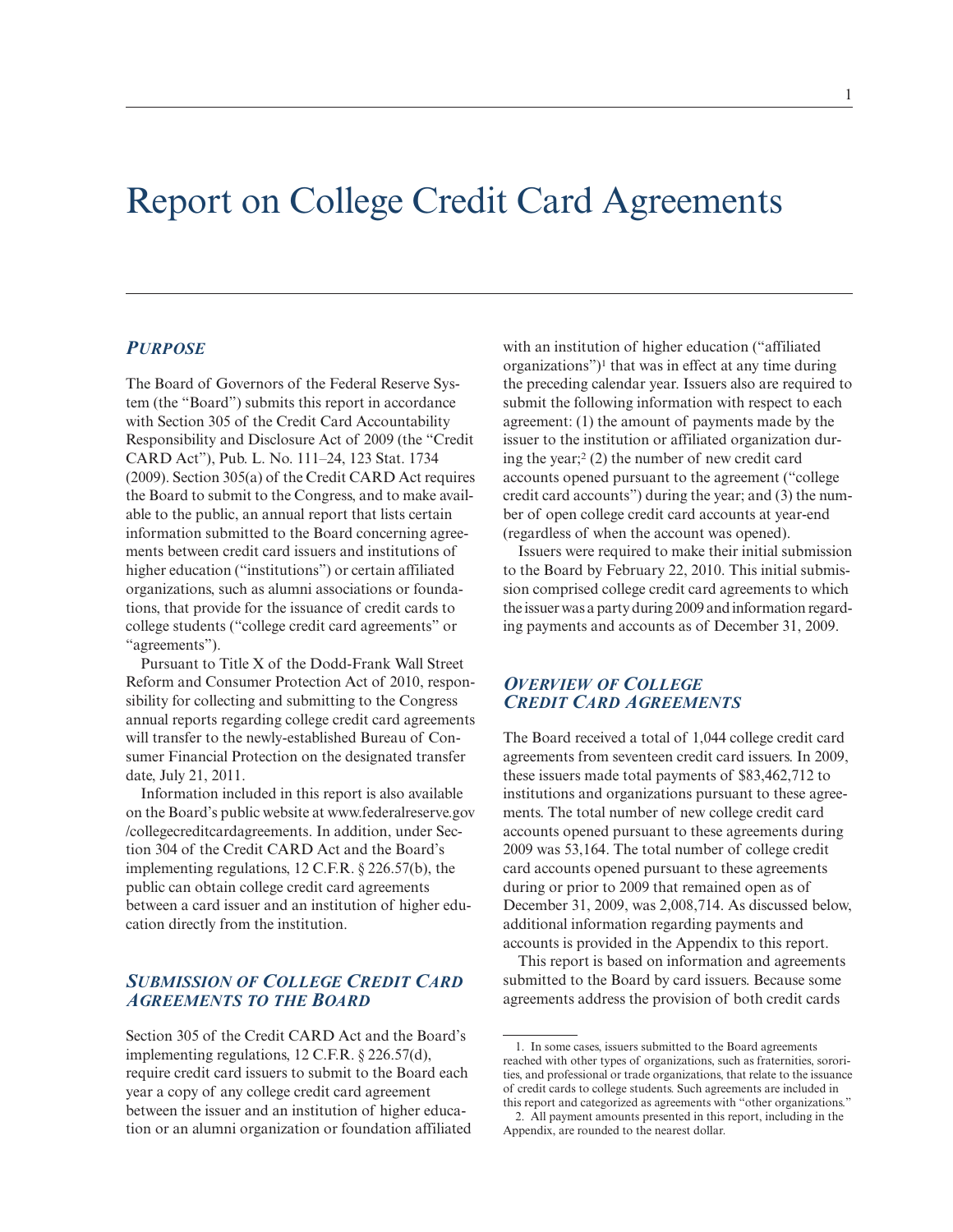and of other financial products (such as deposit accounts), payments made by issuers under these agreements may not be based solely on credit card accounts. In addition, some or all of the accounts opened pursuant to these agreements may have been opened by individuals who are not students (such as alumni, faculty, and staff of an institution of higher education). Furthermore, card issuers' submissions do not include information regarding credit card accounts opened by students independent of these agreements (such as when a student responds to an offer made to the general public).

The Board also notes that, because issuers were required to submit all college credit card agreements to which they were a party at any time during 2009, issuers' submissions may include agreements that terminated in 2009 or 2010, and therefore are no longer in effect. The terms of some agreements may have been amended during 2010 as a result of new requirements imposed under the Credit CARD Act and the Board's implementing regulations. Those revised agreements are not reflected in this report, but will be included in issuers' March 31, 2011, submissions to the Board. The next report submitted to the Congress will include those revised agreements.

### **Credit Card Issuers**

Three credit card issuers accounted for approximately 96 percent of all college credit card agreements submitted to the Board in 2010. FIA Card Services, N.A.

("FIA"), which is a subsidiary of Bank of America Corporation, submitted 906 college credit card agreements, more than fifteen times as many as any other card issuer. In 2009, FIA made payments totaling \$61,968,307 to institutions of higher education, affiliated organizations, and other organizations, and opened 38,610 new accounts under its college credit card agreements. As of December 31, 2009, FIA had a total of 1,605,969 open college credit card accounts pursuant to these agreements.

U.S. Bank National Association ND ("U.S. Bank") submitted 60 agreements, the second largest number of agreements submitted by a single issuer. Under these agreements, U.S. Bank made total payments of \$2,502,744 to institutions of higher education, affiliated organizations, and other organizations, and opened 7,911 new accounts in 2009. U.S. Bank had a total of 122,163 open college credit card accounts pursuant to these agreements as of December 31, 2009.

Chase Bank USA, N.A. ("Chase") submitted 36 agreements. During 2009, Chase made total payments of \$13,892,863 to institutions of higher education, affiliated organizations, and other organizations, and opened 529 new accounts under these agreements. As of December 31, 2009, Chase had a total of 217,917 open college credit card accounts pursuant to these agreements.

| Credit card issuer                             | Number<br>of agreements<br>submitted | Payments<br>by issuer<br>$\sin 2009$ | Accounts<br>opened<br>$\overline{\text{in}}$ 2009 | Total open<br>accounts<br>as of 12/31/2009 |
|------------------------------------------------|--------------------------------------|--------------------------------------|---------------------------------------------------|--------------------------------------------|
| FIA Card Services, N.A.                        | 906                                  | \$61,968,307                         | 38,610                                            | 1,605,969                                  |
| U.S. Bank National Association ND              | 60                                   | \$2,502,744                          | 7,911                                             | 122,163                                    |
| Chase Bank USA, N.A.                           | 36                                   | \$13,892,863                         | 529                                               | 217,917                                    |
| Pennsylvania State Employees Credit Union      | 13                                   | 7,375<br>S                           | 1,475                                             | 1,849                                      |
| <b>INTRUST Bank, N.A.</b>                      | $8\phantom{.}$                       | \$1,781,180                          | 1,313                                             | 37,596                                     |
| UMB Bank, N.A.                                 | 6                                    | 3,734<br>S                           | 31                                                | 232                                        |
| <b>GE Money Bank</b>                           | 3                                    | \$1,725,816                          | 77                                                | 1,484                                      |
| First National Bank of Omaha                   | $\overline{2}$                       | S<br>17,788                          |                                                   | 1,062                                      |
| PNC Bank, N.A.                                 | $\overline{2}$                       | S<br>200,000                         | 322                                               | 2,596                                      |
| Banco Popular de Puerto Rico                   |                                      | 58,674<br>S                          | 419                                               | 8,477                                      |
| <b>Barclays Bank Delaware</b>                  |                                      | \$1,000,000                          | 1,326                                             | 5,771                                      |
| Capital One Bank (USA), N.A.                   |                                      | $\mathbf{0}$<br>S                    | $\mathbf{0}$                                      | $\Omega$                                   |
| Commerce Bank, N.A.                            |                                      | $\mathbb{S}$<br>6,329                |                                                   | 376                                        |
| Compass Bank                                   |                                      | \$.<br>150,000                       | $\theta$                                          | $\theta$                                   |
| <b>Elevations Credit Union</b>                 |                                      | S<br>3,372                           | 534                                               | 2,408                                      |
| Michigan State University Federal Credit Union |                                      | 60,000<br>S                          | 76                                                | 275                                        |
| <b>USAA Savings Bank</b>                       |                                      | <sup>\$</sup><br>84,530              | 539                                               | 539                                        |
| <b>Total</b>                                   | 1,044                                | \$83,462,712                         | 53,164                                            | 2,008,714                                  |

#### Table 1. Credit Card Issuers by Number of Agreements Submitted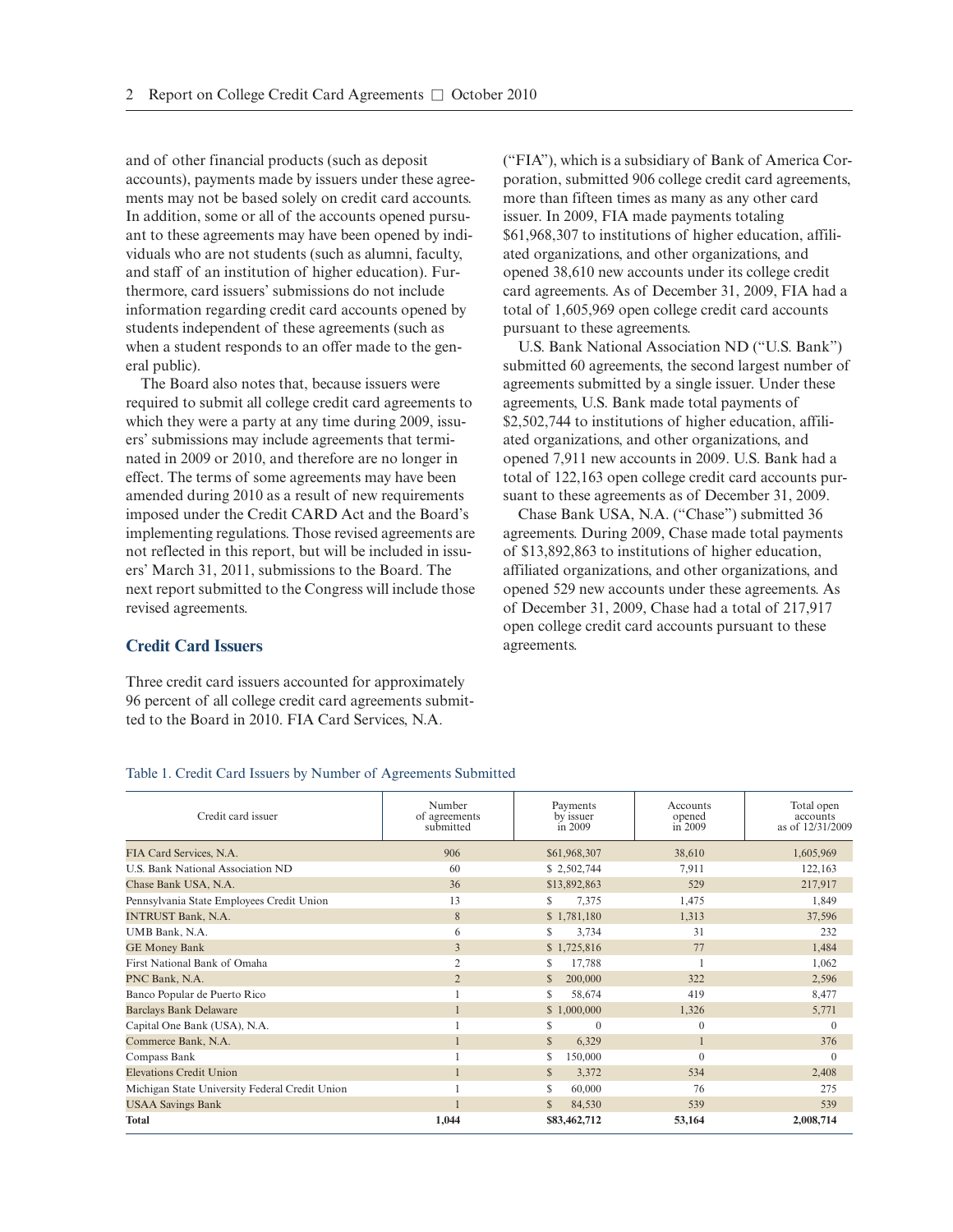| Type of institution or organization     | Number<br>of agreements<br>submitted | Payments<br>by issuer<br>in 2009 | Accounts<br>opened<br>in 2009 | Total open<br>accounts<br>as of 12/31/2009 |
|-----------------------------------------|--------------------------------------|----------------------------------|-------------------------------|--------------------------------------------|
| Institutions of higher education        | 413                                  | \$22,369,079                     | 12,513                        | 432,020                                    |
| Alumni associations                     | 348                                  | \$43,907,067                     | 25,919                        | 1,015,242                                  |
| Foundations                             | 84                                   | \$5,391,527                      | 4,017                         | 134,807                                    |
| Other organizations                     | 180                                  | \$5,815,074                      | 7.399                         | 295,306                                    |
| Multiple institutions and organizations | 19                                   | \$5,979,965                      | 3,316                         | 131,339                                    |
| <b>Total</b>                            | 1.044                                | \$83,462,712                     | 53,164                        | 2,008,714                                  |

#### Table 2. Type of Institution or Organization by Number of College Credit Card Agreements Submitted

#### Table 3. Ten Largest Agreements by Total Number of Open Accounts as of December 31, 2009

| Agreement                                                                                         |                                   | Total open<br>accounts | Accounts<br>opened | Payments<br>by issuer   |
|---------------------------------------------------------------------------------------------------|-----------------------------------|------------------------|--------------------|-------------------------|
| Institution or organization                                                                       | Credit card issuer                | as of 12/31/2009       | in 2009            | in 2009                 |
| The Penn State Alumni Association                                                                 | FIA Card Services, N.A.           | 74,832                 | 1,569              | \$2,835,000             |
| Golden Key International Honour Society <sup>1</sup>                                              | FIA Card Services, N.A.           | 38,692                 | 399                | \$1,540,442             |
| Alumni Association of the University of Michigan and the<br>Regents of the University of Michigan | FIA Card Services, N.A.           | 38,358                 | 947                | \$1,500,000             |
| The Association of Former Students of Texas A&M University                                        | FIA Card Services, N.A.           | 36,731                 | 475                | \$1,157,434             |
| The Ex-Students Association of the University of Texas                                            | FIA Card Services, N.A.           | 33,812                 | 616                | 182,029<br>S.           |
| Indiana University Alumni Association                                                             | FIA Card Services, N.A.           | 29,903                 | 355                | \$1,131,221             |
| <b>UCLA Alumni Association</b>                                                                    | FIA Card Services, N.A.           | 28,317                 | 624                | 980,474<br>$\mathbb{S}$ |
| University of Notre Dame du Lac                                                                   | Chase Bank USA, N.A.              | 27,574                 | 77                 | \$1,860,000             |
| University of Illinois Alumni Association                                                         | FIA Card Services, N.A.           | 25,528                 | 330                | \$3,272,457             |
| Heritage Affinity Enterprises, LLC <sup>2</sup>                                                   | U.S. Bank National Association ND | 23,741                 | 536                | S<br>40,942             |
| <b>Total</b>                                                                                      |                                   | 357,488                | 5,928              | \$14,499,999            |

1. Golden Key International Honour Society ("Golden Key") describes itself as "an academic honor society which recognizes and encourages scholastic achievement and excellence among college and university students from all academic disciplines" [\(www.goldenkey.org/GKIHS/GoldenKeyInDepth/](www.goldenkey.org/GKIHS/GoldenKeyInDepth/WhatisGoldenKey) [WhatisGoldenKey\)](www.goldenkey.org/GKIHS/GoldenKeyInDepth/WhatisGoldenKey). Golden Key's agreement with FIA provides for the issuance of credit cards to college students.

2. Heritage Affinity Enterprises, LLC (Heritage) describes itself as "a privately held company, committed to the concept of a competitive rewards credit card that allows its members to simultaneously support Israel through every purchase" [\(www.hasadvantage.com/faq.asp\)](www.hasadvantage.com/faq.asp). Heritage's agreement with U.S. Bank provides for the issuance of credit cards to college students.

## **Institutions of Higher Education, Affiliated Organizations, and Other Organizations**

As presented in table 2, nearly 40 percent of agreements (413 agreements) submitted to the Board were between a credit card issuer and an institution of higher education; an additional 33 percent (348 agreements) were between an issuer and an alumni association. Issuers also submitted eighty-four agreements with foundations, 180 agreements with other organizations, and nineteen agreements that were between the issuer and more than one institution or organization.<sup>3</sup>

## **Number of Open College Credit Card Accounts**

Table 3 presents the ten college credit card agreements with the largest numbers of open college credit card accounts as of December 31, 2009. These ten agreements represent approximately 18 percent of all open college credit card accounts as of December 31, 2009. However, most agreements had fewer than 1,000 open accounts at the end of 2009. As of December 31, 2009, agreements with fewer than 1,000 total open accounts represented approximately 67 percent of all submitted agreements, and agreements with fewer than 100 total open accounts represented approximately 13 percent of all submitted agreements. 3. For example, an agreement to which both a university and that

university's affiliated alumni association were parties.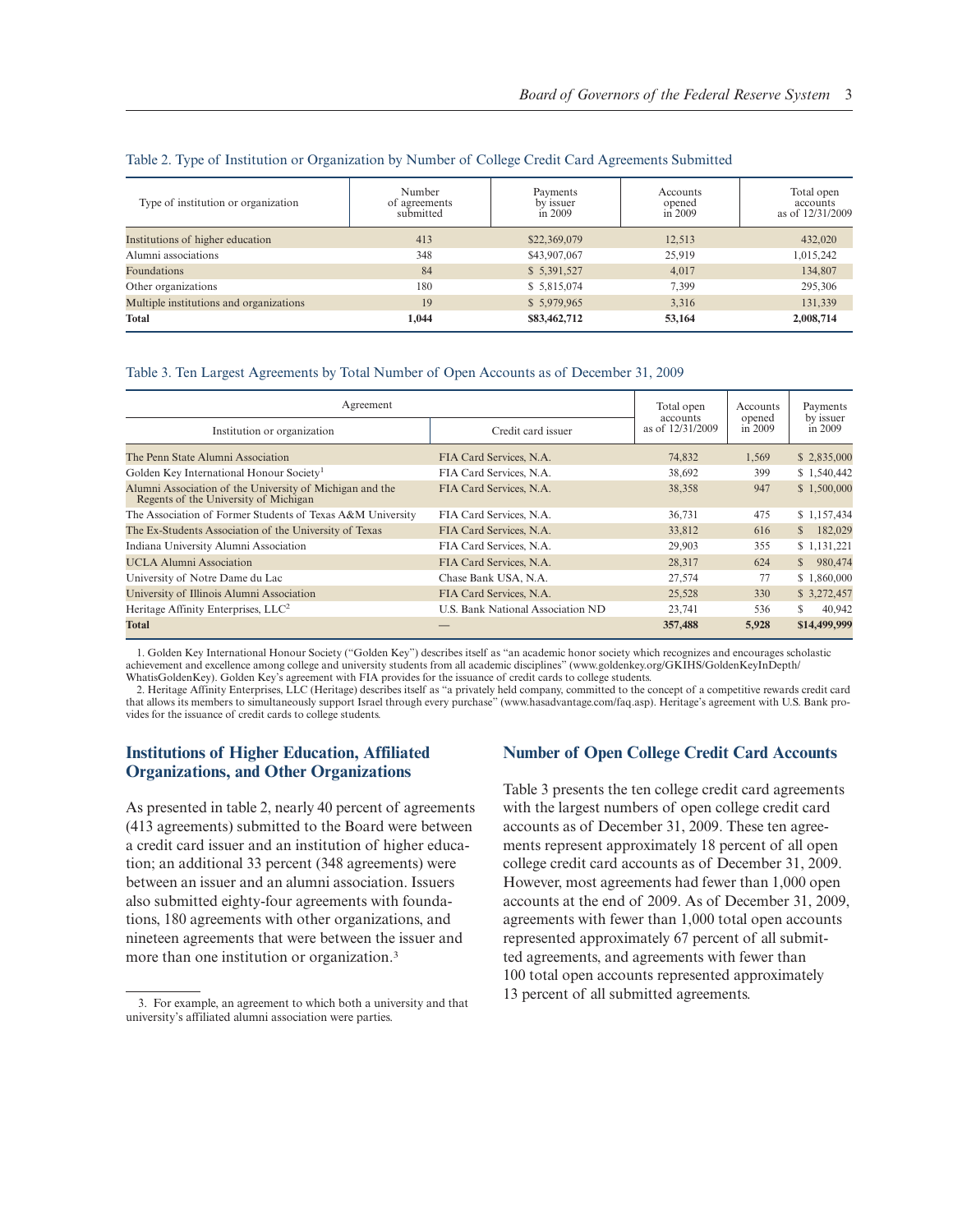#### Table 4. Ten Largest Agreements by Payments by Credit Card Issuer in 2009

| Agreement                                                                                         |                         | Payments<br>by issuer | Accounts          | Total open<br>accounts |  |
|---------------------------------------------------------------------------------------------------|-------------------------|-----------------------|-------------------|------------------------|--|
| Institution or organization                                                                       | Credit card issuer      | in $2009$             | opened<br>in 2009 | as of 12/31/2009       |  |
| University of Illinois Alumni Association                                                         | FIA Card Services, N.A. | \$ 3,272,457          | 330               | 25,528                 |  |
| The Penn State Alumni Association                                                                 | FIA Card Services, N.A. | \$2,835,000           | 1,569             | 74,832                 |  |
| University of Notre Dame du Lac                                                                   | Chase Bank USA, N.A.    | \$1,860,000           | 77                | 27,574                 |  |
| Wisconsin Alumni Association                                                                      | FIA Card Services, N.A. | \$1,652,449           | 316               | 22,847                 |  |
| Golden Key International Honour Society                                                           | FIA Card Services, N.A. | \$1,540,442           | 399               | 38,692                 |  |
| University of Southern California                                                                 | FIA Card Services, N.A. | \$1,502,850           | 659               | 21,824                 |  |
| Alumni Association of the University of Michigan and the Regents<br>of the University of Michigan | FIA Card Services, N.A. | \$1,500,000           | 947               | 38,358                 |  |
| University of Tennessee                                                                           | Chase Bank USA, N.A.    | \$1,428,571           | 9                 | 10,963                 |  |
| The Greater University of South Carolina Alumni Association                                       | Chase Bank USA, N.A.    | \$1,425,000           |                   | 6,964                  |  |
| Duke Alumni Association, Inc.                                                                     | Chase Bank USA, N.A.    | \$1,375,000           | $\overline{4}$    | 8,418                  |  |
| <b>Total</b>                                                                                      |                         | \$18,391,769          | 4,311             | 276,000                |  |

### Table 5. Ten Largest Agreements by Number of Accounts Opened in 2009

| Agreement                                                                                         |                                   | Accounts          | Total open<br>accounts | Payments                |
|---------------------------------------------------------------------------------------------------|-----------------------------------|-------------------|------------------------|-------------------------|
| Institution or organization                                                                       | Credit card issuer                | opened<br>in 2009 | as of 12/31/2009       | by issuer<br>in 2009    |
| The Penn State Alumni Association                                                                 | FIA Card Services, N.A.           | 1,569             | 74,832                 | \$2,835,000             |
| Harvard Alumni Association                                                                        | <b>Barclays Bank Delaware</b>     | 1,326             | 5,771                  | \$1,000,000             |
| Alumni Association of the University of Michigan and the Regents<br>of the University of Michigan | FIA Card Services, N.A.           | 947               | 38,358                 | \$1,500,000             |
| Rutgers University Alumni Federation and Rutgers, the State<br>University of New Jersey           | U.S. Bank National Association ND | 851               | 10,879                 | S<br>500,000            |
| University of Southern California                                                                 | FIA Card Services, N.A.           | 659               | 21,824                 | \$1,502,850             |
| California Alumni Association and The Regents of the University of<br>California                  | FIA Card Services, N.A.           | 653               | 20,524                 | \$1,351,950             |
| <b>UCLA Alumni Association</b>                                                                    | FIA Card Services, N.A.           | 624               | 28,317                 | 980,474<br>$\mathbb{S}$ |
| The Ex-Students Association of the University of Texas                                            | FIA Card Services, N.A.           | 616               | 33,812                 | 182,029<br>S            |
| Trustees of Boston University                                                                     | U.S. Bank National Association ND | 612               | 6.001                  | $\mathbb{S}$<br>350,000 |
| The Arch Foundation for the University of Georgia, Inc.                                           | FIA Card Services, N.A.           | 587               | 21,889                 | \$1,254,813             |
| <b>Total</b>                                                                                      |                                   | 8,444             | 262,207                | \$11,457,116            |

## **Payments by Credit Card Issuers**

Table 4 presents the ten largest payments by a credit card issuer to a higher education institution or organization under a college credit card agreement during 2009. These payments represent approximately 22 percent of all payments by issuers in 2009.

## **Number of New Accounts**

Table 5 presents the ten college credit card agreements with the largest number of accounts opened during 2009. These ten agreements represent approximately 16 percent of all college credit card accounts opened during 2009.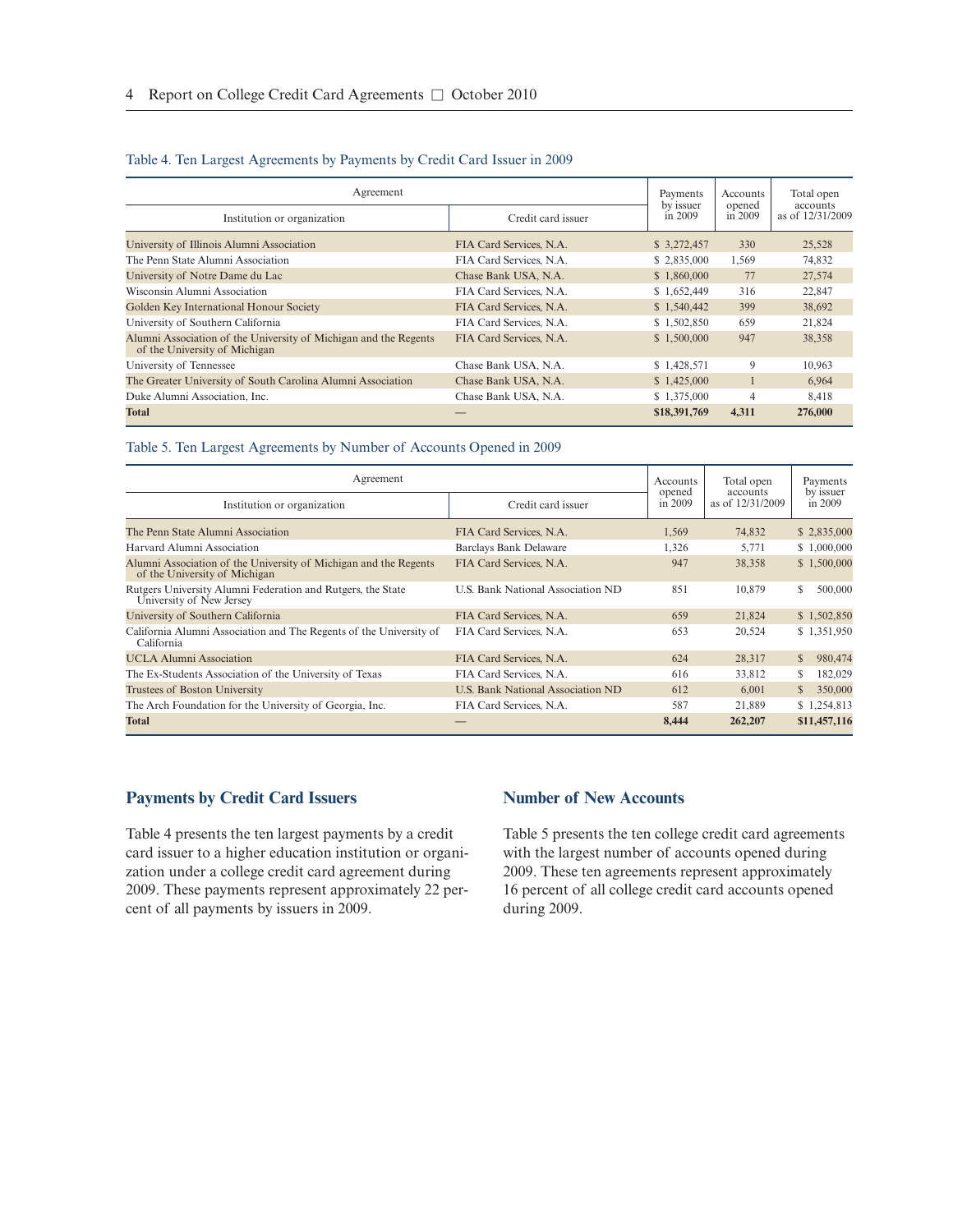## *DETAILED INFORMATION ABOUT AGREEMENTS SUBMITTED TO THE BOARD*

Pursuant to Section 305 of the Credit CARD Act, this report summarizes the information submitted to the Board regarding the terms of college credit card agreements and the payments made and accounts opened under those agreements. The Appendix to this report provides a detailed listing of the following information about each college credit card agreement: (1) the name of the institution or organization; (2) the type of institution or organization;<sup>4</sup> (3) the city and state where the

institution or organization is located; (4) the name of the issuer; (5) the amount of payments made by the issuer to the institution or organization pursuant to the agreement during 2009; (6) the number of new accounts opened pursuant to the agreement during 2009; and (7) the number of open accounts under the agreement as of December 31, 2009 (regardless of when the account was opened). The table is organized alphabetically by the name of the institution or organization.

The complete text of each agreement submitted to the Board is available on the Board's public website at [www.federalreserve.gov/collegecreditcardagreements.](www.federalreserve.gov/collegecreditcardagreements)

<sup>4.</sup> The Appendix to this report presents information regarding four categories of institutions or organizations: "University" refers to an institution of higher education, as defined in sections 101 and 102 of the Higher Education Act of 1965 (20 U.S.C. § 1001 and 1002); "Alumni Association" refers to an alumni organization affiliated with an institution of higher education; and "Foundation" refers to a foun-

dation affiliated with an institution of higher education. In some cases, issuers submitted to the Board agreements with other types of organizations, such as fraternities, sororities, and professional or trade associations, that relate to the issuance of credit cards to college students. "Other" refers to such agreements with other types of organizations.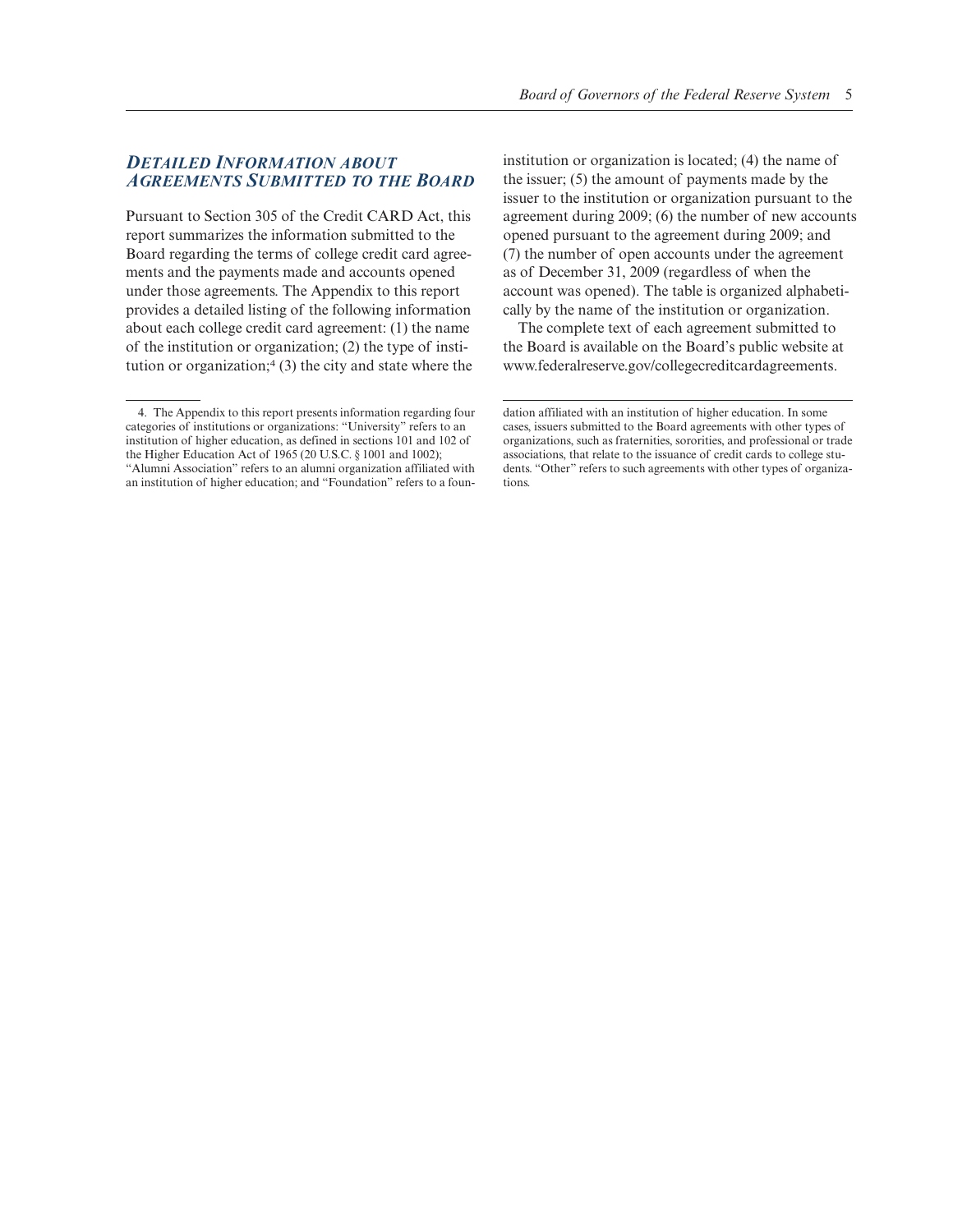## *APPENDIX*

#### **College Credit Card Agreements Submitted to the Board for 2009**

Detailed Information about College Credit Card Agreements Submitted to the Board for 2009

| Institution or organization                                                                          | Type of<br>institution or<br>organization* | City          | State         | Credit<br>card<br>issuer                           |              | Payments<br>by issuer<br>in 2009 | Accounts<br>opened<br>in 2009 | Total open<br>accounts<br>as of<br>12/31/2009 |
|------------------------------------------------------------------------------------------------------|--------------------------------------------|---------------|---------------|----------------------------------------------------|--------------|----------------------------------|-------------------------------|-----------------------------------------------|
| Abilene Christian University                                                                         | University                                 | Abilene       | Texas         | FIA Card Services, N.A. \$                         |              | 75,000                           | 13                            | 1,699                                         |
| Academy of Art College                                                                               | University                                 | San Francisco | California    | FIA Card Services, N.A. \$                         |              | 1,188                            | $\mathbf{0}$                  | 132                                           |
| Administrators of the Tulane<br><b>Educational Fund</b>                                              | Foundation                                 | New Orleans   | Louisiana     | FIA Card Services, N.A. \$                         |              | $\mathbf{0}$                     | 31                            | 1,495                                         |
| Adrian College                                                                                       | University                                 | Adrian        | Michigan      | FIA Card Services, N.A. \$                         |              | 688                              | $\mathbf{0}$                  | 110                                           |
| Alabama Pharmacy Association                                                                         | Other                                      | Montgomery    | Alabama       | FIA Card Services, N.A. \$                         |              | 1,975                            | $\overline{0}$                | 124                                           |
| Alabama State University                                                                             | University                                 | Montgomery    | Alabama       | FIA Card Services, N.A. \$                         |              | 3,861                            | 7                             | 291                                           |
| Albany College of Pharmacy                                                                           | University                                 | Albany        | New York      | FIA Card Services, N.A. \$                         |              | 809                              | $\overline{0}$                | 41                                            |
| Albany Law School                                                                                    | University                                 | Albany        | New York      | FIA Card Services, N.A. \$                         |              | 4,061                            | $\mathbf{0}$                  | 128                                           |
| <b>Alcorn State University</b>                                                                       | University                                 | Lorman        | Mississippi   | FIA Card Services, N.A. \$                         |              | 1,967                            | 3                             | 258                                           |
| Alfred State Alumni Association, Inc.                                                                | Alumni Association                         | Alfred        | New York      | FIA Card Services, N.A. \$                         |              | 3,945                            | 15                            | 381                                           |
| Alpha Chi National College Honor<br>Scholarship Society                                              | Other                                      | Searcy        | Arkansas      | FIA Card Services, N.A. \$                         |              | 20,912                           | 73                            | 1,465                                         |
| Alpha Chi Omega                                                                                      | Other                                      | Indianapolis  | Indiana       | FIA Card Services, N.A. \$                         |              | 31,288                           | 57                            | 1,921                                         |
| Alpha Chi Rho Fraternity                                                                             | Other                                      | Neptune       | New Jersey    | FIA Card Services, N.A. \$                         |              | 2,972                            | 6                             | 139                                           |
| Alpha Delta Pi Sorority                                                                              | Other                                      | Atlanta       | Georgia       | FIA Card Services, N.A. \$                         |              | 91,400                           | 13                            | 2,952                                         |
| Alpha Epsilon Delta                                                                                  | Other                                      | Harrisonburg  | Virginia      | FIA Card Services, N.A. \$                         |              | 9                                | $\,$ 8 $\,$                   | 10                                            |
| Alpha Epsilon Phi Foundation                                                                         | Foundation                                 | Stamford      | Connecticut   | FIA Card Services, N.A. \$                         |              | 2,155                            | 2                             | 146                                           |
| Alpha Gamma Delta                                                                                    | Other                                      | Indianapolis  | Indiana       | FIA Card Services, N.A. \$                         |              | 22,925                           | 40                            | 1,403                                         |
| Alpha Gamma Rho Fraternity                                                                           | Other                                      | Kansas City   | Missouri      | FIA Card Services, N.A. \$                         |              | 20,000                           | 34                            | 749                                           |
| Alpha Kappa Psi Fraternity, Inc.                                                                     | Other                                      | Indianapolis  | Indiana       | <b>U.S. Bank National</b><br><b>Association ND</b> | $\mathbb{S}$ | 2,634                            | 92                            | 264                                           |
| Alpha Omega International Dental<br>Fraternity                                                       | Other                                      | Baltimore     | Maryland      | FIA Card Services, N.A. \$                         |              | 1,086                            | 1                             | 79                                            |
| Alpha Omicron Pi Fraternity, Inc.                                                                    | Other                                      | Brentwood     | Tennessee     | FIA Card Services, N.A. \$                         |              | 44,391                           | 70                            | 2,491                                         |
| Alpha Phi Alpha Fraternity, Inc.                                                                     | Other                                      | Baltimore     | Maryland      | FIA Card Services, N.A. \$                         |              | 8,831                            | $\boldsymbol{0}$              | 483                                           |
| Alpha Phi Delta Foundation, Inc.                                                                     | Foundation                                 | Monroeville   | Pennsylvania  | FIA Card Services, N.A. \$                         |              | 2,528                            | 12                            | 174                                           |
| Alpha Phi International Fraternity                                                                   | Other                                      | Evanston      | Illinois      | FIA Card Services, N.A. \$                         |              | 40,000                           | 48                            | 1,772                                         |
| Alpha Sigma Alpha Sorority                                                                           | Other                                      | Indianapolis  | Indiana       | FIA Card Services, N.A. \$                         |              | 25,000                           | 30                            | 638                                           |
| Alpha Sigma Tau                                                                                      | Other                                      | Birmingham    | Alabama       | FIA Card Services, N.A. \$                         |              | 2,828                            | 13                            | 271                                           |
| Alpha Tau Omega                                                                                      | Other                                      | Indianapolis  | Indiana       | FIA Card Services, N.A. \$                         |              | 25,000                           | 36                            | 514                                           |
| Alpha Xi Delta Fraternity                                                                            | Other                                      | Indianapolis  | Indiana       | FIA Card Services, N.A. \$                         |              | 16,133                           | 38                            | 1,070                                         |
| Alumnae Association of Smith<br>College                                                              | Alumni Association                         | Northampton   | Massachusetts | FIA Card Services, N.A. \$                         |              | 105,000                          | 39                            | 3,253                                         |
| Alumnae Association of the College<br>of Saint Elizabeth                                             | Alumni Association                         | Morristown    | New Jersey    | FIA Card Services, N.A. \$                         |              | 3,647                            | 8                             | 318                                           |
| Alumnae Association of Wilson<br>College                                                             | Alumni Association                         | Chambersburg  | Pennsylvania  | FIA Card Services, N.A. \$                         |              | 3,113                            | $\mathbf{1}$                  | 254                                           |
| Alumni Association of Fashion<br>Institute of Technology                                             | Alumni Association                         | New York      | New York      | FIA Card Services, N.A. \$                         |              | 850                              | 3                             | 68                                            |
| Alumni Association of George Mason Alumni Association<br>University                                  |                                            | Fairfax       | Virginia      | FIA Card Services, N.A. \$                         |              | 70,439                           | 76                            | 1,846                                         |
| Alumni Association of Philadelphia<br>College of Osteopathic Medicine                                | Alumni Association                         | Philadelphia  | Pennsylvania  | FIA Card Services, N.A. \$                         |              | 1,597                            | 4                             | 65                                            |
| Alumni Association of Purchase<br>College, State University of New<br>York                           | Alumni Association                         | Purchase      | New York      | FIA Card Services, N.A. \$                         |              | 2,258                            | 14                            | 345                                           |
| Alumni Association of the City<br>College of New York                                                | Alumni Association                         | New York      | New York      | FIA Card Services, N.A. \$                         |              | 15,299                           | 46                            | 692                                           |
| Alumni Association of the State<br>University of New York at Albany                                  | Alumni Association                         | Albany        | New York      | FIA Card Services, N.A. \$                         |              | $\mathbf{0}$                     | 23                            | 1,220                                         |
| Alumni Association of the University<br>of Michigan and the Regents of the<br>University of Michigan | Alumni Association<br>and University       | Ann Arbor     | Michigan      | FIA Card Services, N.A. \$1,500,000                |              |                                  | 947                           | 38,358                                        |

\*This Appendix presents information regarding four categories of institutions or organizations: "University" refers to an institution of higher education, as defined in sections 101 and 102 of the Higher Education Act of 1965 (20 U.S.C. § 1001 and 1002); "Alumni Association" refers to an alumni organization affiliated with an institution of higher education; and "Foundation" refers to a foundation affiliated with an institution of higher education. In some cases, issuers submitted to the Board agreements with other types of organizations, such as fraternities, sororities, and professional or trade associations, that relate to the issuance of credit cards to college students. "Other" refers to such agreements with other types of organizations.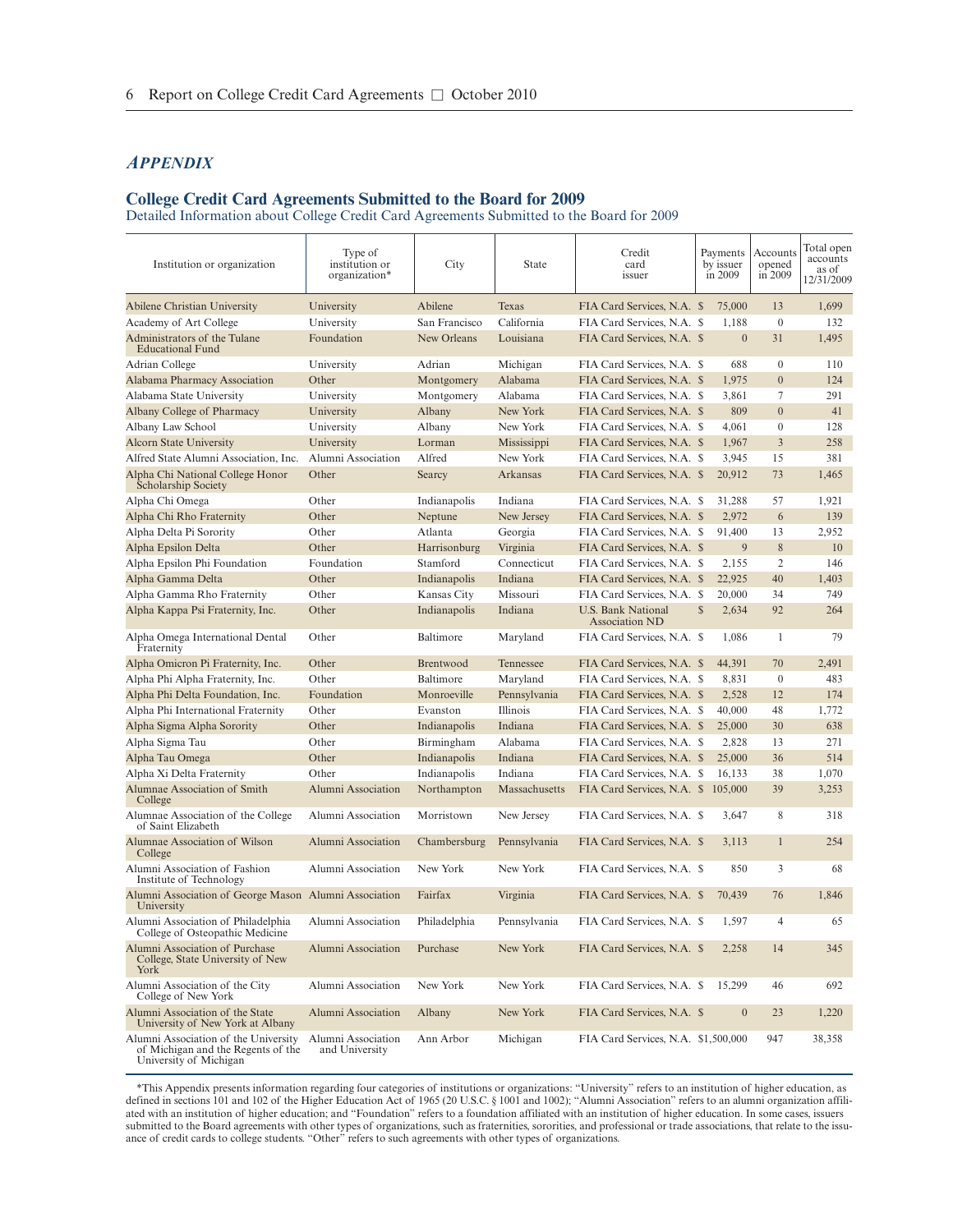| Institution or organization                                          | Type of<br>institution or<br>organization* | City                 | <b>State</b>            | Credit<br>card<br>issuer                    | Payments<br>by issuer<br>in 2009 | Accounts<br>opened<br>in 2009 | Total open<br>accounts<br>as of<br>12/31/2009 |
|----------------------------------------------------------------------|--------------------------------------------|----------------------|-------------------------|---------------------------------------------|----------------------------------|-------------------------------|-----------------------------------------------|
| Alumni Association of the University<br>of South Dakota              | Alumni Association                         | Vermillion           | South Dakota            | FIA Card Services, N.A. \$22,430            |                                  | 27                            | 1,188                                         |
| Alumni Association of the University<br>of Virginia                  | Alumni Association                         | Charlottesville      | Virginia                | FIA Card Services, N.A. \$                  | $\mathbf{0}$                     | 58                            | 58                                            |
| Alumni Association of the University<br>of West Alabama              | Alumni Association                         | Livingston           | Alabama                 | FIA Card Services, N.A. \$                  | 4,670                            | 6                             | 161                                           |
| Alumni Association of Winthrop<br>University                         | Alumni Association                         | Rock Hill            | South Carolina          | FIA Card Services, N.A.                     | 4,048<br>S                       | 27                            | 351                                           |
| Alumni Association School of<br>Medicine of Loma Linda<br>University | Alumni Association                         | Loma Linda           | California              | FIA Card Services, N.A.                     | <sup>S</sup><br>3,158            | $\overline{4}$                | 181                                           |
| Alverno College                                                      | University                                 | Milwaukee            | Wisconsin               | FIA Card Services, N.A.                     | S<br>4,739                       | 14                            | 356                                           |
| American Academy of Optometry                                        | Other                                      | Rockville            | Maryland                | FIA Card Services, N.A.                     | 2,164<br>$\mathbb{S}$            | $\mathfrak{Z}$                | 228                                           |
| American Academy of Osteopathy                                       | Other                                      | Indianapolis         | Indiana                 | FIA Card Services, N.A.                     | 721<br>- \$                      | $\mathbf{0}$                  | 63                                            |
| <b>American Association for Justice</b>                              | Other                                      | Washington           | District of<br>Columbia | FIA Card Services, N.A. \$364,033           |                                  | 75                            | 8,691                                         |
| American Association of University<br>Professors                     | Other                                      | Washington           | District of<br>Columbia | FIA Card Services, N.A. \$                  | $\mathbf{0}$                     | 32                            | 2,023                                         |
| American Association of University<br>Women                          | Other                                      | Washington           | District of<br>Columbia | U.S. Bank National<br>Association ND        | \$ 25,000                        | 95                            | 1,872                                         |
| <b>American Chemical Society</b>                                     | Other                                      | Washington           | District of<br>Columbia | FIA Card Services, N.A.                     | \$294,215                        | 92                            | 7,190                                         |
| American College of Osteopathic<br><b>Family Physicians</b>          | Other                                      | Arlington<br>Heights | <b>Illinois</b>         | FIA Card Services, N.A.                     | \$24,949                         | 23                            | 1,041                                         |
| American College of Sports Medicine                                  | Other                                      | Indianapolis         | Indiana                 | FIA Card Services, N.A.                     | 6,360<br>S                       | 18                            | 525                                           |
| American College Student<br>Association                              | Other                                      | Columbia             | South Carolina          | FIA Card Services, N.A.                     | <sup>\$</sup><br>137             | $\overline{0}$                | 24                                            |
| <b>American Counseling Association</b>                               | Other                                      | Alexandria           | Virginia                | FIA Card Services, N.A. \$ 60,788           |                                  | 153                           | 2,923                                         |
| <b>American Design Drafting</b><br>Association                       | Other                                      | Rockville            | Maryland                | FIA Card Services, N.A. \$                  | 555                              | $\overline{2}$                | 44                                            |
| American Health Information<br>Management Association                | Other                                      | Chicago              | <b>Illinois</b>         | FIA Card Services, N.A. \$17,514            |                                  | 45                            | 1,696                                         |
| American Institute of Aeronautics<br>and Astronautics, Inc.          | Other                                      | Reston               | Virginia                | FIA Card Services, N.A. \$22,554            |                                  | 9                             | 1,210                                         |
| American Institute of Architecture<br>Students                       | Other                                      | Washington           | District of<br>Columbia | FIA Card Services, N.A.                     | \$1,144                          | 9                             | 94                                            |
| American Institute of Biological<br>Sciences                         | Other                                      | Washington           | District of<br>Columbia | FIA Card Services, N.A. \$                  | 566                              | $\mathbf{0}$                  | 98                                            |
| American Institute of Chemists, Inc.                                 | Other                                      | Bethesda             | Maryland                | FIA Card Services, N.A.                     | 2,500<br>S                       | $\boldsymbol{0}$              | 170                                           |
| <b>American Library Association</b>                                  | Other                                      | Chicago              | Illinois                | FIA Card Services, N.A.                     | \$17,046                         | 13                            | 1,170                                         |
| American Military Society                                            | Other                                      | Upper<br>Marlboro    | Maryland                | U.S. Bank National<br><b>Association ND</b> | S<br>$\mathbf{0}$                | 469                           | 3,581                                         |
| American Nuclear Society                                             | Other                                      | La Grange            | Illinois                | FIA Card Services, N.A.                     | \$7,597                          | $\mathbf{1}$                  | 524                                           |
| American Occupational Therapy<br>Association                         | Other                                      | Bethesda             | Maryland                | FIA Card Services, N.A. \$79,492            |                                  | 97                            | 4,454                                         |
| American Society for Microbiology                                    | Other                                      | Washington           | District of<br>Columbia | FIA Card Services, N.A. \$ 5,267            |                                  | 10                            | 468                                           |
| American Society of Interior<br>Designers, Inc.                      | Other                                      | Washington           | District of<br>Columbia | FIA Card Services, N.A. \$55,511            |                                  | 61                            | 2,356                                         |
| American Society of Landscape<br>Architects                          | Other                                      | Washington           | District of<br>Columbia | FIA Card Services, N.A. \$23,279            |                                  | 26                            | 1,091                                         |
| American Society of Naval Engineers                                  | Other                                      | Alexandria           | Virginia                | FIA Card Services, N.A.                     | \$1,678                          | 1                             | 186                                           |
| American Society of Safety Engineers                                 | Other                                      | Des Plaines          | Illinois                | FIA Card Services, N.A.                     | \$ 30,825                        | 38                            | 1,644                                         |
| American Society of Women<br>Accountants                             | Other                                      | Memphis              | Tennessee               | FIA Card Services, N.A. \$ 3,348            |                                  | $\boldsymbol{0}$              | 287                                           |
| American University                                                  | University                                 | Washington           | District of<br>Columbia | FIA Card Services, N.A. \$21,698            |                                  | 30                            | 1,366                                         |
| American Veterinary Medical<br>Association                           | Other                                      | Schaumburg           | Illinois                | FIA Card Services, N.A. \$171,310           |                                  | 239                           | 4,853                                         |
| Angelo State University Ex-Students<br>Association                   | Alumni Association                         | San Angelo           | Texas                   | FIA Card Services, N.A. \$13,697            |                                  | 11                            | 732                                           |
| Antioch University-New England                                       | University                                 | Keene                | <b>New</b><br>Hampshire | FIA Card Services, N.A. \$ 1,293            |                                  | 5                             | 114                                           |
| Appalachian State University<br>Foundation, Inc.                     | Foundation                                 | Boone                | North Carolina          | FIA Card Services, N.A. \$55,000            |                                  | 99                            | 1,489                                         |
| Aquinas College                                                      | University                                 | Grand Rapids         | Michigan                | FIA Card Services, N.A. \$                  | 817                              | $\boldsymbol{0}$              | 95                                            |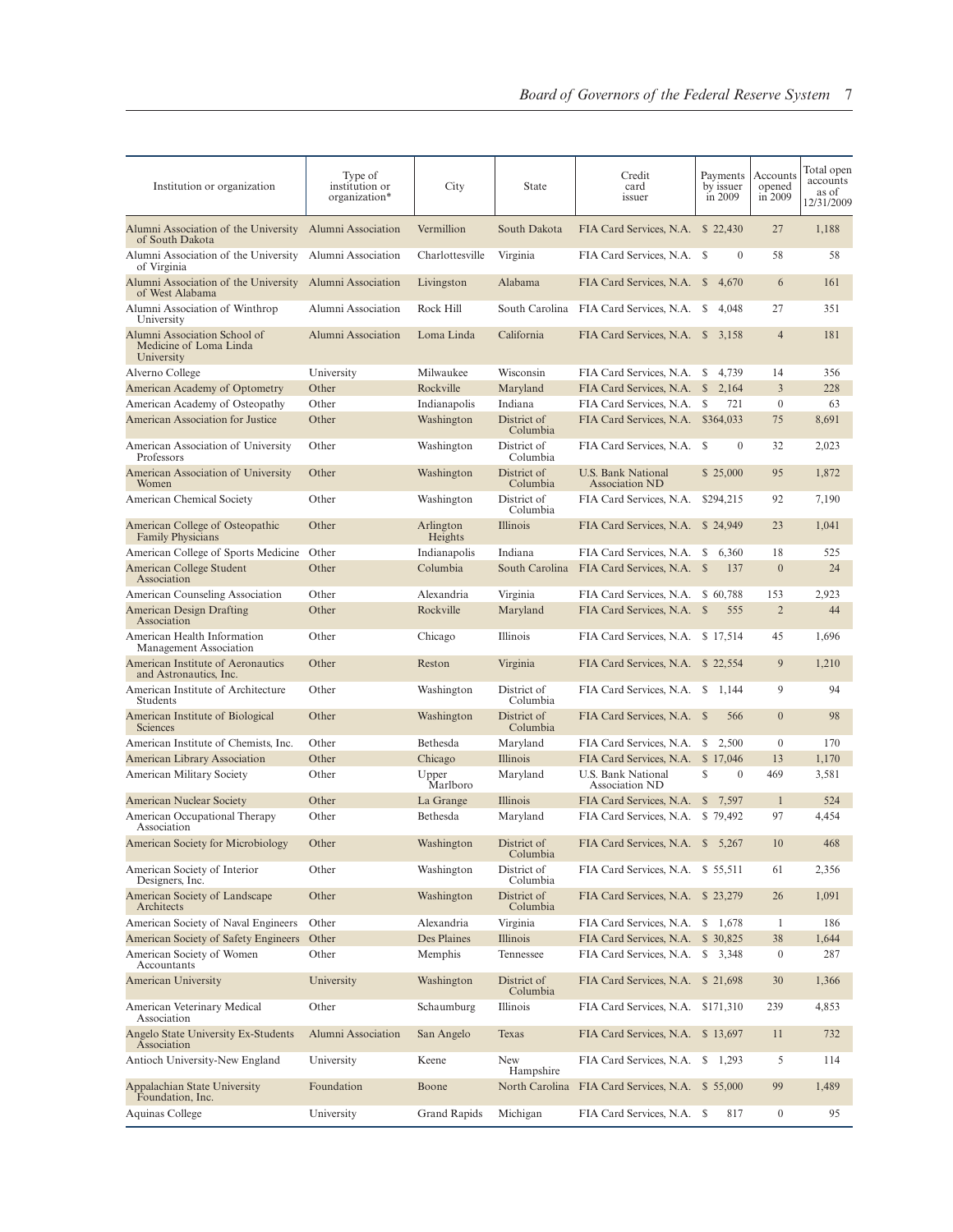| Institution or organization                                                           | Type of<br>institution or<br>organization* | City                      | State                  | Credit<br>card<br>issuer                           | Payments<br>by issuer<br>in 2009 | Accounts<br>opened<br>in 2009 | Total open<br>accounts<br>as of<br>12/31/2009 |
|---------------------------------------------------------------------------------------|--------------------------------------------|---------------------------|------------------------|----------------------------------------------------|----------------------------------|-------------------------------|-----------------------------------------------|
| Arcadia University                                                                    | University                                 | Glenside                  | Pennsylvania           | FIA Card Services, N.A. \$                         | 4,569                            | 5                             | 426                                           |
| Arizona State University Alumni                                                       | Alumni Association                         | Tempe                     | Arizona                | FIA Card Services, N.A. \$1,316,012                |                                  | 497                           | 10,260                                        |
| Association                                                                           |                                            |                           |                        |                                                    |                                  |                               |                                               |
| Arkansas Alumni Association, Inc.                                                     | Alumni Association                         | Fayetteville              | Arkansas               | FIA Card Services, N.A. \$ 214,120                 |                                  | 199                           | 4,492                                         |
| Arkansas State University Alumni<br>Association                                       | Alumni Association                         | State University Arkansas |                        | Chase Bank USA, N.A. \$                            | $\mathbf{0}$                     | $\boldsymbol{0}$              | 729                                           |
| Arkansas Tech University Alumni<br>Association                                        | Alumni Association                         | Russellville              | Arkansas               | FIA Card Services, N.A. \$                         | 4,363                            | $\boldsymbol{0}$              | 361                                           |
| Armstrong Atlantic State University<br>Foundation, Inc.                               | Foundation                                 | Savannah                  | Georgia                | FIA Card Services, N.A. \$                         | 1,463                            | 3                             | 141                                           |
| <b>ASM</b> International                                                              | Other                                      | <b>Materials Park</b>     | Ohio                   | FIA Card Services, N.A. \$                         | 19,352                           | $\mathbf{1}$                  | 866                                           |
| Asociacion Alumni CAAM                                                                | Alumni Association                         | Mayaguez                  | Puerto Rico            | FIA Card Services, N.A. \$                         | 86,252                           | 6                             | 6,178                                         |
| Asociacion de Exalumnos de la<br>Universidad de Puerto Rico                           | Alumni Association                         | San Juan                  | Puerto Rico            | FIA Card Services, N.A. \$                         | 55,766                           | 5                             | 4,758                                         |
| Associated Alumnae and Alumni of<br>the Sacred Heart                                  | Alumni Association                         | St. Louis                 | Missouri               | FIA Card Services, N.A. \$                         | 12,318                           | 16                            | 803                                           |
| Associated Alumni of Adams State<br>College                                           | Alumni Association                         | Alamosa                   | Colorado               | FIA Card Services, N.A. \$                         | 2,897                            | 11                            | 303                                           |
| Associated Students Incorporated,<br>California State University-Long<br><b>Beach</b> | Other                                      | Long Beach                | California             | FIA Card Services, N.A. \$                         | 1,782                            | 20                            | 152                                           |
| Association for Childhood Education<br>International                                  | Other                                      | Wheaton                   | Maryland               | FIA Card Services, N.A. \$                         | 2,011                            | 5                             | 188                                           |
| Association for Computing<br>Machinery                                                | Other                                      | New York                  | New York               | FIA Card Services, N.A. \$ 140,515                 |                                  | 24                            | 2,316                                         |
| Association of Energy Engineers                                                       | Other                                      | Atlanta                   | Georgia                | FIA Card Services, N.A. \$                         | 7,683                            | $\overline{7}$                | 355                                           |
| Association of Graduates of the<br>United States Air Force Academy                    | Alumni Association                         | Colorado<br>Springs       | Colorado               | <b>USAA Savings Bank</b>                           | S<br>84,530                      | 539                           | 539                                           |
| Association of Graduates, United<br>States Air Force Academy                          | Alumni Association                         | <b>USAF</b><br>Academy    | Colorado               | FIA Card Services, N.A. \$                         | $\mathbf{0}$                     | 18                            | 2,151                                         |
| Association of Information<br><b>Technology Professionals</b>                         | Other                                      | Park Ridge                | Illinois               | FIA Card Services, N.A. \$                         | 5,540                            | $\mathbf{0}$                  | 667                                           |
| Association of Surgical Technologists                                                 | Other                                      | Englewood                 | Colorado               | FIA Card Services, N.A. \$                         | 19,108                           | 37                            | 1,148                                         |
| <b>Assumption College</b>                                                             | University                                 | Worcester                 | Massachusetts          | FIA Card Services, N.A. \$                         | 2,060                            | 24                            | 136                                           |
| Auburn Spirit Foundation for<br>Scholarships                                          | Foundation                                 | Auburn                    | Alabama                | FIA Card Services, N.A. \$1,011,775                |                                  | 340                           | 15,535                                        |
| Auburn University at Montgomery<br>Alumni Association                                 | Alumni Association                         | Montgomery                | Alabama                | FIA Card Services, N.A. \$                         | 6,338                            | 16                            | 379                                           |
| Augusta State University Foundation,<br>Inc.                                          | Foundation                                 | Augusta                   | Georgia                | FIA Card Services, N.A. \$                         | 2,024                            | 10                            | 262                                           |
| Augustana College                                                                     | University                                 | Sioux Falls               | South Dakota           | FIA Card Services, N.A. \$                         | 9,381                            | 13                            | 521                                           |
| Aurora University                                                                     | University                                 | Aurora                    | Illinois               | FIA Card Services, N.A. \$                         | 994                              | $\overline{4}$                | 94                                            |
| <b>Austin College</b>                                                                 | University                                 | Sherman                   | Texas                  | FIA Card Services, N.A. \$                         | 5,326                            | $\mathbf{1}$                  | 365                                           |
| <b>Austin Peay State University National</b><br>Alumni Association                    | Alumni Association                         | Clarksville               | Tennessee              | FIA Card Services, N.A. \$                         | 1,966                            | 15                            | 126                                           |
| Averett University                                                                    | University                                 | Danville                  | Virginia               | FIA Card Services, N.A. \$                         | 2,424                            | 9                             | 186                                           |
| Babson College Alumni Association<br>and Babson College                               | Alumni Association<br>and University       | Wellesley                 | Massachusetts          | FIA Card Services, N.A. \$                         | 16,585                           | 13                            | 665                                           |
| <b>Baker College</b>                                                                  | University                                 | Flint                     | Michigan               | FIA Card Services, N.A. \$                         | 626                              | 0                             | 57                                            |
| <b>Ball State University Alumni</b><br>Association                                    | Alumni Association                         | Muncie                    | Indiana                | Chase Bank USA, N.A. \$ 100,000                    |                                  | $\overline{4}$                | 3,464                                         |
| <b>Bank Street College</b>                                                            | University                                 | New York                  | New York               | FIA Card Services, N.A. \$                         | 218                              | $\boldsymbol{0}$              | 9                                             |
| <b>Barnard College</b>                                                                | University                                 | New York                  | New York               | FIA Card Services, N.A. \$                         | 1,499                            | 16                            | 129                                           |
| Barry University Alumni Association                                                   | Alumni Association                         | Miami Shores              | Florida                | FIA Card Services, N.A. \$                         | 8,392                            | 13                            | 946                                           |
| <b>Barton College</b>                                                                 | University                                 | Wilson                    | North Carolina         | FIA Card Services, N.A. \$                         | 825                              | 6                             | 133                                           |
| Baruch College Alumni Association                                                     | Alumni Association                         | New York                  | New York               | FIA Card Services, N.A. \$                         | 10,572                           | 69                            | 982                                           |
| Baylor University Alumni Association Alumni Association                               |                                            | Waco                      | Texas                  | <b>U.S. Bank National</b><br><b>Association ND</b> | $\mathbb{S}$<br>$\mathbf{0}$     | 362                           | 4,871                                         |
| Becker College                                                                        | University                                 | Worcester                 | Massachusetts          | FIA Card Services, N.A. \$                         | 1,137                            | $\boldsymbol{0}$              | 164                                           |
| Bellarmine College                                                                    | University                                 | Louisville                | Kentucky               | FIA Card Services, N.A. \$                         | 3,650                            | 21                            | 143                                           |
| Belmont Abbey College, Inc.                                                           | University                                 | Belmont                   | North Carolina         | FIA Card Services, N.A. \$                         | 2,282                            | 2                             | 181                                           |
| <b>Belmont University</b><br>Bemidji State University Alumni                          | University<br>Alumni Association           | Nashville<br>Bemidji      | Tennessee<br>Minnesota | FIA Card Services, N.A. \$<br>U.S. Bank National   | 2,576<br>S<br>$\boldsymbol{0}$   | 6<br>16                       | 147<br>642                                    |
| Association                                                                           |                                            |                           |                        | Association ND                                     |                                  |                               |                                               |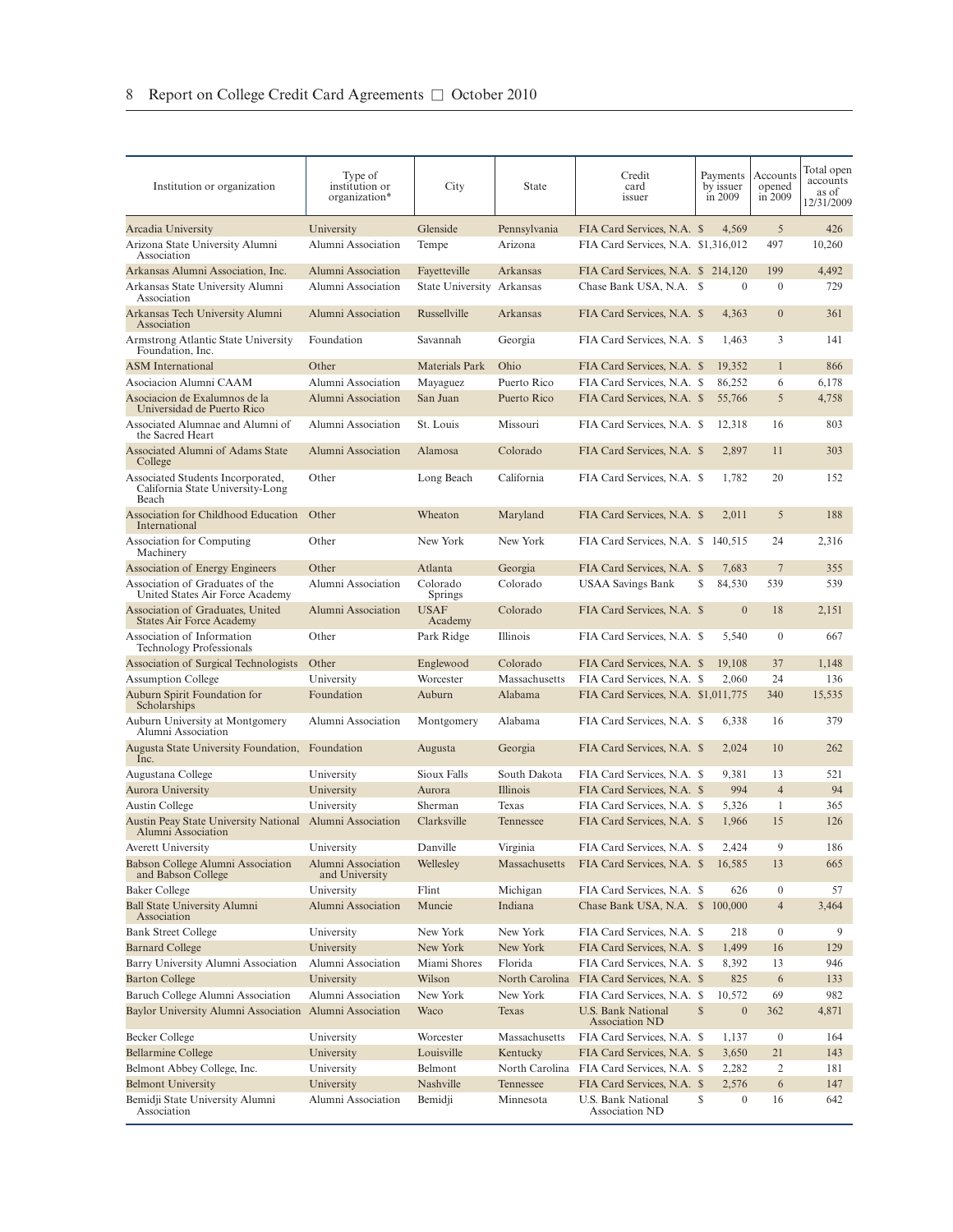| Institution or organization                                                         | Type of<br>institution or<br>organization* | City                     | <b>State</b>          | Credit<br>card<br>issuer                                                |              | Payments<br>by issuer<br>in 2009 | Accounts<br>opened<br>in 2009 | Total open<br>accounts<br>as of<br>12/31/2009 |
|-------------------------------------------------------------------------------------|--------------------------------------------|--------------------------|-----------------------|-------------------------------------------------------------------------|--------------|----------------------------------|-------------------------------|-----------------------------------------------|
|                                                                                     |                                            |                          |                       |                                                                         |              |                                  |                               |                                               |
| <b>Benedictine University</b><br>Bennett College National Alumnae<br>Association    | University<br>Alumni Association           | Lisle<br>Greensboro      | <b>Illinois</b>       | FIA Card Services, N.A. \$<br>North Carolina FIA Card Services, N.A. \$ |              | 5,697<br>595                     | 11<br>$\mathbf{0}$            | 339<br>79                                     |
| Berklee College of Music                                                            | University                                 | <b>Boston</b>            | Massachusetts         | FIA Card Services, N.A. \$                                              |              | 12,976                           | 31                            | 743                                           |
| Beta Alpha Psi                                                                      | Other                                      | New York                 | New York              | FIA Card Services, N.A. \$                                              |              | 16,455                           | $\overline{0}$                | 765                                           |
| Beta Gamma Sigma, Inc.                                                              | Other                                      | St. Louis                | Missouri              | FIA Card Services, N.A. \$                                              |              | 37,621                           | 112                           | 2,216                                         |
| Beta Theta Pi                                                                       | Other                                      | Oxford                   | Ohio                  | FIA Card Services, N.A. \$                                              |              | 50,000                           | 45                            | 314                                           |
| <b>Bethany College</b>                                                              | University                                 | Bethany                  | West Virginia         | FIA Card Services, N.A. \$                                              |              | 2,262                            | $\overline{4}$                | 140                                           |
| Bethel College Alumni Association                                                   | Alumni Association                         | North Newton             | Kansas                | <b>INTRUST Bank, N.A.</b>                                               | S            | 9,937                            | 9                             | 663                                           |
| <b>Biola University</b>                                                             | University                                 | La Miranda               | California            | FIA Card Services, N.A. \$                                              |              | 2,407                            | 9                             | 213                                           |
| <b>Biomedical Engineering Society</b>                                               | Other                                      | Culver City              | California            | FIA Card Services, N.A. \$                                              |              | 764                              | $\overline{0}$                | 74                                            |
| <b>Blackburn College</b>                                                            | University                                 | Carlinville              | Illinois              | FIA Card Services, N.A. \$                                              |              | 3,327                            | $\overline{4}$                | 278                                           |
| Bloomsburg University Foundation,<br>Inc.                                           | Foundation                                 | Bloomsburg               | Pennsylvania          | FIA Card Services, N.A. \$                                              |              | 140,000                          | 28                            | 2,635                                         |
| Bloomsburg University of<br>Pennsylvania                                            | University                                 | Bloomsburg               | Pennsylvania          | Pennsylvania State<br>Employees Credit<br>Union                         | S            | 1,460                            | 292                           | 341                                           |
| Board of Regents of the University of University<br>Oklahoma                        |                                            | Norman                   | Oklahoma              | FIA Card Services, N.A. \$1,000,000                                     |              |                                  | 206                           | 1,689                                         |
| Boise State University Alumni<br>Association, Inc.                                  | Alumni Association                         | <b>Boise</b>             | Idaho                 | FIA Card Services, N.A. \$                                              |              | 70,150                           | 59                            | 1,152                                         |
| <b>Boston College</b>                                                               | University                                 | <b>Boston</b>            | Massachusetts         | <b>GE Money Bank</b>                                                    |              | \$1,097,244                      | 45                            | 868                                           |
| <b>Bowie State University National</b><br>Alumni Association, Inc.                  | Alumni Association                         | Saint Leonard            | Maryland              | FIA Card Services, N.A. \$                                              |              | 2,242                            | 7                             | 186                                           |
| <b>Bowling Green State University</b><br>Alumni Association                         | Alumni Association                         | <b>Bowling Green</b>     | Ohio                  | FIA Card Services, N.A. \$                                              |              | 80,000                           | 87                            | 2,245                                         |
| <b>Bradley University</b>                                                           | University                                 | Peoria                   | Illinois              | FIA Card Services, N.A. \$                                              |              | 33,500                           | 29                            | 1,864                                         |
| <b>Brandeis University</b>                                                          | University                                 | Waltham                  | Massachusetts         | FIA Card Services, N.A. \$                                              |              | 50,872                           | 57                            | 1,852                                         |
| <b>Brazos Higher Education Service</b><br>Corporation, Inc.                         | Other                                      | Waco                     | Texas                 | FIA Card Services, N.A. \$                                              |              | $\boldsymbol{0}$                 | $\overline{0}$                | 1,086                                         |
| Bridgewater College                                                                 | University                                 | <b>Bridgewater</b>       | Virginia              | FIA Card Services, N.A. \$                                              |              | 2,520                            | 5                             | 192                                           |
| Bridgewater State College Alumni<br>Association                                     | Alumni Association                         | <b>Bridgewater</b>       | Massachusetts         | U.S. Bank National<br><b>Association ND</b>                             | $\mathbb{S}$ | $\mathbf{0}$                     | 114                           | 747                                           |
| Brooklyn College Alumni Association                                                 | Alumni Association                         | <b>Brooklyn</b>          | New York              | FIA Card Services, N.A. \$                                              |              | 18,251                           | 85                            | 1,341                                         |
| Brown Alumni Association                                                            | Alumni Association                         | Providence               | Rhode Island          | FIA Card Services, N.A. \$                                              |              | 364,650                          | 83                            | 6,625                                         |
| <b>Bryant University</b>                                                            | University                                 | Smithfield               | Rhode Island          | FIA Card Services, N.A. \$                                              |              | 10,812                           | 28                            | 642                                           |
| Bryn Mawr College Alumnae<br>Association                                            | Alumni Association                         | Bryn Mawr                | Pennsylvania          | FIA Card Services, N.A. \$                                              |              | 5,532                            | 32                            | 470                                           |
| Bucknell University Alumni<br>Association                                           | Alumni Association                         | Lewisburg                | Pennsylvania          | FIA Card Services, N.A. \$                                              |              | 80,000                           | 30                            | 1,517                                         |
| Buffalo State Alumni Association                                                    | Alumni Association                         | <b>Buffalo</b>           | New York              | FIA Card Services, N.A. \$                                              |              | 5,605                            | 54                            | 566                                           |
| <b>Butler Community College</b><br>Foundation                                       | Foundation                                 | El Dorado                | Kansas                | <b>INTRUST Bank, N.A.</b>                                               | S            | 20,267                           | 41                            | 613                                           |
| <b>Butler University</b><br><b>Butte College Foundation</b>                         | University<br>Foundation                   | Indianapolis<br>Oroville | Indiana<br>California | FIA Card Services, N.A. \$<br>U.S. Bank National                        | S            | 5.057<br>$\boldsymbol{0}$        | 36<br>185                     | 337<br>516                                    |
| Cabrini College                                                                     | University                                 | Radnor                   | Pennsylvania          | <b>Association ND</b><br>FIA Card Services, N.A. \$                     |              | 1,605                            | 6                             | 232                                           |
| Cal Poly Pomona Alumni Association                                                  | Alumni Association                         | Pomona                   | California            | FIA Card Services, N.A. \$                                              |              | 50,000                           | 85                            | 225                                           |
| California Aggie Alumni Association                                                 | Alumni Association                         | Davis                    | California            | FIA Card Services, N.A. \$ 200,000                                      |              |                                  | 160                           | 184                                           |
| California Alumni Association and<br>The Regents of the University of<br>California | Alumni Association<br>and University       | Berkeley                 | California            | FIA Card Services, N.A. \$1,351,950                                     |              |                                  | 653                           | 20,524                                        |
| California Lutheran University                                                      | University                                 | Thousand Oaks California |                       | FIA Card Services, N.A. \$                                              |              | 1,250                            | $\boldsymbol{0}$              | 93                                            |
| California Polytechnic State<br>University Alumni Association, San<br>Luis Obispo   | Alumni Association                         | San Luis<br>Obispo       | California            | FIA Card Services, N.A. \$                                              |              | 15,184                           | 189                           | 5,131                                         |
| California Psychological Association                                                | Other                                      | Los Angeles              | California            | FIA Card Services, N.A. \$                                              |              | 2,504                            | 6                             | 262                                           |
| California School of Podiatric<br>Medicine at Samuel Merritt College                | University                                 | Oakland                  | California            | FIA Card Services, N.A. \$                                              |              | 566                              | $\boldsymbol{0}$              | 19                                            |
| California School of Professional<br>Psychology                                     | University                                 | Alhambra                 | California            | FIA Card Services, N.A. \$                                              |              | 225                              | $\boldsymbol{0}$              | 8                                             |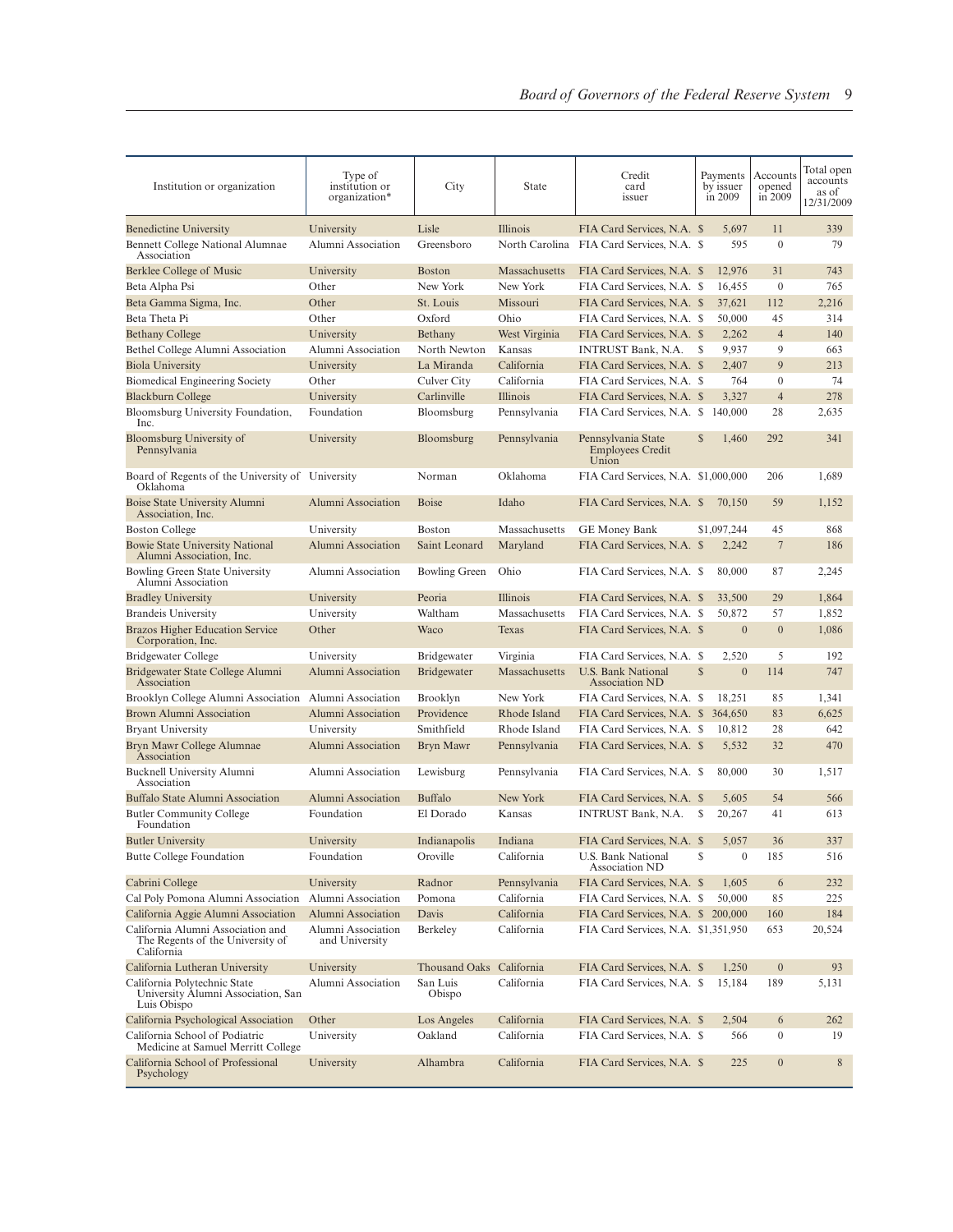| Institution or organization                                                                                                      | Type of<br>institution or<br>organization* | City                    | <b>State</b>   | Credit<br>card<br>issuer                               | Payments<br>by issuer<br>in 2009 | Accounts<br>opened<br>in 2009 | Total open<br>accounts<br>as of<br>12/31/2009 |
|----------------------------------------------------------------------------------------------------------------------------------|--------------------------------------------|-------------------------|----------------|--------------------------------------------------------|----------------------------------|-------------------------------|-----------------------------------------------|
| California State University, Chico<br>Alumni Association and The<br>University Foundation, California<br>State University, Chico | Alumni Association<br>and Foundation       | Chico                   | California     | FIA Card Services, N.A. \$ 35,000                      |                                  | 97                            | 167                                           |
| California State University,<br>Dominguez Hills Foundation, Inc.                                                                 | Foundation                                 | Carson                  | California     | FIA Card Services, N.A. \$                             | $\mathbf{0}$                     | 26                            | 1,296                                         |
| California State University, Fresno<br>Alumni Association                                                                        | Alumni Association                         | Fresno                  | California     | FIA Card Services, N.A. \$ 65,000                      |                                  | 131                           | 422                                           |
| California State University, Hayward<br>Alumni Association                                                                       | Alumni Association                         | Hayward                 | California     | FIA Card Services, N.A. \$                             | $\mathbf{0}$                     | $\overline{0}$                | 289                                           |
| California State University, Los<br>Angeles Alumni Association                                                                   | Alumni Association                         | Los Angeles             | California     | FIA Card Services, N.A.                                | \$100,000                        | 66                            | 384                                           |
| California State University,<br>Northridge Alumni Association                                                                    | Alumni Association                         | Northridge              | California     | Chase Bank USA, N.A.                                   | \$310,000                        | $\mathbf{0}$                  | 2,844                                         |
| California State University, San<br>Marcos Alumni Association                                                                    | Alumni Association                         | San Marcos              | California     | FIA Card Services, N.A.                                | <sup>S</sup><br>4,573            | 1                             | 243                                           |
| California State University, Stanislaus                                                                                          | University                                 | Turlock                 | California     | FIA Card Services, N.A.                                | $\mathbb{S}$<br>126              | 25                            | 26                                            |
| California State University-Fullerton<br>Alumni Association                                                                      | Alumni Association                         | Fullerton               | California     | FIA Card Services, N.A.                                | \$100,000                        | 128                           | 1,550                                         |
| California State University-Long<br><b>Beach Alumni Association</b>                                                              | Alumni Association                         | Long Beach              | California     | FIA Card Services, N.A.                                | \$200,000                        | 175                           | 7,836                                         |
| California University of Pennsylvania University                                                                                 |                                            | California              | Pennsylvania   | Pennsylvania State<br><b>Employees Credit</b><br>Union | \$<br>470                        | 94                            | 118                                           |
| California Veterinary Medical<br>Association                                                                                     | Other                                      | Sacramento              | California     | FIA Card Services, N.A. \$                             | 6,414                            | 8                             | 451                                           |
| Calvert Hall College Alumni<br>Association                                                                                       | Alumni Association                         | Towson                  | Maryland       | FIA Card Services, N.A.                                | S<br>7,683                       | 7                             | 443                                           |
| Campbellsville University                                                                                                        | University                                 | Campbellsville          | Kentucky       | FIA Card Services, N.A.                                | <sup>\$</sup><br>3,721           | 6                             | 260                                           |
| Canisius College                                                                                                                 | University                                 | <b>Buffalo</b>          | New York       | FIA Card Services, N.A.                                | \$ 27,500                        | 42                            | 635                                           |
| Cardinal Stritch University                                                                                                      | University                                 | Milwaukee               | Wisconsin      | FIA Card Services, N.A.                                | <sup>\$</sup><br>1,256           | $\overline{2}$                | 124                                           |
| Carlow University                                                                                                                | University                                 | Pittsburgh              | Pennsylvania   | FIA Card Services, N.A.                                | \$<br>951                        | $\mathbf{0}$                  | 123                                           |
| Carroll College                                                                                                                  | University                                 | Helena                  | Montana        | FIA Card Services, N.A.                                | $\mathbb{S}$<br>2,792            | 10                            | 340                                           |
| Carthage College                                                                                                                 | University                                 | Kenosha                 | Wisconsin      | FIA Card Services, N.A.                                | S<br>4,300                       | 7                             | 253                                           |
| Case Western Reserve University                                                                                                  | University                                 | Cleveland               | Ohio           | FIA Card Services, N.A.                                | \$175,000                        | 24                            | 2,682                                         |
| Catawba College                                                                                                                  | University                                 | Salisbury               | North Carolina | FIA Card Services, N.A.                                | S<br>3,722                       | 3                             | 325                                           |
| <b>Cavalier Sports Marketing</b>                                                                                                 | Other                                      | Charlottesville         | Virginia       | Chase Bank USA, N.A.                                   | $\mathbb{S}$<br>$\overline{0}$   | $\overline{0}$                | $\mathbf{0}$                                  |
| Cazenovia College                                                                                                                | University                                 | Cazenovia               | New York       | FIA Card Services, N.A.                                | 391<br>\$                        | $\boldsymbol{0}$              | 21                                            |
| Cedar Crest College Alumnae<br>Association                                                                                       | Alumni Association                         | Allentown               | Pennsylvania   | FIA Card Services, N.A.                                | <sup>\$</sup><br>5,499           | 5                             | 309                                           |
| Centenary College of Louisiana                                                                                                   | University                                 | Shreveport              | Louisiana      | FIA Card Services, N.A.                                | 2,148<br>S                       | 2                             | 243                                           |
| Central Bible College                                                                                                            | University                                 | Springfield             | Missouri       | FIA Card Services, N.A.                                | <sup>\$</sup><br>3,305           | $\overline{0}$                | 216                                           |
| Central Connecticut State University<br>Alumni Association, Inc.                                                                 | Alumni Association                         | New Britain             | Connecticut    | FIA Card Services, N.A.                                | \$40,000                         | 40                            | 1,343                                         |
| Central Michigan University                                                                                                      | University                                 | Mount Pleasant Michigan |                | FIA Card Services, N.A. \$250,000                      |                                  | 186                           | 200                                           |
| Central Washington University<br>Alumni Association                                                                              | Alumni Association                         | Ellensburg              | Washington     | FIA Card Services, N.A. \$12,304                       |                                  | 30                            | 972                                           |
| <b>Chadron State Foundation</b>                                                                                                  | Foundation                                 | Chadron                 | Nebraska       | FIA Card Services, N.A.                                | \$3,738                          | 11                            | 414                                           |
| Chapman University                                                                                                               | University                                 | Orange                  | California     | FIA Card Services, N.A.                                | \$62,000                         | 53                            | 1,427                                         |
| Cheyney Foundation                                                                                                               | Foundation                                 | Cheyney                 | Pennsylvania   | FIA Card Services, N.A.                                | $\mathbb{S}$<br>$\boldsymbol{0}$ | $\boldsymbol{0}$              | 43                                            |
| Cheyney University of Pennsylvania                                                                                               | University                                 | Cheyney                 | Pennsylvania   | Pennsylvania State<br><b>Employees Credit</b><br>Union | $\mathbb{S}$<br>120              | 24                            | 31                                            |
| Chi O Creations                                                                                                                  | Other                                      | Memphis                 | Tennessee      | FIA Card Services, N.A.                                | \$43,816                         | 151                           | 2,611                                         |
| Chi Phi Fraternity, Inc.                                                                                                         | Other                                      | Libum                   | Georgia        | FIA Card Services, N.A.                                | S<br>3,037                       | 5                             | 237                                           |
| Chi Psi Fraternity                                                                                                               | Other                                      | Chapel Hill             | North Carolina | FIA Card Services, N.A. \$                             | 545                              | $\boldsymbol{0}$              | 52                                            |
| Chicago State University Foundation                                                                                              | Foundation                                 | Chicago                 | Illinois       | FIA Card Services, N.A. \$                             | 598                              | 6                             | 69                                            |
| Christian Brothers University                                                                                                    | University                                 | Memphis                 | Tennessee      | FIA Card Services, N.A.                                | $\mathbb{S}$<br>1,038            | $\,$ 8 $\,$                   | 121                                           |
| Christopher Newport University<br><b>Educational Foundation</b>                                                                  | Foundation                                 | Newport News            | Virginia       | FIA Card Services, N.A. \$                             | 2,124                            | $\overline{4}$                | 237                                           |
| Claflin College                                                                                                                  | University                                 | Orangeburg              | South Carolina | FIA Card Services, N.A. \$                             | 125                              | $\boldsymbol{0}$              | 20                                            |
| Claremont McKenna College Alumni<br>Association, Inc.                                                                            | Alumni Association                         | Claremont               | California     | FIA Card Services, N.A. \$                             | 2,765                            | 15                            | 252                                           |
| Clarion University Foundation, Inc.                                                                                              | Foundation                                 | Clarion                 | Pennsylvania   | FIA Card Services, N.A. \$                             | 5,000                            | 56                            | 120                                           |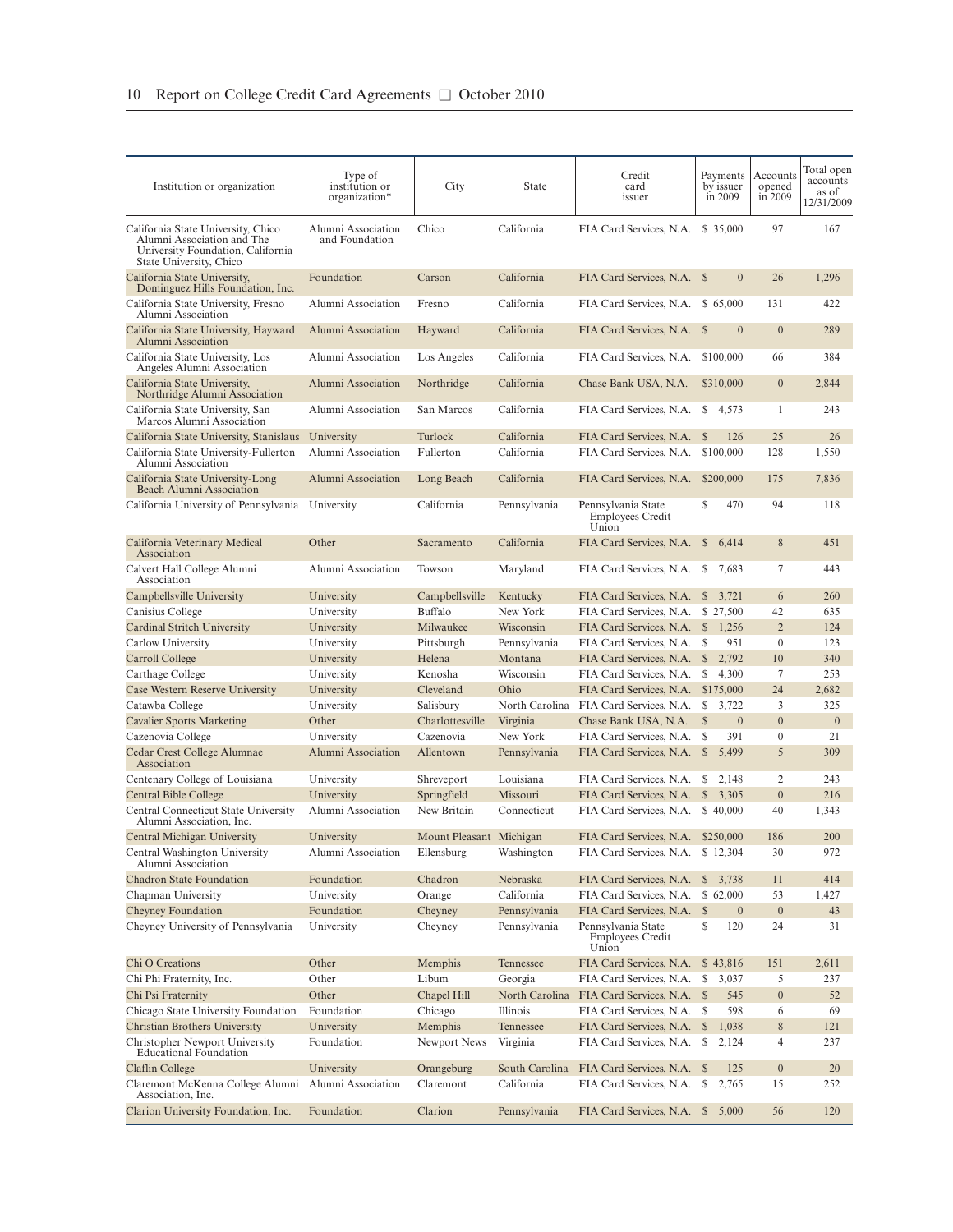| Institution or organization                                              | Type of<br>institution or<br>organization* | City                | <b>State</b>            | Credit<br>card<br>issuer                               | Payments<br>by issuer<br>in 2009 | Accounts<br>opened<br>$\overline{in}$ 2009 | Total open<br>accounts<br>as of<br>12/31/2009 |
|--------------------------------------------------------------------------|--------------------------------------------|---------------------|-------------------------|--------------------------------------------------------|----------------------------------|--------------------------------------------|-----------------------------------------------|
| Clarion University Foundation, Inc.                                      | Foundation                                 | Clarion             | Pennsylvania            | Pennsylvania State<br><b>Employees Credit</b><br>Union | S<br>340                         | 68                                         | 67                                            |
| Clark Atlanta University                                                 | University                                 | Atlanta             | Georgia                 | FIA Card Services, N.A.                                | $\mathbb{S}$<br>610              | $\boldsymbol{0}$                           | 81                                            |
| Clark University Alumni Association                                      | Alumni Association                         | Worcester           | Massachusetts           | FIA Card Services, N.A.                                | \$10,083                         | 12                                         | 605                                           |
| Clarkson University                                                      | University                                 | Potsdam             | New York                | FIA Card Services, N.A.                                | \$11,400                         | $\boldsymbol{0}$                           | 636                                           |
| Clayton State Alumni Association                                         | Alumni Association                         | Morrow              | Georgia                 | UMB Bank, N.A.                                         | \$<br>71                         | $\overline{2}$                             | $\overline{2}$                                |
| Clemson Alumni Association and<br>Clemson University Foundation,<br>Inc. | Alumni Association<br>and Foundation       | Clemson             |                         | South Carolina FIA Card Services, N.A.                 | \$450,000                        | 217                                        | 14,114                                        |
| Cleveland State University Alumni<br>Association                         | Alumni Association                         | Cleveland           | Ohio                    | FIA Card Services, N.A. \$26,779                       |                                  | 38                                         | 1,914                                         |
| Cleveland-Marshall Law Alumni<br>Association                             | Alumni Association                         | Cleveland           | Ohio                    | FIA Card Services, N.A. \$                             | 714                              | $\overline{7}$                             | 50                                            |
| Coastal Carolina University Alumni<br>Association, Inc.                  | Alumni Association                         | Conway              | South Carolina          | FIA Card Services, N.A.                                | 3,834<br>-S                      | 12                                         | 264                                           |
| Coe College                                                              | University                                 | Cedar Rapids        | Iowa                    | FIA Card Services, N.A.                                | $\mathbb{S}$<br>1,309            | 12                                         | 135                                           |
| Colby-Sawyer College                                                     | University                                 | New London          | <b>New</b><br>Hampshire | FIA Card Services, N.A.                                | 1,461<br>\$                      | 6                                          | 180                                           |
| Colegio de Farmaceuticos de Puerto<br>Rico                               | University                                 | San Juan            | Puerto Rico             | FIA Card Services, N.A. \$                             | 3,654                            | 9                                          | 334                                           |
| College Misericordia                                                     | University                                 | Dallas              | Pennsylvania            | FIA Card Services, N.A.                                | \$3.553                          | 8                                          | 302                                           |
| College of Charleston Alumni<br>Association                              | Alumni Association                         | Charleston          | South Carolina          | FIA Card Services, N.A.                                | \$23,444                         | 19                                         | 1,346                                         |
| College of Mount Saint Vincent                                           | University                                 | Riverdale           | New York                | FIA Card Services, N.A.                                | 1,844<br>S                       | $\mathbf{0}$                               | 198                                           |
| College of Notre Dame of Maryland                                        | University                                 | Baltimore           | Maryland                | FIA Card Services, N.A.                                | <sup>\$</sup><br>8,375           | 14                                         | 462                                           |
| College of Staten Island Alumni<br>Association, Inc.                     | Alumni Association                         | Staten Island       | New York                | FIA Card Services, N.A.                                | \$7,330                          | 47                                         | 545                                           |
| College of West Africa Alumni<br>Association                             | Alumni Association                         | Bowie               | Maryland                | UMB Bank, N.A.                                         | $\mathbb{S}$<br>$\overline{0}$   | $\overline{0}$                             | $\boldsymbol{0}$                              |
| Colorado Christian University                                            | University                                 | Lakewood            | Colorado                | FIA Card Services, N.A.                                | 476<br>S                         | $\mathbf{0}$                               | 47                                            |
| Colorado College                                                         | University                                 | Colorado<br>Springs | Colorado                | FIA Card Services, N.A.                                | $\mathbb{S}$<br>8,297            | 7                                          | 464                                           |
| Colorado School of Mines Alumni<br>Association                           | Alumni Association                         | Golden              | Colorado                | FIA Card Services, N.A. \$13,281                       |                                  | 22                                         | 621                                           |
| Colorado State University Alumni<br>Association                          | Alumni Association                         | Fort Collins        | Colorado                | U.S. Bank National<br><b>Association ND</b>            | \$280,000                        | 313                                        | 5,466                                         |
| Converse College                                                         | University                                 | Spartanburg         | South Carolina          | FIA Card Services, N.A.                                | S<br>752                         | $\mathbf{0}$                               | 107                                           |
| Cooper Union for the Advancement<br>of Science and Art                   | University                                 | New York            | New York                | FIA Card Services, N.A.                                | 7,870<br>$\mathbb{S}$            | 15                                         | 660                                           |
| Coppin State University Development<br>Foundation, Inc.                  | Foundation                                 | Baltimore           | Maryland                | FIA Card Services, N.A.                                | -S<br>594                        | 2                                          | 71                                            |
| Cornell Alumni Federation                                                | Alumni Association                         | Ithaca              | New York                | Chase Bank USA, N.A.                                   | \$901,900                        | $\overline{4}$                             | 10,361                                        |
| Creighton University Alumni<br>Association and Creighton<br>University   | Alumni Association<br>and University       | Omaha               | Nebraska                | First National Bank of<br>Omaha                        | \$13,091                         | $\overline{0}$                             | 720                                           |
| Crimson Tide Sports Marketing, LLC University                            |                                            | Tuscaloosa          | Alabama                 | Compass Bank                                           | \$150,000                        | $\boldsymbol{0}$                           | $\overline{0}$                                |
| Culver-Stockton College                                                  | University                                 | Canton              | Missouri                | FIA Card Services, N.A.                                | S<br>1,136                       | $\mathbf{1}$                               | 180                                           |
| Dakota State University Alumni<br>Association                            | Alumni Association                         | Madison             | South Dakota            | FIA Card Services, N.A.                                | $\mathbb{S}$<br>1,118            | $\boldsymbol{0}$                           | 102                                           |
| Davenport University                                                     | University                                 | <b>Grand Rapids</b> | Michigan                | FIA Card Services, N.A.                                | 1,829<br>S                       | 32                                         | 234                                           |
| Delaware State University Alumni<br>Association                          | Alumni Association                         | Dover               | Delaware                | FIA Card Services, N.A.                                | $\mathbb{S}$<br>3,360            | $\overline{4}$                             | 267                                           |
| Delaware Valley College                                                  | University                                 | Doylestown          | Pennsylvania            | FIA Card Services, N.A.                                | \$<br>2,063                      | $\boldsymbol{0}$                           | 213                                           |
| Delta Chi Fraternity, Inc.                                               | Other                                      | Iowa City           | Iowa                    | FIA Card Services, N.A.                                | $\mathbb{S}$<br>8,626            | 46                                         | 914                                           |
| Delta Delta Delta Fraternity                                             | Other                                      | Arlington           | Texas                   | U.S. Bank National<br>Association ND                   | \$<br>9,599                      | 101                                        | 1,450                                         |
| Delta Gamma Fraternity                                                   | Other                                      | Columbus            | Ohio                    | FIA Card Services, N.A.                                | \$10,320                         | 42                                         | 929                                           |
| Delta Kappa Epsilon Fraternity                                           | Other                                      | Washington          | District of<br>Columbia | FIA Card Services, N.A.                                | $\frac{1}{2}$ , 2,922            | 3                                          | 171                                           |
| Delta Mu Delta Honor Society                                             | Other                                      | Brookfield          | Illinois                | FIA Card Services, N.A. \$                             | $\boldsymbol{0}$                 | 46                                         | 820                                           |
| Delta Phi Epsilon Sorority                                               | Other                                      | Maryland<br>Heights | Missouri                | FIA Card Services, N.A.                                | S<br>3,749                       | 39                                         | 393                                           |
| Delta Sigma Delta                                                        | Other                                      | Dousman             | Wisconsin               | FIA Card Services, N.A.                                | \$2,587                          | $\boldsymbol{0}$                           | 154                                           |
| Delta Sigma Phi Fraternity                                               | Other                                      | Indianapolis        | Indiana                 | FIA Card Services, N.A.                                | \$15,000                         | 25                                         | 702                                           |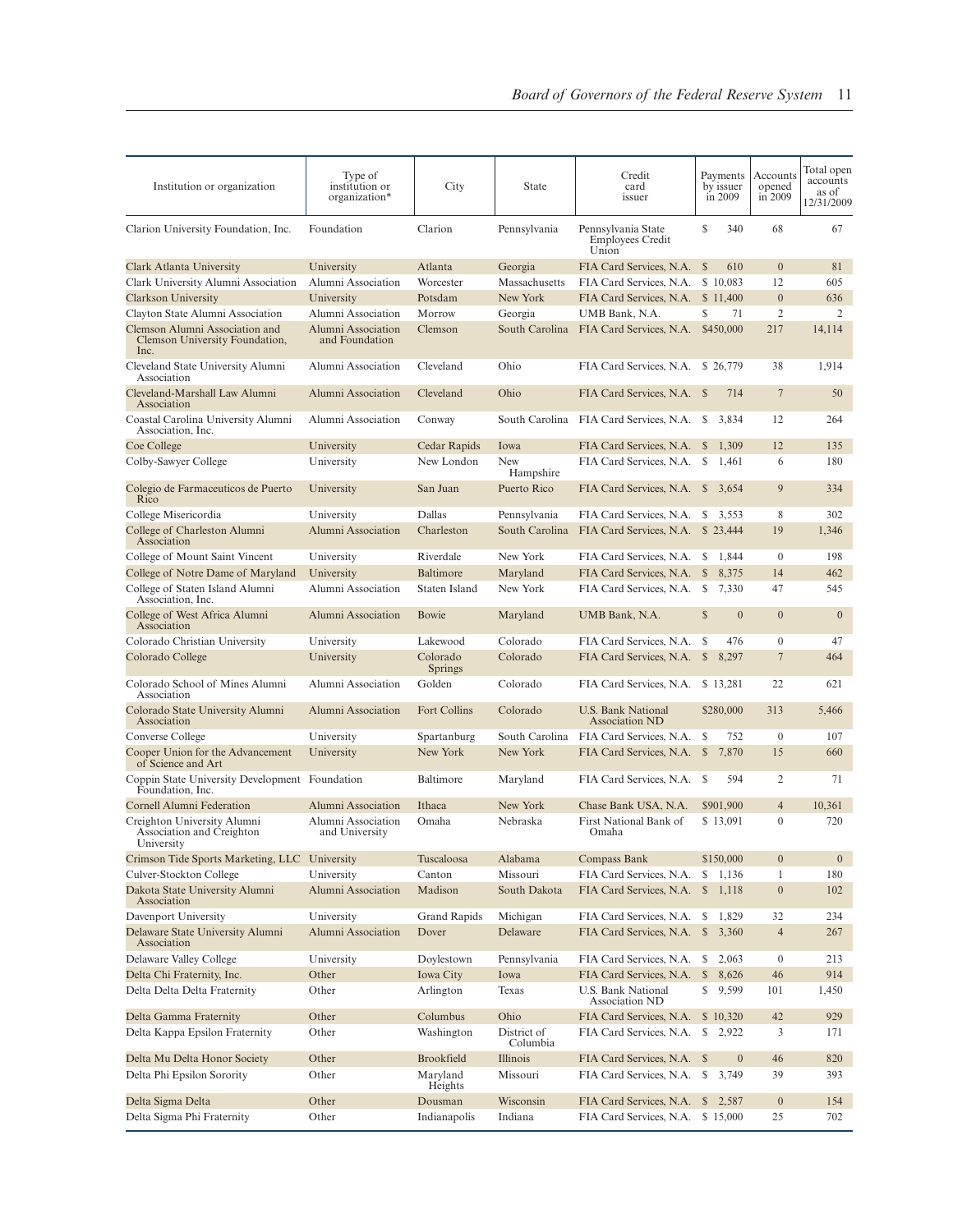| Institution or organization                                | Type of<br>institution or<br>organization* | City                | State          | Credit<br>card<br>issuer                               |              | Payments<br>by issuer<br>in 2009 | Accounts<br>opened<br>in 2009 | Total open<br>accounts<br>as of<br>12/31/2009 |
|------------------------------------------------------------|--------------------------------------------|---------------------|----------------|--------------------------------------------------------|--------------|----------------------------------|-------------------------------|-----------------------------------------------|
| Delta Sigma Pi                                             | Other                                      | Oxford              | Ohio           | U.S. Bank National<br><b>Association ND</b>            | \$           | 60,000                           | 39                            | 1,797                                         |
| Delta State University Alumni<br>Association               | Alumni Association                         | Cleveland           | Mississippi    | FIA Card Services, N.A. \$                             |              | 30,000                           | 14                            | 772                                           |
| Delta Tau Delta Fraternity                                 | Other                                      | Fishers             | Indiana        | FIA Card Services, N.A. \$                             |              | 15,000                           | 16                            | 173                                           |
| Delta Upsilon International Fraternity Other               |                                            | Indianapolis        | Indiana        | FIA Card Services, N.A. \$                             |              | 6,557                            | 24                            | 427                                           |
| Delta Zeta Sorority                                        | Other                                      | Oxford              | Ohio           | FIA Card Services, N.A. \$                             |              | 24,172                           | 114                           | 1,887                                         |
| DePaul University                                          | University                                 | Chicago             | Illinois       | FIA Card Services, N.A. \$                             |              | 100,000                          | 80                            | 410                                           |
| Des Moines University Osteopathic<br><b>Medical Center</b> | University                                 | Des Moines          | Iowa           | FIA Card Services, N.A. \$                             |              | 1,155                            | $\mathbf{1}$                  | 65                                            |
| Dickinson College                                          | University                                 | Carlisle            | Pennsylvania   | FIA Card Services, N.A. \$                             |              | 12,345                           | 2                             | 558                                           |
| Dominican College                                          | University                                 | Orangeburg          | New York       | FIA Card Services, N.A. \$                             |              | 487                              | $\overline{2}$                | 82                                            |
| Dominican University of California                         | University                                 | San Rafael          | California     | FIA Card Services, N.A. \$                             |              | 496                              | $\overline{4}$                | 62                                            |
| Dominican University                                       | University                                 | <b>River Forest</b> | Illinois       | FIA Card Services, N.A. \$                             |              | 3,139                            | 14                            | 300                                           |
| Dowling College                                            | University                                 | Oakdale             | New York       | FIA Card Services, N.A. \$                             |              | 7,204                            | $\boldsymbol{0}$              | 545                                           |
| Drake University                                           | University                                 | Des Moines          | Iowa           | FIA Card Services, N.A. \$                             |              | 36,624                           | 15                            | 1,334                                         |
| Drexel University                                          | University                                 | Philadelphia        | Pennsylvania   | <b>U.S. Bank National</b><br>Association ND            |              | \$ 250,000                       | 208                           | 3,394                                         |
| Duke Alumni Association, Inc.                              | <b>Alumni Association</b>                  | Durham              | North Carolina | Chase Bank USA, N.A.                                   |              | \$1,375,000                      | $\overline{4}$                | 8,418                                         |
| Duquesne University Alumni<br>Association                  | Alumni Association                         | Pittsburgh          | Pennsylvania   | U.S. Bank National<br><b>Association ND</b>            | S            | 75,000                           | 180                           | 2,564                                         |
| D'Youville College                                         | University                                 | <b>Buffalo</b>      | New York       | FIA Card Services, N.A. \$                             |              | 2,516                            | $\overline{7}$                | 176                                           |
| East Carolina University Alumni<br>Association, Inc.       | Alumni Association                         | Greenville          | North Carolina | FIA Card Services, N.A. \$                             |              | 100,000                          | 125                           | 2,929                                         |
| East Central University Alumni<br>Association              | Alumni Association                         | Ada                 | Oklahoma       | FIA Card Services, N.A. \$                             |              | 832                              | $\mathbf{1}$                  | 102                                           |
| <b>East Stroudsburg University</b><br>Foundation, Inc.     | Foundation                                 | East<br>Stroudsburg | Pennsylvania   | FIA Card Services, N.A. \$                             |              | 47,000                           | 16                            | 1,331                                         |
| East Stroudsburg University of<br>Pennsylvania             | University                                 | East<br>Stroudsburg | Pennsylvania   | Pennsylvania State<br><b>Employees Credit</b><br>Union | S            | 690                              | 138                           | 180                                           |
| East Tennessee State University<br>Foundation              | Foundation                                 | Johnson City        | Tennessee      | FIA Card Services, N.A. \$                             |              | 30,000                           | 29                            | 406                                           |
| Eastern Connecticut State University<br>Alumni Association | Alumni Association                         | Willimantic         | Connecticut    | FIA Card Services, N.A. \$                             |              | 2,334                            | 17                            | 168                                           |
| Eastern Illinois University Alumni<br>Association, Inc.    | Alumni Association                         | Charleston          | Illinois       | FIA Card Services, N.A. \$                             |              | 110,000                          | 65                            | 4,242                                         |
| Eastern New Mexico University<br>Alumni Association        | Alumni Association                         | Portales            | New Mexico     | FIA Card Services, N.A. \$                             |              | 5,834                            | 15                            | 753                                           |
| Eastern Oregon University                                  | University                                 | LaGrande            | Oregon         | FIA Card Services, N.A. \$                             |              | 4,379                            | 6                             | 323                                           |
| Eastern Washington University<br>Alumni Association        | Alumni Association                         | Cheney              | Washington     | FIA Card Services, N.A. \$                             |              | 12,696                           | 27                            | 1,019                                         |
| Eckerd College Alumni Association                          | Alumni Association                         | St. Petersburg      | Florida        | FIA Card Services, N.A. \$                             |              | 2,474                            | $\mathbf{0}$                  | 130                                           |
| Edinboro University of Pennsylvania<br>Alumni Association  | Alumni Association                         | Edinboro            | Pennsylvania   | FIA Card Services, N.A. \$                             |              | 32,000                           | 46                            | 1,526                                         |
| Educational Communications, Inc.                           | Other                                      | Lake Forest         | Illinois       | FIA Card Services, N.A. \$                             |              | $\boldsymbol{0}$                 | $\boldsymbol{0}$              | 10,765                                        |
| Elizabethtown College                                      | University                                 | Elizabethtown       | Pennsylvania   | FIA Card Services, N.A. \$                             |              | 6,441                            | 14                            | 534                                           |
| Elizabethtown College                                      | University                                 | Elizabethtown       | Pennsylvania   | Pennsylvania State<br><b>Employees Credit</b><br>Union | S            | 515                              | 103                           | 119                                           |
| Elmhurst College Alumni Association Alumni Association     |                                            | Elmhurst            | Illinois       | U.S. Bank National<br><b>Association ND</b>            | $\mathbb{S}$ | $\mathbf{0}$                     | 38                            | 474                                           |
| Elon College                                               | University                                 | Elon College        | North Carolina | FIA Card Services, N.A. \$                             |              | 2,977                            | 9                             | 327                                           |
| <b>Embry Riddle Aeronautical</b><br>University             | University                                 | Daytona Beach       | Florida        | FIA Card Services, N.A. \$                             |              | 27,377                           | 57                            | 1,578                                         |
| <b>Emerson College</b>                                     | University                                 | <b>Boston</b>       | Massachusetts  | FIA Card Services, N.A. \$                             |              | 3,375                            | $\boldsymbol{0}$              | 416                                           |
| <b>Emmanuel College</b>                                    | University                                 | <b>Boston</b>       | Massachusetts  | FIA Card Services, N.A. \$                             |              | 1,129                            | $\boldsymbol{0}$              | 90                                            |
| <b>Emory University</b>                                    | University                                 | Atlanta             | Georgia        | FIA Card Services, N.A. \$                             |              | 52,481                           | 60                            | 3,026                                         |
| Emporia State University Alumni<br>Association             | Alumni Association                         | Emporia             | Kansas         | <b>INTRUST Bank, N.A.</b>                              | $\mathbb{S}$ | 15,000                           | 51                            | 1,105                                         |
| Erskine College                                            | University                                 | Due West            | South Carolina | FIA Card Services, N.A. \$                             |              | 1,178                            | 3                             | 125                                           |
| Fairfield University                                       | University                                 | Fairfield           | Connecticut    | FIA Card Services, N.A. \$                             |              | 22,279                           | 42                            | 1,058                                         |
| Fairleigh Dickinson University                             | University                                 | Teaneck             | New Jersey     | FIA Card Services, N.A. \$                             |              | 68,655                           | 69                            | 1,554                                         |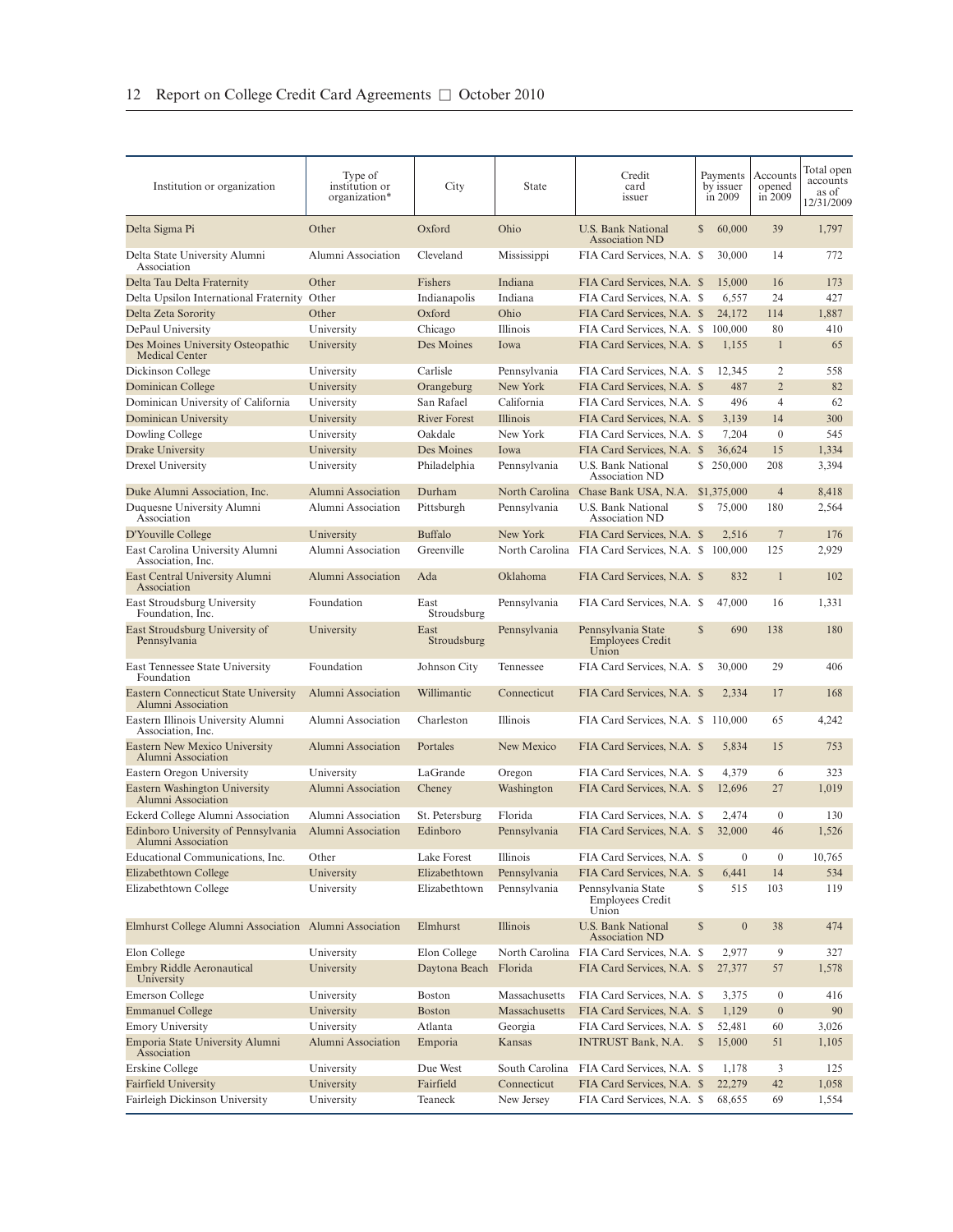| Institution or organization                                                         | Type of<br>institution or<br>organization* | City                | State                   | Credit<br>card<br>issuer                           | Payments<br>by issuer<br>in 2009 | Accounts<br>opened<br>in 2009 | Total open<br>accounts<br>as of<br>12/31/2009 |
|-------------------------------------------------------------------------------------|--------------------------------------------|---------------------|-------------------------|----------------------------------------------------|----------------------------------|-------------------------------|-----------------------------------------------|
| Fairmont State College Alumni<br>Association, Inc.                                  | Alumni Association                         | Fairmont            | West Virginia           | FIA Card Services, N.A. \$                         | 3,127                            | $\boldsymbol{0}$              | 197                                           |
| Faulkner University                                                                 | University                                 | Montgomery          | Alabama                 | FIA Card Services, N.A. \$                         | 1,385                            | $\boldsymbol{0}$              | 121                                           |
| <b>Fayetteville State University</b>                                                | University                                 | Fayetteville        | North Carolina          | FIA Card Services, N.A. \$                         | 727                              | $\mathfrak{Z}$                | 83                                            |
| Felician College                                                                    | University                                 | Lodi                | New Jersey              | FIA Card Services, N.A. \$                         | 805                              | $\overline{4}$                | 120                                           |
| Ferris State University                                                             | University                                 | Big Rapids          | Michigan                | FIA Card Services, N.A. \$                         | 549                              | 55                            | 51                                            |
| FFA Alumni Association                                                              | Alumni Association                         | Alexandria          | Virginia                | FIA Card Services, N.A. \$                         | 6,380                            | 15                            | 452                                           |
| <b>Fitchburg State College</b>                                                      | University                                 | Fitchburg           | Massachusetts           | FIA Card Services, N.A. \$                         | 2,847                            | 10                            | 211                                           |
| Fitzwilliam College                                                                 | University                                 | Cambridge           | England                 | FIA Card Services, N.A. \$                         | 9                                | $\mathbf{0}$                  | -1                                            |
| Florida Atlantic University<br>Foundation, Inc.                                     | Foundation                                 | Boca Raton          | Florida                 | FIA Card Services, N.A. \$                         | 120,000                          | 104                           | 4,060                                         |
| Florida Institute of Technology<br>Alumni Association                               | Alumni Association                         | Melbourne           | Florida                 | U.S. Bank National<br>Association ND               | S<br>$\mathbf{0}$                | 70                            | 614                                           |
| Florida International University<br>Foundation, Inc.                                | Foundation                                 | Miami               | Florida                 | FIA Card Services, N.A. \$ 630,000                 |                                  | 201                           | 8,424                                         |
| Florida Pharmacy Association                                                        | Other                                      | Tallahassee         | Florida                 | FIA Card Services, N.A. \$                         | 2,528                            | 3                             | 251                                           |
| Florida Southern College                                                            | University                                 | Lakeland            | Florida                 | FIA Card Services, N.A. \$                         | 2,949                            | $\overline{7}$                | 241                                           |
| Foothill De Anza College                                                            | University                                 | Los Altos Hills     | California              | FIA Card Services, N.A. \$                         | $\mathbf{0}$                     | $\boldsymbol{0}$              | 78                                            |
| Fordham University                                                                  | University                                 | <b>Bronx</b>        | New York                | FIA Card Services, N.A. \$                         | 290,000                          | 120                           | 8,280                                         |
| Fort Hays State University Alumni<br>Association                                    | Alumni Association                         | Hays                | Kansas                  | <b>INTRUST Bank, N.A.</b>                          | S<br>10,000                      | 76                            | 758                                           |
| Fort Lewis College Alumni<br>Association                                            | Alumni Association                         | Durango             | Colorado                | FIA Card Services, N.A. \$                         | 5,283                            | 8                             | 563                                           |
| Foundation at New Jersey Institute of<br>Technology                                 | Foundation                                 | Newark              | New Jersey              | FIA Card Services, N.A. \$                         | 124                              | 39                            | 39                                            |
| Foundation Chapter of Theta Chi<br>Fraternity, Inc.                                 | Foundation                                 | Indianapolis        | Indiana                 | FIA Card Services, N.A. \$                         | 8,900                            | 12                            | 607                                           |
| Framingham State College                                                            | University                                 | Framingham          | Massachusetts           | FIA Card Services, N.A. \$                         | 2,549                            | 13                            | 205                                           |
| Franklin and Marshall College                                                       | University                                 | Lancaster           | Pennsylvania            | FIA Card Services, N.A. \$                         | 20,000                           | 10                            | 475                                           |
| Franklin Pierce College                                                             | University                                 | Rindge              | New<br>Hampshire        | FIA Card Services, N.A. \$                         | 3,952                            | 12                            | 302                                           |
| Freed Hardeman University                                                           | University                                 | Henderson           | Tennessee               | FIA Card Services, N.A. \$                         | 9,919                            | 21                            | 587                                           |
| Furman University                                                                   | University                                 | Greenville          | South Carolina          | FIA Card Services, N.A. \$                         | 23,347                           | 6                             | 1,119                                         |
| Gamma Phi Beta International<br>Sorority, Inc.                                      | Other                                      | Englewood           | Colorado                | FIA Card Services, N.A. \$                         | 40,000                           | 52                            | 1,111                                         |
| Gemological Institute of America<br>Alumni Association                              | Alumni Association                         | Santa Monica        | California              | FIA Card Services, N.A. \$                         | 9,986                            | 42                            | 1,529                                         |
| General Alumni Association of the<br>University of North Carolina at<br>Chapel Hill | Alumni Association                         | Chapel Hill         |                         | North Carolina FIA Card Services, N.A. \$1,250,000 |                                  | 137                           | 20,411                                        |
| Geneseo Alumni Association                                                          | Alumni Association                         | Geneseo             | New York                | FIA Card Services, N.A. \$                         | $\mathbf{0}$                     | 45                            | 797                                           |
| Geneva College                                                                      | University                                 | <b>Beaver Falls</b> | Pennsylvania            | FIA Card Services, N.A. \$                         | 10,063                           | 11                            | 754                                           |
| Georgetown University Alumni<br>Association                                         | Alumni Association                         | Washington          | District of<br>Columbia | FIA Card Services, N.A. \$                         | 29,955                           | 112                           | 9,444                                         |
| Georgia Pharmacy Foundation                                                         | Foundation                                 | Atlanta             | Georgia                 | FIA Card Services, N.A. \$ 1,127                   |                                  | $\overline{2}$                | 101                                           |
| Georgia Southern University<br>Foundation, Inc.                                     | Foundation                                 | Statesboro          | Georgia                 | FIA Card Services, N.A. \$ 100,000                 |                                  | 65                            | 3,382                                         |
| Georgia Southwestern Foundation,<br>Inc.                                            | Foundation                                 | Americus            | Georgia                 | FIA Card Services, N.A. \$                         | 1,038                            | $\overline{4}$                | 92                                            |
| Georgia State University Alumni<br>Association, Inc.                                | Alumni Association                         | Atlanta             | Georgia                 | FIA Card Services, N.A. \$ 108,340                 |                                  | 141                           | 2,690                                         |
| Georgia Tech Alumni Association                                                     | Alumni Association                         | Atlanta             | Georgia                 | FIA Card Services, N.A. \$ 620,000                 |                                  | 327                           | 10,848                                        |
| Gettysburg College                                                                  | University                                 | Gettysburg          | Pennsylvania            | FIA Card Services, N.A. \$                         | 5,902                            | 20                            | 369                                           |
| Golden Gate University                                                              | University                                 | San Francisco       | California              | FIA Card Services, N.A. \$                         | 2,131                            | $\boldsymbol{0}$              | 309                                           |
| Golden Key International Honour<br>Society                                          | Other                                      | Atlanta             | Georgia                 | FIA Card Services, N.A. \$1,540,442                |                                  | 399                           | 38,692                                        |
| Goldey Beacom College                                                               | University                                 | Wilmington          | Delaware                | FIA Card Services, N.A. \$                         | 3,838                            | 8                             | 271                                           |
| Goshen College                                                                      | University                                 | Goshen              | Indiana                 | FIA Card Services, N.A. \$                         | 4,968                            | $\boldsymbol{0}$              | 308                                           |
| <b>Graceland University</b>                                                         | University                                 | Lamoni              | Iowa                    | FIA Card Services, N.A. \$                         | 2,959                            | 5                             | 230                                           |
| Grambling University National<br>Alumni Association                                 | Alumni Association                         | Grambling           | Louisiana               | FIA Card Services, N.A. \$                         | 856                              | $\boldsymbol{0}$              | 58                                            |
| Grand Valley State University                                                       | University                                 | Allendale           | Michigan                | FIA Card Services, N.A. \$                         | 11,911                           | 99                            | 1,023                                         |
| Grand View University                                                               | University                                 | Des Moines          | Iowa                    | FIA Card Services, N.A. \$                         | 822                              | $\boldsymbol{0}$              | 73                                            |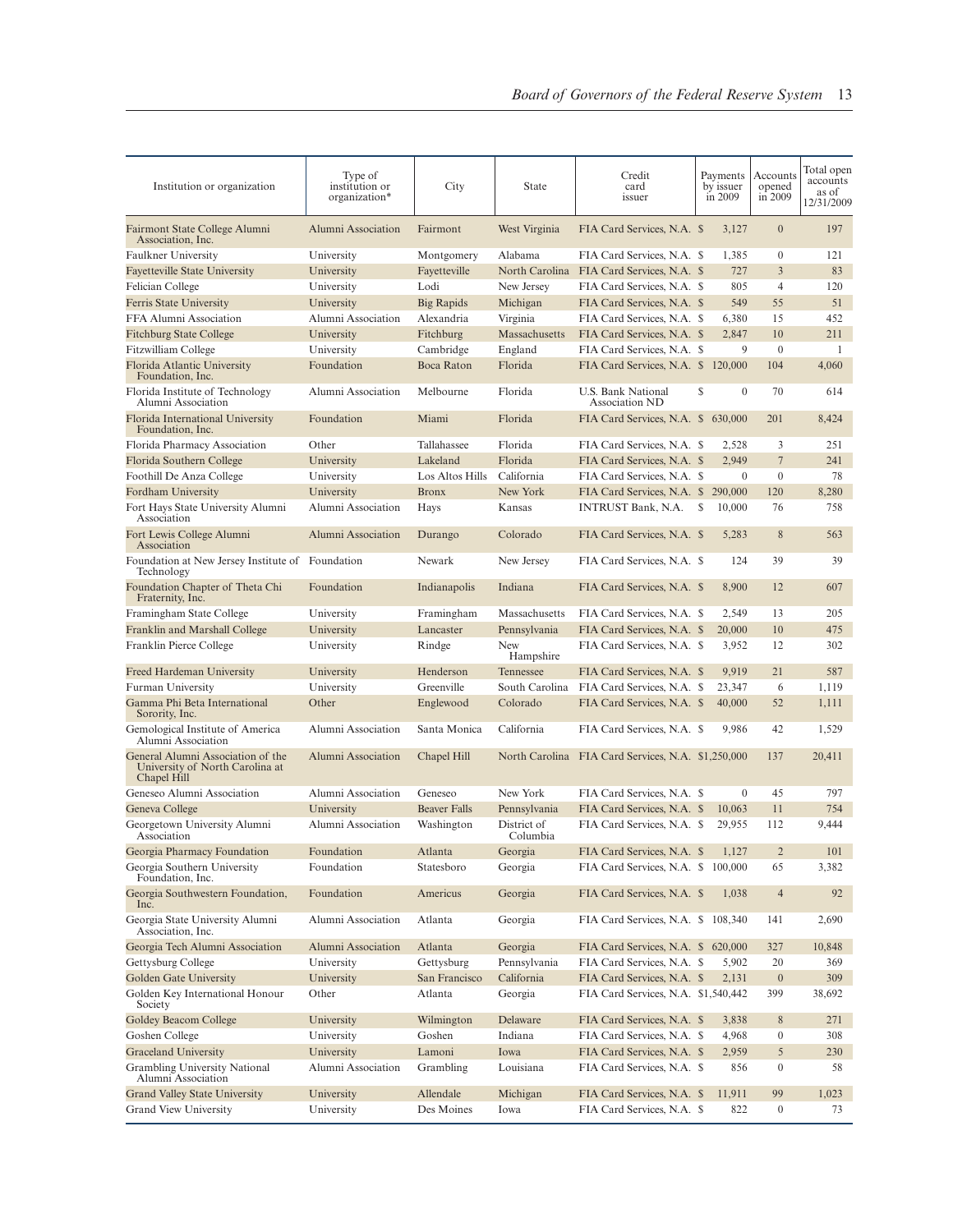| Institution or organization                                    | Type of<br>institution or<br>organization* | City                 | State                   | Credit<br>card<br>issuer                               | Payments<br>by issuer<br>in 2009 | Accounts<br>opened<br>in 2009 | Total open<br>accounts<br>as of<br>12/31/2009 |
|----------------------------------------------------------------|--------------------------------------------|----------------------|-------------------------|--------------------------------------------------------|----------------------------------|-------------------------------|-----------------------------------------------|
| Green Mountain College                                         | University                                 | Poultney             | Vermont                 | FIA Card Services, N.A. \$                             | 912                              | $\mathbf{0}$                  | 122                                           |
| Guilford College                                               | University                                 | Greensboro           | North Carolina          | FIA Card Services, N.A. \$                             | 984                              | $\mathbf{0}$                  | 77                                            |
| Gustavus Adolphus College                                      | University                                 | Saint Peter          | Minnesota               | FIA Card Services, N.A. \$                             | 10,544                           | 13                            | 630                                           |
| Gwynedd Mercy College                                          | University                                 | Gwynedd              | Pennsylvania            | FIA Card Services, N.A. \$                             | 753                              | $\mathbf{0}$                  | 96                                            |
| <b>Hamline University</b>                                      | University                                 | Valley<br>Saint Paul | Minnesota               | FIA Card Services, N.A. \$                             | 3,391                            | 13                            | 397                                           |
|                                                                |                                            |                      |                         |                                                        |                                  | 5                             |                                               |
| Hampden Sydney College                                         | University                                 | Hampden-<br>Sydney   | Virginia                | FIA Card Services, N.A. \$                             | 7,953                            |                               | 336                                           |
| <b>Hampton University</b>                                      | University                                 | Hampton              | Virginia                | FIA Card Services, N.A. \$                             | 5,325                            | 9                             | 300                                           |
| Harding University, Inc.                                       | University                                 | Searcy               | Arkansas                | FIA Card Services, N.A. \$                             | 29,540                           | 16                            | 1,719                                         |
| Harrisburg Area Community College                              | University                                 | Harrisburg           | Pennsylvania            | Pennsylvania State<br><b>Employees Credit</b><br>Union | $\mathbb{S}$<br>385              | 77                            | 113                                           |
| Hartwick College                                               | University                                 | Oneonta              | New York                | FIA Card Services, N.A. \$                             | 1.666                            | $\mathbf{0}$                  | 189                                           |
| Harvard Alumni Association                                     | Alumni Association                         | Cambridge            | Massachusetts           | Barclays Bank Delaware \$1,000,000                     |                                  | 1,326                         | 5,771                                         |
| Haverford College                                              | University                                 | Haverford            | Pennsylvania            | FIA Card Services, N.A. \$                             | 7,126                            | 9                             | 295                                           |
| Hawaii Pacific University                                      | University                                 | Honolulu             | Hawaii                  | FIA Card Services, N.A. \$                             | 3,679                            | $\overline{0}$                | 298                                           |
| Henderson State University                                     | University                                 | Arkadelphia          | Arkansas                | FIA Card Services, N.A. \$                             | 5,851                            | 9                             | 451                                           |
| Herbert H. Lehman College<br>Foundation. Inc.                  | Foundation                                 | <b>Bronx</b>         | New York                | FIA Card Services, N.A. \$                             | 4,326                            | 28                            | 305                                           |
| Heritage Affinity Enterprises, LLC                             | Other                                      | Hewlett              | New York                | U.S. Bank National<br>Association ND                   | 40,942<br>S                      | 536                           | 23,741                                        |
| <b>Hood College</b>                                            | University                                 | Frederick            | Maryland                | FIA Card Services, N.A. \$                             | 3,385                            | 19                            | 272                                           |
| <b>Houghton College</b>                                        | University                                 | Houghton             | New York                | FIA Card Services, N.A. \$                             | 4,251                            | $\mathbf{0}$                  | 292                                           |
| Houston Alumni Organization                                    | Alumni Association                         | Houston              | Texas                   | Chase Bank USA, N.A. \$                                | 828,000                          | $\overline{2}$                | 5,592                                         |
| Houston Baptist University                                     | University                                 | Houston              | Texas                   | FIA Card Services, N.A. \$                             | 3,086                            | $\overline{4}$                | 356                                           |
| Howard Payne University Alumni<br>Association                  | Alumni Association                         | Brownwood            | Texas                   | FIA Card Services, N.A. \$                             | 3,096                            | $\overline{0}$                | 317                                           |
| Howard University Department of<br>Alumni Relations            | Alumni Association                         | Washington           | District of<br>Columbia | FIA Card Services, N.A. \$                             | 35,515                           | 1                             | 1,386                                         |
| Humboldt State University Alumni<br>Association                | Alumni Association                         | Arcata               | California              | FIA Card Services, N.A. \$                             | 13,000                           | 20                            | 462                                           |
| Husson University                                              | Alumni Association                         | Bangor               | Maine                   | FIA Card Services, N.A. \$                             | 1,630                            | 10                            | 302                                           |
| Idaho State University                                         | University                                 | Pocatello            | Idaho                   | FIA Card Services, N.A. \$                             | 26,131                           | 44                            | 1,403                                         |
| Illinois College of Optometry                                  | University                                 | Chicago              | Illinois                | FIA Card Services, N.A. \$                             | 93                               | $\mathbf{0}$                  | 5                                             |
| Illinois State University Foundation                           | Foundation                                 | Normal               | Illinois                | FIA Card Services, N.A. \$                             | 97,695                           | 169                           | 6,910                                         |
| Immaculata University                                          | University                                 | Immaculata           | Pennsylvania            | FIA Card Services, N.A. \$                             | 2,609                            | 9                             | 196                                           |
| Independent University Alumni<br>Association at Lowell         | Alumni Association                         | Lowell               | Massachusetts           | FIA Card Services, N.A. \$                             | 3,904                            | $\overline{7}$                | 225                                           |
| Indiana State University                                       | University                                 | Terre Haute          | Indiana                 | FIA Card Services, N.A. \$                             | 38,639                           | 10                            | 2,793                                         |
| Indiana University Alumni<br>Association                       | Alumni Association                         | Bloomington          | Indiana                 | FIA Card Services, N.A. \$1,131,221                    |                                  | 355                           | 29,903                                        |
| Indiana University of Pennsylvania<br>Alumni Association, Inc. | Alumni Association                         | Indiana              | Pennsylvania            | FIA Card Services, N.A. \$                             | 8,117                            | 104                           | 4,111                                         |
| Indiana Wesleyan University                                    | University                                 | Marion               | Indiana                 | FIA Card Services, N.A. \$                             | 5,416                            | 15                            | 374                                           |
| Institute of Industrial Engineers                              | Other                                      | <b>Norcross</b>      | Georgia                 | FIA Card Services, N.A. \$                             | 33,309                           | 13                            | 1,849                                         |
| <b>Institute of Management Accountants</b>                     | Other                                      | Montvale             | New Jersey              | FIA Card Services, N.A. \$ 175,000                     |                                  | 24                            | 5,068                                         |
| <b>International Chiropractors</b><br>Association              | Other                                      | Arlington            | Virginia                | FIA Card Services, N.A. \$                             | 17,464                           | 30                            | 1,051                                         |
| International Legal Fraternity of Phi<br>Delta Phi             | Other                                      | Greenbelt            | Maryland                | FIA Card Services, N.A. \$                             | 12,518                           | $\overline{c}$                | 394                                           |
| <b>International Society for Optical</b><br>Engineering        | Other                                      | Bellingham           | Washington              | FIA Card Services, N.A. \$                             | 5,058                            | 3                             | 438                                           |
| Iona College                                                   | University                                 | New Rochelle         | New York                | FIA Card Services, N.A. \$                             | 22,392                           | 26                            | 1,344                                         |
| Iowa State University Alumni<br>Association                    | Alumni Association                         | Ames                 | Iowa                    | FIA Card Services, N.A. \$ 537,000                     |                                  | 173                           | 15,371                                        |
| Ithaca College Alumni Association                              | Alumni Association                         | Ithaca               | New York                | FIA Card Services, N.A. \$                             | $\mathbf{0}$                     | 54                            | 2,007                                         |
| Jackson State University                                       | University                                 | Jackson              | Mississippi             | FIA Card Services, N.A. \$                             | 1,337                            | 9                             | 212                                           |
| Jacksonville State University<br>Foundation, Inc.              | Foundation                                 | Jacksonville         | Alabama                 | U.S. Bank National<br><b>Association ND</b>            | $\mathbb{S}$<br>$\boldsymbol{0}$ | 70                            | 2,175                                         |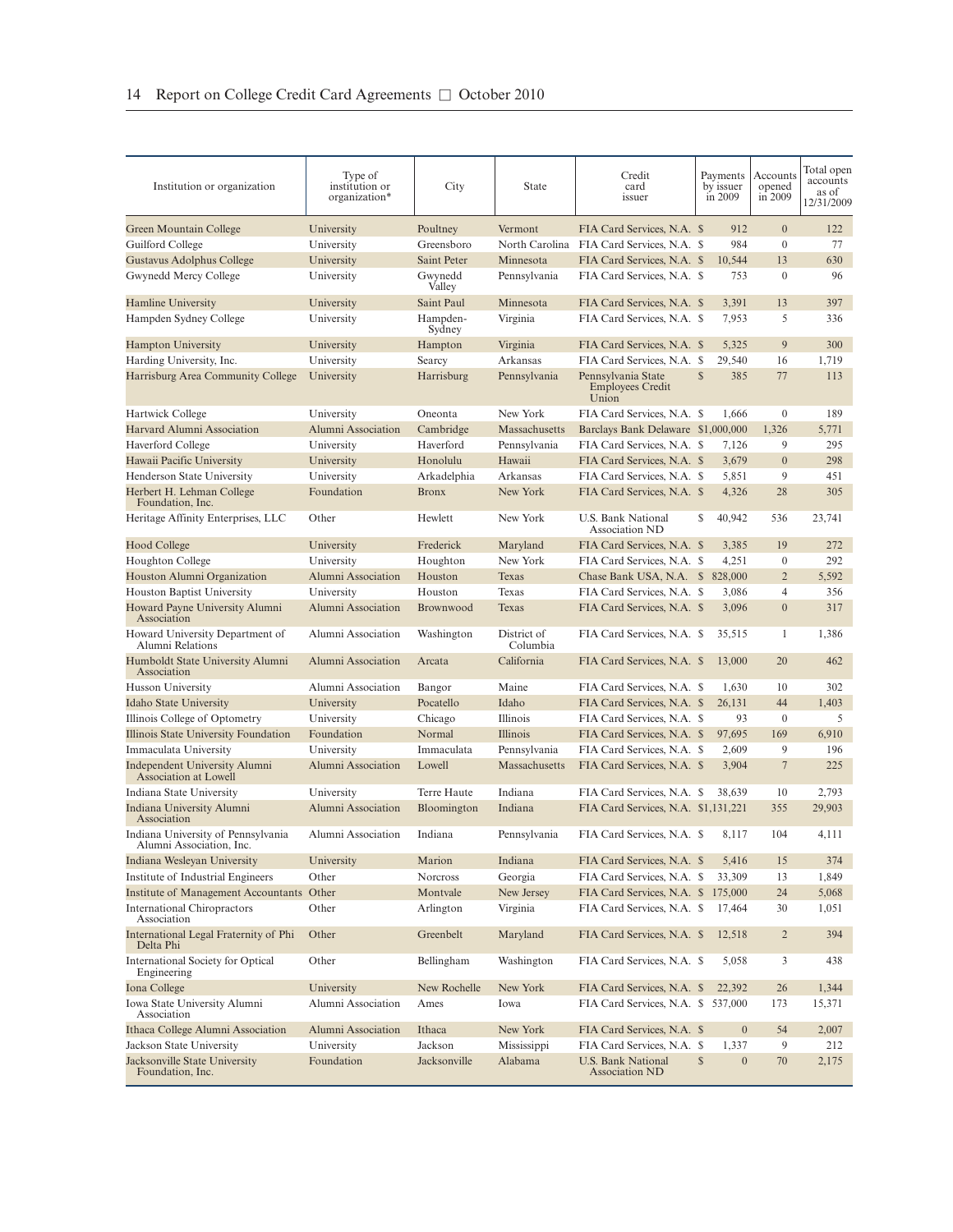| Institution or organization                                   | Type of<br>institution or<br>organization* | City                      | State                   | Credit<br>card<br>issuer                               | Payments<br>by issuer<br>in 2009 | Accounts<br>opened<br>in 2009 | Total open<br>accounts<br>as of<br>12/31/2009 |
|---------------------------------------------------------------|--------------------------------------------|---------------------------|-------------------------|--------------------------------------------------------|----------------------------------|-------------------------------|-----------------------------------------------|
| James Madison University Alumni<br>Association                | Alumni Association                         | Harrisonburg              | Virginia                | FIA Card Services, N.A.                                | \$125,000                        | 33                            | 525                                           |
| Javelina Alumni Association                                   | Alumni Association                         | Kingsville                | Texas                   | FIA Card Services, N.A.                                | \$ 5,673                         | 20                            | 326                                           |
| John Carroll University                                       | University                                 | University<br>Heights     | Ohio                    | FIA Card Services, N.A.                                | \$17,779                         | 6                             | 1,083                                         |
| John F. Kennedy University Alumni<br>Association              | Alumni Association                         | Orinda                    | California              | FIA Card Services, N.A. \$                             | 810                              | 5                             | 88                                            |
| Johns Hopkins University                                      | University                                 | Baltimore                 | Maryland                | FIA Card Services, N.A.                                | \$40,202                         | 78                            | 7,009                                         |
| Johnson & Wales University                                    | University                                 | Providence                | Rhode Island            | FIA Card Services, N.A.                                | S<br>$\mathbf{0}$                | 48                            | 597                                           |
| Juilliard School                                              | University                                 | New York                  | New York                | FIA Card Services, N.A.                                | $\mathbb{S}$<br>1,452            | 17                            | 140                                           |
| Kansas State University Alumni<br>Association                 | Alumni Association                         | Manhattan                 | Kansas                  | <b>INTRUST Bank, N.A.</b>                              | \$594,290                        | 370                           | 14,919                                        |
| Kappa Alpha Order                                             | Other                                      | Lexington                 | Virginia                | FIA Card Services, N.A.                                | \$ 30,000                        | 44                            | 846                                           |
| Kappa Alpha Psi                                               | Other                                      | Philadelphia              | Pennsylvania            | FIA Card Services, N.A.                                | \$12,560                         | 29                            | 794                                           |
| Kappa Alpha Theta Fraternity, Inc.                            | Other                                      | Indianapolis              | Indiana                 | FIA Card Services, N.A.                                | \$ 31,372                        | 59                            | 2,321                                         |
| Kappa Delta Pi An International<br>Honor Society in Education | Other                                      | Indianapolis              | Indiana                 | FIA Card Services, N.A.                                | \$18,574                         | 72                            | 1,538                                         |
| Kappa Delta Rho Fraternity                                    | Other                                      | Greensburg                | Pennsylvania            | FIA Card Services, N.A.                                | $\mathbb{S}$<br>2,801            | 12                            | 204                                           |
| Kappa Delta Sorority, Inc.                                    | Other                                      | Memphis                   | Tennessee               | FIA Card Services, N.A.                                | \$ 36,000                        | 58                            | 359                                           |
| Kappa Epsilon Fraternity                                      | Other                                      | Stone<br>Mountain         | Georgia                 | FIA Card Services, N.A. \$                             | 363                              | $\overline{0}$                | 41                                            |
| Kappa Psi Pharmaceutical Fraternity                           | Other                                      | Oklahoma City             | Oklahoma                | FIA Card Services, N.A.                                | 390<br>S                         | $\mathbf{0}$                  | 56                                            |
| Kappa Sigma Fraternity                                        | Other                                      | Charlottesville           | Virginia                | FIA Card Services, N.A.                                | \$40,000                         | 35                            | 400                                           |
| Kean University Alumni Association                            | Alumni Association                         | Union                     | New Jersey              | FIA Card Services, N.A.                                | \$ 37,500                        | 28                            | 947                                           |
| Keene State College Alumni<br>Association                     | Alumni Association                         | Keene                     | <b>New</b><br>Hampshire | FIA Card Services, N.A.                                | \$ 20,000                        | $\,$ 8 $\,$                   | 612                                           |
| Kennesaw State University Alumni<br>Association               | Alumni Association                         | Marietta                  | Georgia                 | FIA Card Services, N.A.                                | \$23,274                         | 38                            | 1,453                                         |
| Kent State University                                         | University                                 | Kent                      | Ohio                    | FIA Card Services, N.A.                                | \$135,000                        | 72                            | 5,551                                         |
| Kentucky Wesleyan College                                     | University                                 | Owensboro                 | Kentucky                | FIA Card Services, N.A.                                | S<br>571                         | 2                             | 71                                            |
| Keuka College                                                 | University                                 | Keuka Park                | New York                | FIA Card Services, N.A.                                | 989<br>$\mathbb{S}$              | 3                             | 156                                           |
| Keystone College Alumni Association                           | Alumni Association                         | La Plume                  | Pennsylvania            | Capital One Bank<br>(USA), N.A.                        | $\mathbb{S}$<br>$\mathbf{0}$     | $\mathbf{0}$                  | $\mathbf{0}$                                  |
| Kings College                                                 | University                                 | Wilkes Barre              | Pennsylvania            | FIA Card Services, N.A.                                | \$ 25,000                        | 14                            | 1,003                                         |
| Kutztown University Alumni<br>Association                     | Alumni Association                         | Kutztown                  | Pennsylvania            | FIA Card Services, N.A.                                | \$11,712                         | 29                            | 1,044                                         |
| Kutztown University of Pennsylvania                           | University                                 | Kutztown                  | Pennsylvania            | Pennsylvania State<br><b>Employees Credit</b><br>Union | \$1,165                          | 233                           | 294                                           |
| La Salle University Alumni<br>Association                     | Alumni Association                         | Philadelphia              | Pennsylvania            | FIA Card Services, N.A.                                | \$29,940                         | 36                            | 1,908                                         |
| La Sierra University and La Sierra<br>Alumni Association      | University and<br>Alumni Association       | Riverside                 | California              | FIA Card Services, N.A.                                | 165<br><sup>\$</sup>             | $\overline{0}$                | 14                                            |
| Lafayette College Alumni Association Alumni Association       |                                            | Easton                    | Pennsylvania            | FIA Card Services, N.A. \$10,000                       |                                  | 17                            | 650                                           |
| Lake Erie College                                             | University                                 | Painesville               | Ohio                    | FIA Card Services, N.A. \$                             | 12                               | $\boldsymbol{0}$              | $\mathfrak{Z}$                                |
| Lake Superior State University                                | University                                 | Sault Ste. Marie Michigan |                         | FIA Card Services, N.A.                                | S<br>2,369                       | 13                            | 259                                           |
| Lakewood Public School Alumni<br>Foundation                   | Foundation                                 | Lakewood                  | Ohio                    | FIA Card Services, N.A.                                | $\mathbb{S}$<br>1,510            | 9                             | 109                                           |
| Lamar University                                              | University                                 | Beaumont                  | Texas                   | FIA Card Services, N.A.                                | S<br>5,691                       | 12                            | 468                                           |
| Lambda Chi Alpha Fraternity, Inc.                             | Other                                      | Indianapolis              | Indiana                 | FIA Card Services, N.A.                                | \$25,000                         | 20                            | 768                                           |
| Langston University National Alumni<br>Association            | Alumni Association                         | Langston                  | Oklahoma                | FIA Card Services, N.A. \$                             | 236                              | $\boldsymbol{0}$              | 57                                            |
| Lawrence Technological University                             | University                                 | Southfield                | Michigan                | FIA Card Services, N.A.                                | 4,938<br>$\mathbb{S}$            | $\overline{4}$                | 544                                           |
| Lawrence University                                           | University                                 | Appleton                  | Wisconsin               | FIA Card Services, N.A.                                | \$<br>1,148                      | $\boldsymbol{0}$              | 84                                            |
| Le Moyne College                                              | University                                 | Syracuse                  | New York                | FIA Card Services, N.A. \$                             | 8,005                            | 20                            | 577                                           |
| Lebanon Valley College                                        | University                                 | Annville                  | Pennsylvania            | FIA Card Services, N.A.                                | \$<br>2,942                      | 9                             | 374                                           |
| Lee University                                                | University                                 | Cleveland                 | Tennessee               | FIA Card Services, N.A.                                | $\mathbb{S}$<br>9,078            | 18                            | 553                                           |
| Lenoir Rhyne College Alumni<br>Association                    | Alumni Association                         | Hickory                   |                         | North Carolina FIA Card Services, N.A. \$              | 2,243                            | 10                            | 186                                           |
| Lesley University                                             | University                                 | Cambridge                 | Massachusetts           | FIA Card Services, N.A.                                | $\mathbb{S}$<br>3,892            | $\overline{c}$                | 281                                           |
| Letourneau University                                         | University                                 | Longview                  | Texas                   | FIA Card Services, N.A.                                | S<br>4,913                       | 5                             | 312                                           |
| Lewis and Clark College                                       | University                                 | Portland                  | Oregon                  | FIA Card Services, N.A.                                | \$11,080                         | 7                             | 1,043                                         |
| Lewis University                                              | University                                 | Romeoville                | Illinois                | FIA Card Services, N.A. \$ 5,731                       |                                  | $\mathbf{1}$                  | 405                                           |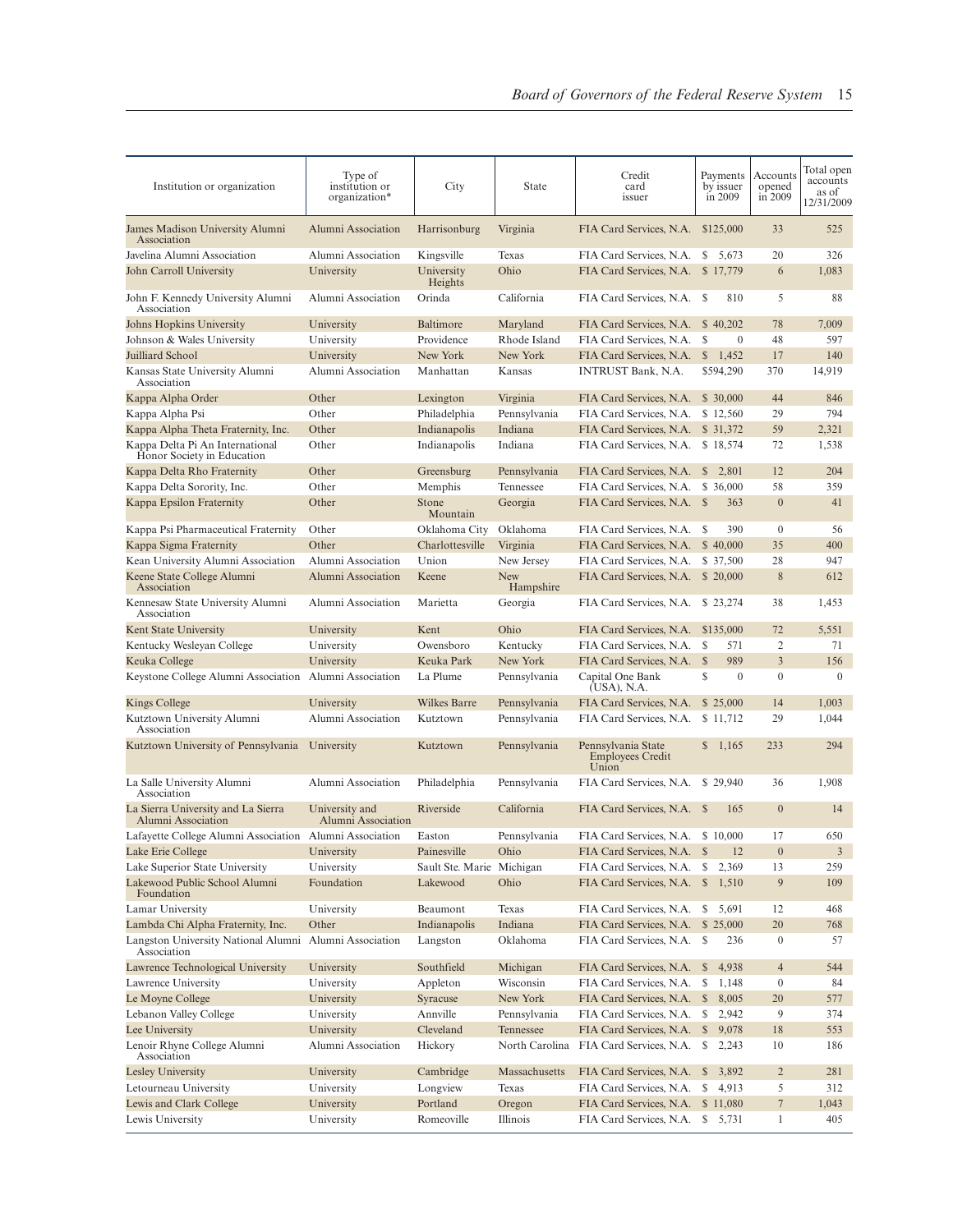| Institution or organization                                                    | Type of<br>institution or<br>organization* | City               | State          | Credit<br>card<br>issuer                               | Payments<br>by issuer<br>in 2009 | Accounts<br>opened<br>in 2009 | Total open<br>accounts<br>as of<br>12/31/2009 |
|--------------------------------------------------------------------------------|--------------------------------------------|--------------------|----------------|--------------------------------------------------------|----------------------------------|-------------------------------|-----------------------------------------------|
| Liberty University                                                             | University                                 | Lynchburg          | Virginia       | U.S. Bank National<br>Association ND                   | \$10,449                         | 172                           | 1,927                                         |
| Life University                                                                | University                                 | Marietta           | Georgia        | FIA Card Services, N.A.                                | S<br>4,295                       | $\mathbf{0}$                  | 174                                           |
| Limestone College                                                              | University                                 | Gaffney            | South Carolina | FIA Card Services, N.A.                                | S<br>1,303                       | 6                             | 140                                           |
| Lincoln Memorial University                                                    | University                                 | Harrogate          | Tennessee      | FIA Card Services, N.A. \$                             | 1,609                            | 5                             | 203                                           |
| Lock Haven University Foundation                                               | Foundation                                 | Lock Haven         | Pennsylvania   | FIA Card Services, N.A.                                | $\mathbb{S}$<br>3,750            | 14                            | 352                                           |
| Lock Haven University of<br>Pennsylvania                                       | University                                 | Lock Haven         | Pennsylvania   | Pennsylvania State<br><b>Employees Credit</b><br>Union | S<br>760                         | 152                           | 196                                           |
| Long Island University                                                         | University                                 | <b>Brookville</b>  | New York       | FIA Card Services, N.A. \$                             | $\mathbf{0}$                     | 57                            | 911                                           |
| Longwood University Alumni<br>Association                                      | Alumni Association                         | Farmville          | Virginia       | FIA Card Services, N.A.                                | \$<br>6,530                      | 21                            | 467                                           |
| Louisiana State University Medical<br>Center Foundation                        | Foundation                                 | New Orleans        | Louisiana      | FIA Card Services, N.A. \$7,255                        |                                  | $\mathbf{0}$                  | 219                                           |
| Louisiana State University Shreveport Alumni Association<br>Alumni Association |                                            | Shreveport         | Louisiana      | FIA Card Services, N.A. \$                             | 4,070                            | 6                             | 296                                           |
| Louisiana Tech University<br>Foundation                                        | Foundation                                 | Ruston             | Louisiana      | FIA Card Services, N.A. \$ 83,333                      |                                  | 47                            | 2,305                                         |
| Loyola Blakefield Alumni Association                                           | Alumni Association                         | Baltimore          | Maryland       | FIA Card Services, N.A.                                | S<br>5,231                       | $\mathbf{0}$                  | 174                                           |
| Loyola Marymount University                                                    | University                                 | Los Angeles        | California     | FIA Card Services, N.A.                                | \$ 50,000                        | 25                            | 1,578                                         |
| Loyola University Chicago                                                      | University                                 | Chicago            | Illinois       | FIA Card Services, N.A.                                | \$ 55,654                        | 35                            | 3,484                                         |
| Loyola University Maryland                                                     | University                                 | Baltimore          | Maryland       | FIA Card Services, N.A.                                | \$75,075                         | 33                            | 2,196                                         |
| Loyola University New Orleans                                                  | University                                 | New Orleans        | Louisiana      | FIA Card Services, N.A.                                | \$62,500                         | 14                            | 1,633                                         |
| LSU Alumni Association                                                         | Alumni Association                         | <b>Baton Rouge</b> | Louisiana      | FIA Card Services, N.A.                                | $\overline{0}$<br>$\mathbb{S}$   | 126                           | 8,840                                         |
| Lubbock Christian University                                                   | University                                 | Lubbock            | Texas          | FIA Card Services, N.A.                                | S<br>3,405                       | $\mathbf{0}$                  | 201                                           |
| Luther College                                                                 | University                                 | Decorah            | Iowa           | FIA Card Services, N.A.                                | $\mathbb{S}$<br>6,937            | 15                            | 525                                           |
| Lycoming College                                                               | University                                 | Williamsport       | Pennsylvania   | FIA Card Services, N.A.                                | S<br>1,970                       | 2                             | 132                                           |
| Manhattan College                                                              | University                                 | Riverdale          | New York       | FIA Card Services, N.A.                                | \$ 21,152                        | 19                            | 1,204                                         |
| Manhattanville College                                                         | University                                 | Purchase           | New York       | FIA Card Services, N.A.                                | 4,996<br>S                       | 7                             | 245                                           |
| Mansfield University Foundation, Inc. Foundation                               |                                            | Mansfield          | Pennsylvania   | FIA Card Services, N.A.                                | <sup>S</sup><br>9.144            | 14                            | 678                                           |
| Mansfield University of Pennsylvania                                           | University                                 | Mansfield          | Pennsylvania   | Pennsylvania State<br><b>Employees Credit</b><br>Union | S<br>245                         | 49                            | 81                                            |
| Marian College                                                                 | University                                 | Indianapolis       | Indiana        | FIA Card Services, N.A.                                | <sup>\$</sup><br>545             | $\mathbf{1}$                  | 59                                            |
| Marquette University                                                           | University                                 | Milwaukee          | Wisconsin      | FIA Card Services, N.A.                                | \$165,000                        | 96                            | 3,803                                         |
| Marshall University Alumni<br>Association                                      | Alumni Association                         | Huntington         | West Virginia  | FIA Card Services, N.A. \$78,333                       |                                  | 70                            | 2,894                                         |
| Mary Baldwin College                                                           | University                                 | Staunton           | Virginia       | FIA Card Services, N.A.                                | 3,274<br>S.                      | 8                             | 273                                           |
| Marymount University                                                           | University                                 | Arlington          | Virginia       | FIA Card Services, N.A.                                | $\mathbb{S}$<br>881              | 17                            | 104                                           |
| Maryville College                                                              | University                                 | Maryville          | Tennessee      | FIA Card Services, N.A.                                | 5,470<br>\$                      | $\overline{4}$                | 182                                           |
| Massachusetts College of Pharmacy<br>and Allied Health Sciences                | University                                 | <b>Boston</b>      | Massachusetts  | FIA Card Services, N.A.                                | $\mathbb{S}$<br>2,099            | $\overline{0}$                | 209                                           |
| Massachusetts Medical Society                                                  | Other                                      | Waltham            | Massachusetts  | FIA Card Services, N.A. \$49,410                       |                                  | 23                            | 1,131                                         |
| McGeorge School of Law                                                         | University                                 | Sacramento         | California     | FIA Card Services, N.A. \$178                          |                                  | $\boldsymbol{0}$              | 48                                            |
| McNeese State University Alumni<br>Association                                 | Alumni Association                         | Lake Charles       | Louisiana      | FIA Card Services, N.A. \$14,126                       |                                  | 32                            | 899                                           |
| Meharry National Alumni<br>Association                                         | Alumni Association                         | Nashville          | Tennessee      | FIA Card Services, N.A. \$                             | 142                              | $\boldsymbol{0}$              | 15                                            |
| MENC: The National Association for Other<br>Music Education                    |                                            | Reston             | Virginia       | FIA Card Services, N.A. \$46,469                       |                                  | 61                            | 3,735                                         |
| Menlo College                                                                  | University                                 | Atherton           | California     | FIA Card Services, N.A. \$                             | 89                               | $\boldsymbol{0}$              | 9                                             |
| Mercy College Alumni Association                                               | Alumni Association                         | Dobbs Ferry        | New York       | FIA Card Services, N.A.                                | \$<br>1,190                      | $\boldsymbol{0}$              | 207                                           |
| Mercyhurst College                                                             | University                                 | Erie               | Pennsylvania   | FIA Card Services, N.A.                                | $\mathbb{S}$<br>3,774            | 14                            | 390                                           |
| Meredith College                                                               | University                                 | Raleigh            | North Carolina | FIA Card Services, N.A. \$                             | 1,991                            | $\boldsymbol{0}$              | 219                                           |
| Merrimack College                                                              | University                                 | North Andover      | Massachusetts  | FIA Card Services, N.A. \$                             | 869                              | 6                             | 107                                           |
| Methodist College Incorporated                                                 | University                                 | Fayetteville       | North Carolina | FIA Card Services, N.A.                                | S<br>1,107                       | $\overline{4}$                | 213                                           |
| Metropolitan State University<br>Foundation                                    | Foundation                                 | St. Paul           | Minnesota      | U.S. Bank National<br><b>Association ND</b>            | $\mathbb{S}$<br>434              | $\overline{7}$                | 129                                           |
| Michigan State University                                                      | University                                 | East Lansing       | Michigan       | FIA Card Services, N.A.                                | \$693,159                        | 264                           | 22,685                                        |
| Michigan Technological University                                              | University                                 | Houghton           | Michigan       | FIA Card Services, N.A.                                | \$32,358                         | 60                            | 2,390                                         |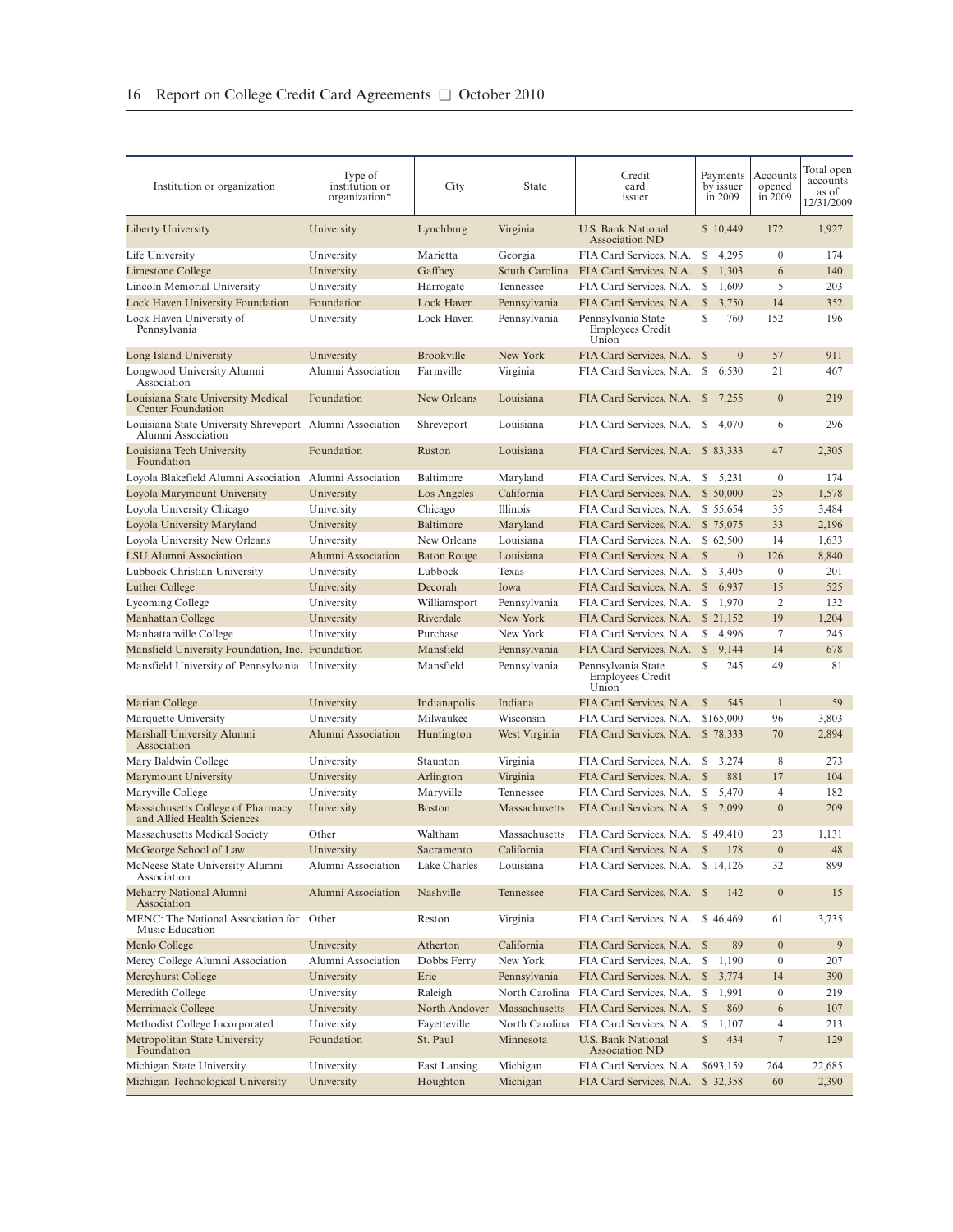| Institution or organization                                                                                                   | Type of<br>institution or<br>organization* | City                        | State         | Credit<br>card<br>issuer                               | Payments<br>by issuer<br>in 2009 | Accounts<br>opened<br>in 2009 | Total open<br>accounts<br>as of<br>12/31/2009 |
|-------------------------------------------------------------------------------------------------------------------------------|--------------------------------------------|-----------------------------|---------------|--------------------------------------------------------|----------------------------------|-------------------------------|-----------------------------------------------|
| Middle Tennessee State University<br>National Alumni Association and<br>Middle Tennessee State University<br>Foundation, Inc. | Alumni Association<br>and Foundation       | Murfreesboro                | Tennessee     | Chase Bank USA, N.A.                                   | \$75,000                         | $\mathbf{0}$                  | 596                                           |
| Midwestern State University<br>Ex-Students Association                                                                        | Alumni Association                         | Wichita Falls               | <b>Texas</b>  | FIA Card Services, N.A. \$ 5,573                       |                                  | 24                            | 350                                           |
| Millersville University Alumni<br>Association                                                                                 | Alumni Association                         | Millersville                | Pennsylvania  | U.S. Bank National<br>Association ND                   | \$<br>$\mathbf{0}$               | 141                           | 3,111                                         |
| Millersville University of<br>Pennsylvania                                                                                    | University                                 | Millersville                | Pennsylvania  | Pennsylvania State<br><b>Employees Credit</b><br>Union | $\mathbb{S}$<br>470              | 94                            | 161                                           |
| Milligan College Alumni Association                                                                                           | Alumni Association                         | Milligan<br>College         | Tennessee     | FIA Card Services, N.A.                                | S<br>6,300                       | 19                            | 365                                           |
| Minnesota State University<br>Moorhead Alumni Association                                                                     | Alumni Association                         | Moorhead                    | Minnesota     | U.S. Bank National<br>Association ND                   | $\mathbb{S}$<br>$\mathbf{0}$     | 57                            | 667                                           |
| Minnesota State University, Mankato<br>Foundation, Inc.                                                                       | Foundation                                 | Mankato                     | Minnesota     | FIA Card Services, N.A.                                | \$75,000                         | 53                            | 2,907                                         |
| Mississippi State University Alumni<br>Association                                                                            | Alumni Association                         | Mississippi<br><b>State</b> | Mississippi   | FIA Card Services, N.A. \$350,000                      |                                  | 91                            | 7,499                                         |
| Mississippi Valley State University                                                                                           | University                                 | Itta Bena                   | Mississippi   | FIA Card Services, N.A. \$                             | 830                              | $\overline{0}$                | 47                                            |
| Monmouth College                                                                                                              | University                                 | Monmouth                    | Illinois      | FIA Card Services, N.A.                                | $\mathbb{S}$<br>4,597            | 11                            | 332                                           |
| Monmouth University                                                                                                           | University                                 | West Long<br>Branch         | New Jersey    | FIA Card Services, N.A. \$10,542                       |                                  | 29                            | 719                                           |
| Montana State University Alumni<br>Association                                                                                | Alumni Association                         | Bozeman                     | Montana       | FIA Card Services, N.A. \$125,000                      |                                  | 69                            | 4,909                                         |
| Montana State University at Billings<br>Alumni Association                                                                    | Alumni Association                         | <b>Billings</b>             | Montana       | FIA Card Services, N.A. \$12,666                       |                                  | 14                            | 399                                           |
| Montana State University-Northern<br>Foundation and Montana State<br>University-Northern Alumni<br>Association                | Foundation and<br>Alumni Association       | Havre                       | Montana       | FIA Card Services, N.A. \$ 2,459                       |                                  | 5                             | 180                                           |
| Montana Tech Foundation                                                                                                       | Foundation                                 | <b>Butte</b>                | Montana       | U.S. Bank National<br>Association ND                   | S<br>480                         | $\mathbf{1}$                  | 162                                           |
| Montclair State University Alumni<br>Association                                                                              | Alumni Association                         | Upper<br>Montclair          | New Jersey    | FIA Card Services, N.A.                                | \$ 80,000                        | 78                            | 3,443                                         |
| Moravian College                                                                                                              | University                                 | Bethlehem                   | Pennsylvania  | FIA Card Services, N.A.                                | \$11,182                         | 10                            | 587                                           |
| Morehead State University Alumni<br>Association, Inc.                                                                         | Alumni Association                         | Morehead                    | Kentucky      | FIA Card Services, N.A. \$14,850                       |                                  | 20                            | 1,052                                         |
| Morehouse College Alumni<br>Association                                                                                       | Alumni Association                         | Atlanta                     | Georgia       | FIA Card Services, N.A. \$ 2,628                       |                                  | 2                             | 242                                           |
| Morgan State University National<br>Alumni Association                                                                        | Alumni Association                         | Baltimore                   | Maryland      | FIA Card Services, N.A. \$                             | 5,790                            | 15                            | 425                                           |
| Morris Brown College National<br>Alumni Association                                                                           | Alumni Association                         | Atlanta                     | Georgia       | FIA Card Services, N.A. \$                             | 215                              | $\overline{0}$                | 29                                            |
| Morrisville College Foundation                                                                                                | Foundation                                 | Morrisville                 | New York      | FIA Card Services, N.A.                                | 4,851<br><sup>S</sup>            | $\overline{0}$                | 313                                           |
| Mortar Board Foundation Fund                                                                                                  | Foundation                                 | Columbus                    | Ohio          | FIA Card Services, N.A. \$                             | 8,598                            | 48                            | 608                                           |
| Mount St. Mary's College                                                                                                      | University                                 | Los Angeles                 | California    | FIA Card Services, N.A. \$                             | 2,869                            | 6                             | 376                                           |
| Mount St. Mary's University                                                                                                   | University                                 | Emmitsburg                  | Maryland      | FIA Card Services, N.A.                                | \$14,565                         | 18                            | 650                                           |
| Mountain State University Alumni<br>Association                                                                               | Alumni Association                         | <b>Beckley</b>              | West Virginia | UMB Bank, N.A.                                         | $\mathbb{S}$<br>$\mathbf{0}$     | $\boldsymbol{0}$              | $\boldsymbol{0}$                              |
| Mountain State University, Inc.                                                                                               | University                                 | Beckley                     | West Virginia | FIA Card Services, N.A.                                | \$1,874                          | 7                             | 157                                           |
| MSM-UMR Alumni Association                                                                                                    | Alumni Association                         | Rolla                       | Missouri      | U.S. Bank National<br><b>Association ND</b>            | \$25,000                         | 11                            | 809                                           |
| Mu Phi Epsilon Fraternity                                                                                                     | Other                                      | Long Beach                  | California    | FIA Card Services, N.A.                                | \$<br>383                        | $\boldsymbol{0}$              | 53                                            |
| Murray State University Alumni<br>Association                                                                                 | Alumni Association                         | Murray                      | Kentucky      | U.S. Bank National<br><b>Association ND</b>            | \$100,000                        | 74                            | 1,763                                         |
| <b>NACE</b> International                                                                                                     | Other                                      | Houston                     | Texas         | FIA Card Services, N.A.                                | \$5,195                          | $\boldsymbol{0}$              | 424                                           |
| National Alumnae Association of<br>Spelman College, Inc.                                                                      | Alumni Association                         | Atlanta                     | Georgia       | FIA Card Services, N.A.                                | \$17,197                         | $\overline{7}$                | 432                                           |
| National Alumni Association of the<br>Tennessee State University                                                              | Alumni Association                         | Nashville                   | Tennessee     | FIA Card Services, N.A.                                | S<br>8,342                       | 8                             | 422                                           |
| National Alumni Association of the<br>University of Alabama                                                                   | Alumni Association                         | Tuscaloosa                  | Alabama       | FIA Card Services, N.A.                                | \$960,000                        | 295                           | 15,090                                        |
| National Association of School<br>Psychologists                                                                               | Other                                      | Bethesda                    | Maryland      | FIA Card Services, N.A.                                | \$18,822                         | 45                            | 1,291                                         |
| National Athletic Trainers'<br>Association, Inc.                                                                              | Other                                      | Dallas                      | Texas         | FIA Card Services, N.A. \$19,776                       |                                  | 44                            | 1,446                                         |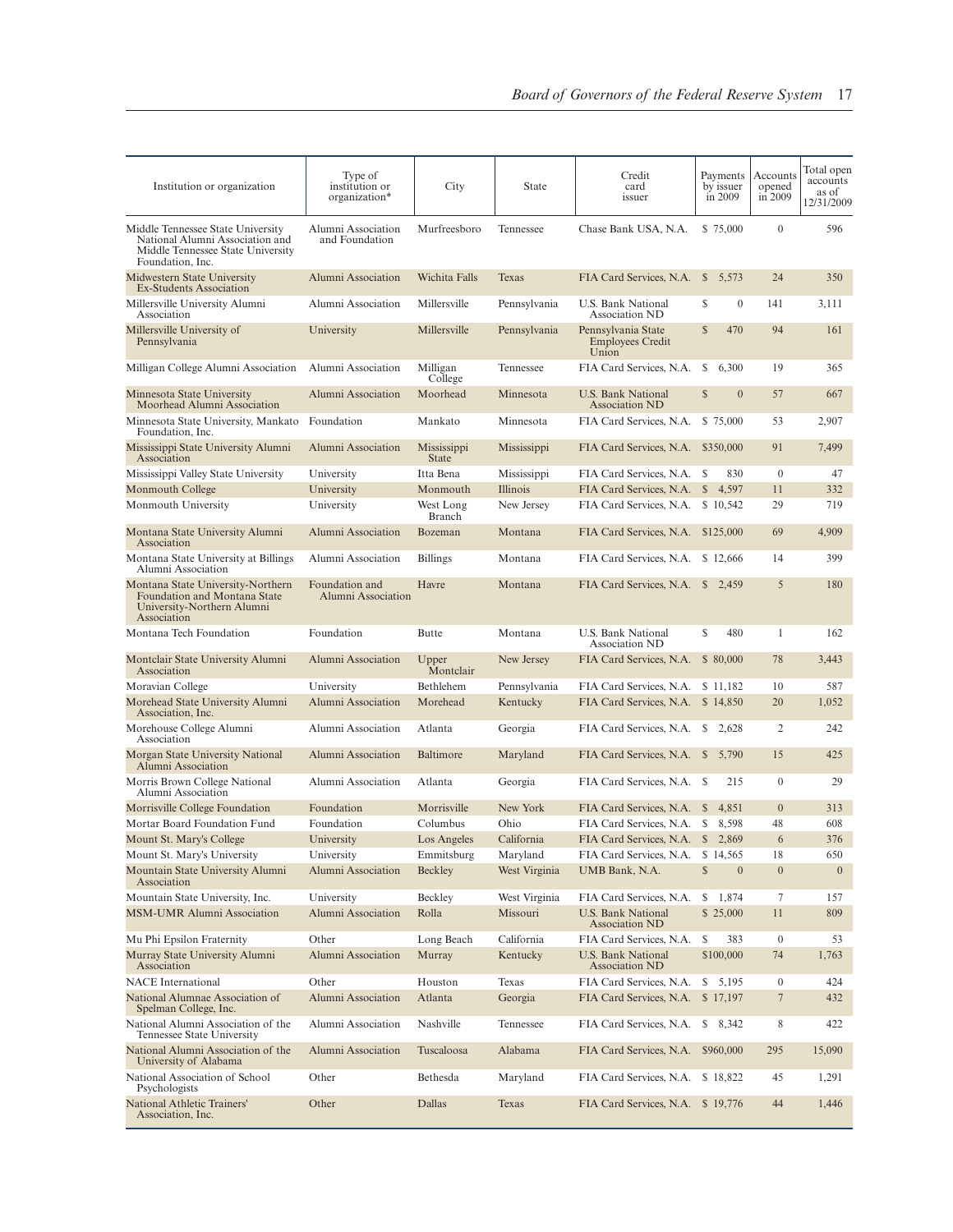| Institution or organization                                          | Type of<br>institution or<br>organization* | City                | State                   | Credit<br>card<br>issuer                    | Payments<br>by issuer<br>in 2009 | Accounts<br>opened<br>in 2009 | Total open<br>accounts<br>as of<br>12/31/2009 |
|----------------------------------------------------------------------|--------------------------------------------|---------------------|-------------------------|---------------------------------------------|----------------------------------|-------------------------------|-----------------------------------------------|
| National Dental Association                                          | Other                                      | Washington          | District of<br>Columbia | FIA Card Services, N.A.                     | \$1,848                          | $\mathbf{0}$                  | 138                                           |
| National Lawyers Guild                                               | Other                                      | New York            | New York                | FIA Card Services, N.A.                     | \$12,072                         | 14                            | 533                                           |
| National Science Teachers Association Other                          |                                            | Arlington           | Virginia                | FIA Card Services, N.A.                     | \$ 50,000                        | 29                            | 1,379                                         |
| National Society of Black Engineers                                  | Other                                      | Alexandria          | Virginia                | FIA Card Services, N.A.                     | $\mathbb{S}$<br>7,105            | $\boldsymbol{0}$              | 536                                           |
| National Society of Collegiate<br>Scholars                           | Other                                      | Washington          | District of<br>Columbia | FIA Card Services, N.A. \$72,249            |                                  | 240                           | 4,726                                         |
| National Student Speech Language<br><b>Hearing Association</b>       | Other                                      | Rockville           | Maryland                | FIA Card Services, N.A. \$                  | $\overline{0}$                   | $\mathbf{0}$                  | $\mathbf{0}$                                  |
| National University                                                  | University                                 | La Jolla            | California              | FIA Card Services, N.A.                     | \$ 22,166                        | 52                            | 1,235                                         |
| National-Louis University                                            | University                                 | Evanston            | Illinois                | FIA Card Services, N.A.                     | \$11,491                         | 31                            | 838                                           |
| NCPA Foundation                                                      | Foundation                                 | Alexandria          | Virginia                | FIA Card Services, N.A.                     | \$22,564                         | 13                            | 714                                           |
| New England College Alumni<br>Association                            | Alumni Association                         | Henniker            | <b>New</b><br>Hampshire | FIA Card Services, N.A. \$1,596             |                                  | $\mathbf{0}$                  | 123                                           |
| New England School of Law                                            | University                                 | <b>Boston</b>       | Massachusetts           | FIA Card Services, N.A.                     | S<br>2,655                       | $\boldsymbol{0}$              | 101                                           |
| New Jersey City University<br>Foundation                             | Foundation                                 | Jersey City         | New Jersey              | FIA Card Services, N.A.                     | <sup>\$</sup><br>8,058           | 21                            | 1,063                                         |
| New Mexico Highlands University<br>Alumni Association                | Alumni Association                         | Las Vegas           | New Mexico              | FIA Card Services, N.A.                     | S<br>2,465                       | 7                             | 231                                           |
| New Mexico Military Institute<br>Alumni Association, Inc.            | Alumni Association                         | Roswell             | New Mexico              | FIA Card Services, N.A. \$ 3,816            |                                  | 3                             | 320                                           |
| New Mexico State University Alumni<br>Association                    | Alumni Association                         | Las Cruces          | New Mexico              | FIA Card Services, N.A. \$55,096            |                                  | 71                            | 3,211                                         |
| New York City College of Technology<br>Alumni Association            | Alumni Association                         | <b>Brooklyn</b>     | New York                | FIA Card Services, N.A. \$                  | 6,377                            | 18                            | 651                                           |
| New York Law School Alumni<br>Association                            | Alumni Association                         | New York            | New York                | FIA Card Services, N.A.                     | \$ 2,747                         | $\mathbf{0}$                  | 165                                           |
| New York University                                                  | University                                 | New York            | New York                | FIA Card Services, N.A.                     | $\overline{0}$<br><sup>\$</sup>  | 296                           | 10,808                                        |
| Newberry College                                                     | University                                 | Newberry            | South Carolina          | FIA Card Services, N.A.                     | \$<br>1,154                      | $\mathbf{0}$                  | 141                                           |
| Newman University Alumni<br>Association                              | Alumni Association                         | Wichita             | Kansas                  | FIA Card Services, N.A.                     | $\mathbb{S}$<br>1,902            | $\mathbf{0}$                  | 164                                           |
| Niagara University                                                   | University                                 | Niagara             | New York                | FIA Card Services, N.A.                     | 7,732<br>S.                      | 15                            | 580                                           |
| Nicholls State University Alumni<br>Federation                       | Alumni Association                         | Thibodaux           | Louisiana               | FIA Card Services, N.A.                     | $\mathbb{S}$<br>$\mathbf{0}$     | $\overline{2}$                | 96                                            |
| <b>NLN</b> Foundation for Nursing<br>Education                       | Foundation                                 | New York            | New York                | FIA Card Services, N.A.                     | S<br>3,463                       | 4                             | 218                                           |
| North Carolina Agricultural and<br><b>Technical State University</b> | University                                 | Greensboro          |                         | North Carolina FIA Card Services, N.A. \$   | 7,562                            | 9                             | 724                                           |
| North Carolina Central University<br>Alumni Association              | Alumni Association                         | Durham              |                         | North Carolina FIA Card Services, N.A. \$   | 3,487                            | 5                             | 268                                           |
| North Carolina State University<br>Alumni Association                | Alumni Association                         | Raleigh             |                         | North Carolina Chase Bank USA, N.A.         | $\mathbf{0}$<br>$\mathbb{S}$     | 5                             | 9,714                                         |
| North Dakota State University<br>Alumni Association                  | Alumni Association                         | Fargo               | North Dakota            | FIA Card Services, N.A.                     | $\mathbf{0}$<br>-S               | 79                            | 297                                           |
| North Georgia College & State<br>University Alumni Association       | Alumni Association                         | Dahlonega           | Georgia                 | FIA Card Services, N.A. \$ 6,453            |                                  | 22                            | 597                                           |
| North Greenville University                                          | University                                 | Tigerville          | South Carolina          | FIA Card Services, N.A.                     | S<br>911                         | 4                             | 160                                           |
| North Park University                                                | University                                 | Chicago             | Illinois                | FIA Card Services, N.A.                     | $\mathbb{S}$<br>2,527            | $\boldsymbol{0}$              | 192                                           |
| North Texas Exes                                                     | Alumni Association                         | Denton              | Texas                   | FIA Card Services, N.A.                     | \$163,616                        | 131                           | 6,757                                         |
| Northeastern Illinois University                                     | University                                 | Chicago             | Illinois                | FIA Card Services, N.A.                     | $\mathbb{S}$<br>$\boldsymbol{0}$ | $\boldsymbol{0}$              | 108                                           |
| Northeastern State University<br>Foundation, Inc.                    | Foundation                                 | Tahlequah           | Oklahoma                | FIA Card Services, N.A.                     | \$8,568                          | 29                            | 582                                           |
| Northeastern University                                              | University                                 | <b>Boston</b>       | Massachusetts           | FIA Card Services, N.A.                     | \$65,000                         | 197                           | 3,305                                         |
| Northern Arizona University Alumni<br>Association                    | Alumni Association                         | Flagstaff           | Arizona                 | FIA Card Services, N.A.                     | \$117,972                        | 78                            | 1,865                                         |
| Northern Illinois University Alumni<br>Association                   | Alumni Association                         | DeKalb              | Illinois                | FIA Card Services, N.A.                     | \$202,344                        | 158                           | 1,183                                         |
| Northern Kentucky University<br>Foundation                           | Foundation                                 | Highland<br>Heights | Kentucky                | U.S. Bank National<br><b>Association ND</b> | \$<br>$\boldsymbol{0}$           | 68                            | 558                                           |
| Northern Virginia Community<br>College Educational Foundation        | Foundation                                 | Annandale           | Virginia                | FIA Card Services, N.A.                     | \$2,056                          | $\boldsymbol{0}$              | 122                                           |
| Northwest Missouri State University<br>Alumni Association            | Alumni Association                         | Maryville           | Missouri                | U.S. Bank National<br>Association ND        | \$25,000                         | 34                            | 614                                           |
| Northwest University                                                 | University                                 | Kirkland            | Washington              | FIA Card Services, N.A.                     | \$1,061                          | 5                             | 131                                           |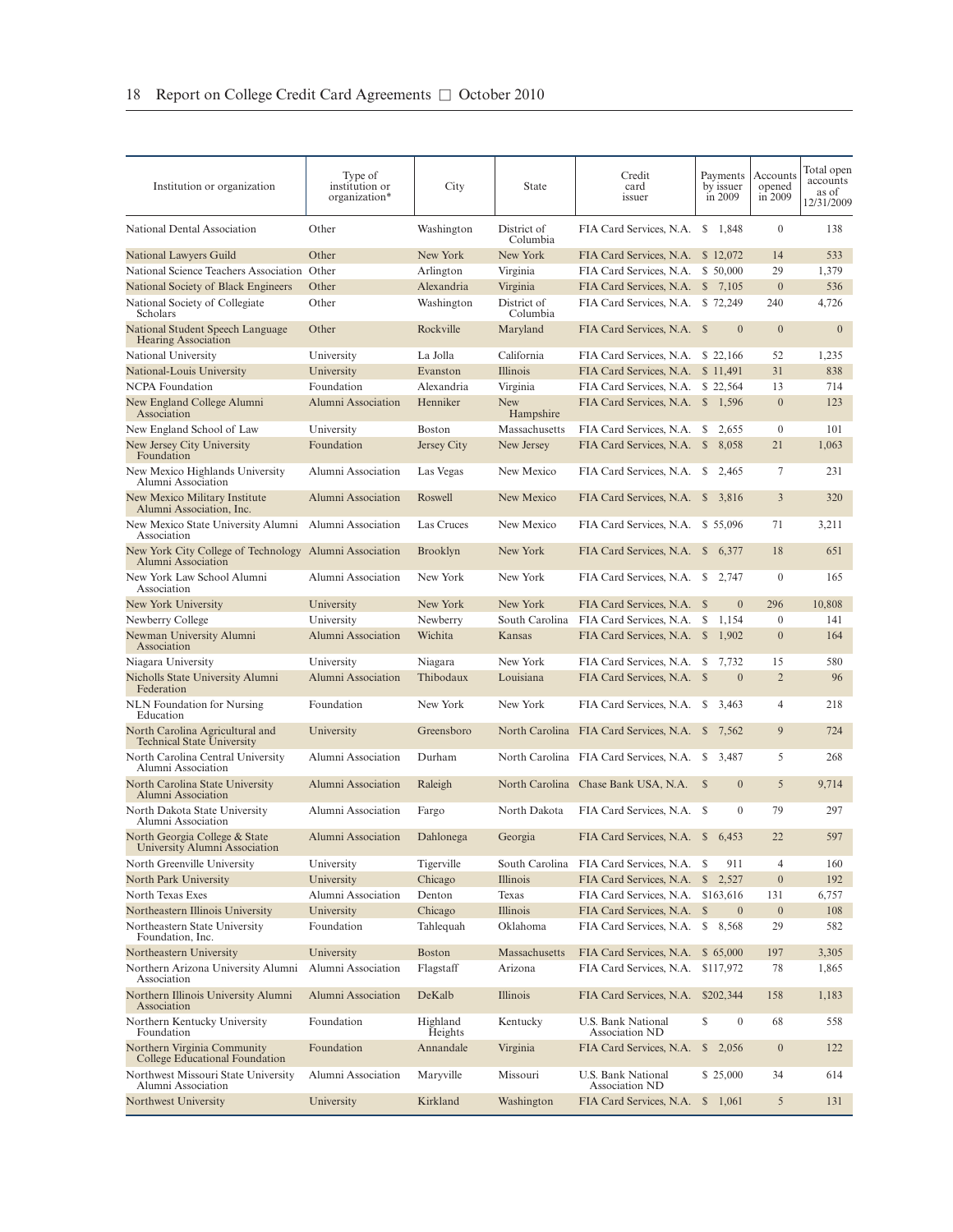| Institution or organization                                     | Type of<br>institution or<br>organization* | City                         | State                        | Credit<br>card<br>issuer                                        | Payments<br>by issuer<br>in 2009 | Accounts<br>opened<br>in 2009 | Total open<br>accounts<br>as of<br>12/31/2009 |
|-----------------------------------------------------------------|--------------------------------------------|------------------------------|------------------------------|-----------------------------------------------------------------|----------------------------------|-------------------------------|-----------------------------------------------|
| Northwestern State University<br>Alumni Association             | Alumni Association                         | Natchitoches                 | Louisiana                    | FIA Card Services, N.A.                                         | \$18,000                         | 14                            | 572                                           |
| Northwestern University                                         | University                                 | Evanston                     | Illinois                     | <b>GE Money Bank</b>                                            | \$428,572                        | 27                            | 465                                           |
| Northwood University                                            | University                                 | Midland                      | Michigan                     | FIA Card Services, N.A.                                         | \$1,968                          | $\mathbf{0}$                  | 149                                           |
| Norwich University Alumni<br>Association                        | Alumni Association                         | Northfield                   | Vermont                      | FIA Card Services, N.A.                                         | \$14,543                         | 24                            | 744                                           |
| Oakland University                                              | University                                 | Rochester                    | Michigan                     | Michigan State<br>University Federal<br>Credit Union            | \$60,000                         | 76                            | 275                                           |
| Oglethorpe University Alumni<br>Association                     | Alumni Association                         | Atlanta                      | Georgia                      | FIA Card Services, N.A.                                         | 1,782<br>$\mathbb{S}$            | $\mathbf{0}$                  | 64                                            |
| Ohio College of Podiatric Medicine                              | University                                 | Cleveland                    | Ohio                         | FIA Card Services, N.A.                                         | S<br>625                         | $\mathbf{0}$                  | 28                                            |
| Ohio Dominican College                                          | University                                 | Columbus                     | Ohio                         | FIA Card Services, N.A.                                         | 375<br>$\mathbb{S}$              | $\mathbf{0}$                  | 30                                            |
| Ohio Northern University Alumni<br>Association                  | Alumni Association                         | Ada                          | Ohio                         | U.S. Bank National<br>Association ND                            | \$ 30,000                        | 62                            | 665                                           |
| Ohio State Bar Association                                      | Other                                      | Columbus                     | Ohio                         | U.S. Bank National<br><b>Association ND</b>                     | \$ 25,000                        | 13                            | 370                                           |
| Ohio University Alumni Association                              | Alumni Association                         | Athens                       | Ohio                         | FIA Card Services, N.A.                                         | \$ 29,166                        | 155                           | 427                                           |
| Ohio Wesleyan University                                        | University                                 | Delaware                     | Ohio                         | FIA Card Services, N.A.                                         | \$11,064                         | 10                            | 663                                           |
| Oklahoma State University Alumni<br>Association                 | Alumni Association                         | Stillwater                   | Oklahoma                     | Chase Bank USA, N.A.                                            | \$600,000                        | 6                             | 8,459                                         |
| Old Dominion University Alumni<br>Association, Inc.             | Alumni Association                         | Norfolk                      | Virginia                     | FIA Card Services, N.A.                                         | \$13,613                         | 74                            | 1,042                                         |
| Omega Psi Phi Fraternity, Inc.                                  | Other                                      | Decatur                      | Georgia                      | PNC Bank, N.A.                                                  | S<br>$\mathbf{0}$                | -1                            | 276                                           |
| Omicron Delta Kappa Society, Inc.                               | Other                                      | Lexington                    | Kentucky                     | FIA Card Services, N.A.                                         | \$40,000                         | 13                            | 1,501                                         |
| Oral Roberts University Alumni<br>Foundation                    | Foundation                                 | Tulsa                        | Oklahoma                     | FIA Card Services, N.A.                                         | \$12,268                         | 10                            | 595                                           |
| Oregon Health Sciences University<br><b>Alumni Associations</b> | Alumni Association                         | Portland                     | Oregon                       | FIA Card Services, N.A.                                         | <sup>\$</sup><br>2,743           | $\overline{0}$                | 142                                           |
| Oregon Institute of Technology                                  | University                                 | Klamath Falls                | Oregon                       | FIA Card Services, N.A.                                         | S<br>5,373                       | 2                             | 367                                           |
| Oregon State University Alumni<br>Association, Inc.             | Alumni Association                         | Corvallis                    | Oregon                       | Chase Bank USA, N.A.                                            | \$453,571                        | 8                             | 4,790                                         |
| Osteopathic Physicians and Surgeons<br>of California            | Other                                      | Sacramento                   | California                   | FIA Card Services, N.A. \$                                      | 663                              | 2                             | 70                                            |
| Oswego Alumni Association, Inc.<br>Otterbein College            | Alumni Association<br>University           | Oswego<br>Westerville        | New York<br>Ohio             | FIA Card Services, N.A.<br>FIA Card Services, N.A.              | \$ 50,000<br>\$11,025            | 65<br>9                       | 1,675<br>571                                  |
| Oxford Limited                                                  | University                                 | Oxford                       | England                      | FIA Card Services, N.A.                                         | \$1,300                          | $\mathbf{0}$                  | 57                                            |
| Pace University                                                 | University                                 | New York                     | New York                     | FIA Card Services, N.A.                                         | \$10,158                         | 61                            | 1,811                                         |
| Palmer College of Chiropractic<br>Alumni Association            | Alumni Association                         | Davenport                    | Iowa                         | FIA Card Services, N.A.                                         | $\mathbb{S}$<br>7,851            | $\overline{0}$                | 619                                           |
| PanIIT, Inc.                                                    | University                                 | Cupertino                    | California                   | FIA Card Services, N.A.                                         | 4,836<br>S                       | 14                            | 258                                           |
| Parker School for Professional Success                          | University                                 | Dallas                       | Texas                        | FIA Card Services, N.A.                                         | 7,271<br>$\mathbb{S}$            | 5                             | 613                                           |
| Peirce College                                                  | University                                 | Philadelphia                 |                              | FIA Card Services, N.A.                                         | 190<br>S                         | 2                             | 7                                             |
| Pennsylvania College of Optometry                               | University                                 | Philadelphia                 | Pennsylvania<br>Pennsylvania | FIA Card Services, N.A.                                         | $\mathbb{S}$<br>5,088            | $\overline{0}$                | 110                                           |
| Pennsylvania Pharmacists Association Other                      |                                            |                              |                              |                                                                 | ${\mathbb S}$<br>2,703           | 20                            | 253                                           |
| Pepperdine University Alumni<br>Association                     | Alumni Association                         | Harrisburg<br>Malibu         | Pennsylvania<br>California   | FIA Card Services, N.A.<br>U.S. Bank National<br>Association ND | \$80,000                         | 17                            | 1,261                                         |
| Phi Alpha Delta Law Fraternity<br>International                 | Other                                      | Baltimore                    | Maryland                     | FIA Card Services, N.A.                                         | \$ 50,000                        | 66                            | 1,440                                         |
| Phi Chi Medical Fraternity                                      | Other                                      | New Albany                   | Indiana                      | FIA Card Services, N.A. \$                                      | 367                              | $\mathbf{0}$                  | 20                                            |
| Phi Chi Theta                                                   | Other                                      | Lufkin                       | Texas                        | FIA Card Services, N.A. \$                                      | 495                              | $\mathbf{0}$                  | 73                                            |
| Phi Delta Chi                                                   | Other                                      | South Lyon                   | Michigan                     | FIA Card Services, N.A. \$ 2,325                                |                                  | $\mathbf{1}$                  | 159                                           |
| Phi Delta Epsilon Medical Fraternity,<br>Inc.                   | Other                                      | Hollywood                    | Florida                      | FIA Card Services, N.A.                                         | S<br>357                         | 2                             | 14                                            |
| Phi Delta Kappa International, Inc.                             | Other                                      | Bloomington                  | Indiana                      | FIA Card Services, N.A.                                         | \$10,550                         | 19                            | 971                                           |
| Phi Delta Theta Fraternity                                      | Other                                      | Oxford                       | Ohio                         | FIA Card Services, N.A.                                         | \$45,000                         | 28                            | 932                                           |
| Phi Epsilon Kappa                                               | Other                                      | Indianapolis                 | Indiana                      | FIA Card Services, N.A. \$                                      | 228                              | $\overline{0}$                | 27                                            |
| Phi Eta Sigma                                                   | Other                                      | <b>Bowling Green</b>         | Kentucky                     | FIA Card Services, N.A. \$                                      | $\mathbf{0}$                     | 2                             | 2,908                                         |
| Phi Gamma Nu                                                    | Other                                      | Seven Hills                  | Ohio                         | FIA Card Services, N.A. \$                                      | 70                               | $\mathbf{0}$                  | 11                                            |
| Phi Kappa Psi                                                   | Other                                      | Indianapolis                 | Indiana                      | FIA Card Services, N.A.                                         | 9,570<br>\$                      | 15                            | 485                                           |
| Phi Kappa Sigma International<br>Fraternity                     | Other                                      | Chester Springs Pennsylvania |                              | FIA Card Services, N.A.                                         | $\mathbb{S}$<br>2,865            | 9                             | 189                                           |
| Phi Kappa Tau Fraternity                                        | Other                                      | Oxford                       | Ohio                         | FIA Card Services, N.A. \$ 35,000                               |                                  | 15                            | 511                                           |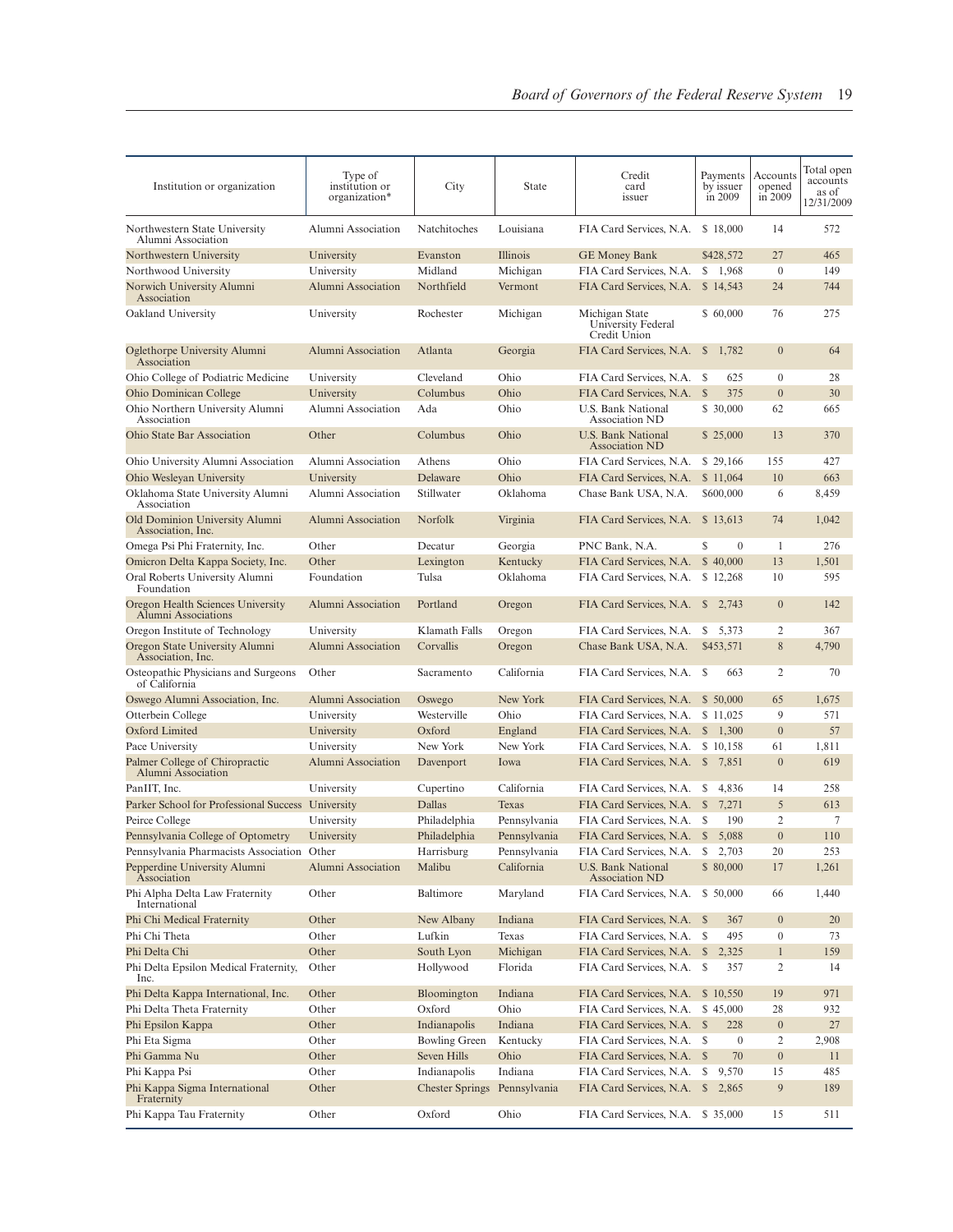| Institution or organization                                     | Type of<br>institution or<br>organization* | City                | State                   | Credit<br>card<br>issuer                    | Payments<br>by issuer<br>in 2009 | Accounts<br>opened<br>in 2009 | Total open<br>accounts<br>as of<br>12/31/2009 |
|-----------------------------------------------------------------|--------------------------------------------|---------------------|-------------------------|---------------------------------------------|----------------------------------|-------------------------------|-----------------------------------------------|
|                                                                 |                                            |                     |                         |                                             |                                  |                               |                                               |
| Phi Kappa Theta National Fraternity                             | Other                                      | Carmel              | Indiana                 | FIA Card Services, N.A.                     | \$15,000                         | $\mathbf{1}$                  | $\overline{2}$                                |
| Phi Mu                                                          | Other                                      | Tucker              | Georgia                 | FIA Card Services, N.A.                     | \$45,000                         | 101                           | 1,896                                         |
| Phi Mu Alpha Sinfonia Fraternity of<br>America, Inc.            | Other                                      | Evansville          | Indiana                 | FIA Card Services, N.A. \$ 5,664            |                                  | 42                            | 475                                           |
| Phi Rho Sigma Medical Society                                   | Other                                      | Indianapolis        | Indiana                 | FIA Card Services, N.A.                     | 21<br>S                          | $\boldsymbol{0}$              | 6                                             |
| Phi Sigma Pi                                                    | Other                                      | Lancaster           | Pennsylvania            | FIA Card Services, N.A.                     | $\mathbb{S}$<br>5,072            | 26                            | 357                                           |
| Phi Sigma Sigma Foundation                                      | Foundation                                 | Elkridge            | Maryland                | FIA Card Services, N.A.                     | \$13,806                         | 27                            | 683                                           |
| Phi Theta Kappa International Honor Other<br>Society            |                                            | Jackson             | Mississippi             | FIA Card Services, N.A.                     | \$226,293                        | 265                           | 17,172                                        |
| Pi Beta Phi Fraternity, Inc.                                    | Other                                      | Town and<br>Country | Missouri                | FIA Card Services, N.A.                     | $\mathbf{0}$<br>-S               | 45                            | 1,562                                         |
| Pi Kappa Alpha Corporation                                      | Other                                      | Memphis             | Tennessee               | FIA Card Services, N.A.                     | \$42,500                         | 65                            | 1,289                                         |
| Pi Kappa Phi Foundation                                         | Foundation                                 | Charlotte           | North Carolina          | FIA Card Services, N.A.                     | \$ 21,168                        | 48                            | 948                                           |
| Pi Lambda Phi Fraternity, Inc.                                  | Other                                      | Danbury             | Connecticut             | FIA Card Services, N.A.                     | $\mathbb{S}$<br>2,299            | 18                            | 145                                           |
| Pi Sigma Epsilon, Inc.                                          | Other                                      | Hartland            | Wisconsin               | FIA Card Services, N.A.                     | S<br>3,043                       | 13                            | 192                                           |
| Pittsburg State University Alumni<br>Association                | Alumni Association                         | Pittsburg           | Kansas                  | Chase Bank USA, N.A.                        | \$100,000                        | $\overline{0}$                | 991                                           |
| Plymouth State University Alumni<br>Association                 | Alumni Association                         | Plymouth            | <b>New</b><br>Hampshire | FIA Card Services, N.A.                     | S<br>3,298                       | 19                            | 443                                           |
| Polytechnic Institute Alumni<br>Association, Inc.               | Alumni Association                         | <b>Brooklyn</b>     | New York                | UMB Bank, N.A.                              | $\mathbb{S}$<br>$\mathbf{0}$     | $\overline{0}$                | $\mathbf{0}$                                  |
| Polytechnic University Alumni<br>Association                    | Alumni Association                         | Brooklyn            | New York                | FIA Card Services, N.A.                     | 5,627<br>S.                      | $\boldsymbol{0}$              | 231                                           |
| Portland State University Alumni<br>Association                 | Alumni Association                         | Portland            | Oregon                  | FIA Card Services, N.A. \$                  | $\mathbf{0}$                     | 59                            | 1,338                                         |
| Prairie View A & M<br>University/National Alumni<br>Association | University and<br>Alumni Association       | Prairie View        | Texas                   | FIA Card Services, N.A. \$ 2,336            |                                  | 1                             | 190                                           |
| <b>Pratt Institute</b>                                          | University                                 | <b>Brooklyn</b>     | New York                | FIA Card Services, N.A.                     | 1,250<br>\$                      | $\mathbf{0}$                  | 62                                            |
| Presbyterian College                                            | University                                 | Clinton             | South Carolina          | FIA Card Services, N.A.                     | 4,918<br>S                       | 6                             | 233                                           |
| Princeton University Store                                      | Other                                      | Princeton           | New Jersey              | FIA Card Services, N.A.                     | \$10,946                         | $\boldsymbol{0}$              | 2,106                                         |
| Providence College Alumni<br>Association                        | Alumni Association                         | Providence          | Rhode Island            | FIA Card Services, N.A.                     | \$ 80,000                        | 23                            | 2,153                                         |
| Psi Omega Dental Fraternity                                     | Other                                      | Charleston          | South Carolina          | FIA Card Services, N.A.                     | 1,856<br>\$                      | $\overline{0}$                | 82                                            |
| Psi Upsilon Fraternity                                          | Other                                      | Indianapolis        | Indiana                 | FIA Card Services, N.A.                     | \$10,000                         | 7                             | 9                                             |
| Queen's University                                              | University                                 | Kingston            | Ontario,<br>Canada      | FIA Card Services, N.A. \$                  | $\mathbf{0}$                     | 6                             | 47                                            |
| Quincy University                                               | University                                 | Quincy              | Illinois                | FIA Card Services, N.A.                     | 3,038<br>S                       | $\mathbf{0}$                  | 185                                           |
| Quinnipiac University                                           | University                                 | Hamden              | Connecticut             | FIA Card Services, N.A.                     | <sup>\$</sup><br>$\mathbf{0}$    | 6                             | 326                                           |
| Quinnipiac University School of Law                             | University                                 | Hamden              | Connecticut             | FIA Card Services, N.A.                     | 980<br>S,                        | $\mathbf{1}$                  | 56                                            |
| Radford University Alumni<br>Association                        | Alumni Association                         | Radford             | Virginia                | FIA Card Services, N.A. \$                  | $\boldsymbol{0}$                 | 60                            | 435                                           |
| Ramapo College Foundation                                       | Foundation                                 | Mahwah              | New Jersey              | FIA Card Services, N.A.                     | 1,320<br>S                       | 9                             | 105                                           |
| Randolph Macon Woman's College<br>Alumnae Association           | Alumni Association                         | Lynchburg           | Virginia                | FIA Card Services, N.A. \$                  | 1,440                            | $\overline{0}$                | 132                                           |
| Regents of the University of<br>Minnesota                       | University                                 | Minneapolis         | Minnesota               | Chase Bank USA, N.A.                        | \$<br>$\boldsymbol{0}$           | $\boldsymbol{0}$              | 1,002                                         |
| Regis College                                                   | University                                 | Weston              | Massachusetts           | FIA Card Services, N.A.                     | $\mathbb{S}$<br>3,376            | 5                             | 317                                           |
| Rensselaer Polytechnic Institute<br>Alumni Association          | Alumni Association                         | Troy                | New York                | U.S. Bank National<br>Association ND        | \$<br>$\boldsymbol{0}$           | 116                           | 1,191                                         |
| Rhode Island College Alumni<br>Association                      | Alumni Association                         | Providence          | Rhode Island            | <b>U.S. Bank National</b><br>Association ND | \$25,000                         | 149                           | 999                                           |
| Rhode Island School of Design                                   | University                                 | Providence          | Rhode Island            | FIA Card Services, N.A.                     | \$ 22,721                        | 46                            | 1,090                                         |
| Richard Stockton College of New<br>Jersey                       | University                                 | Pomona              | New Jersey              | FIA Card Services, N.A.                     | \$7,409                          | 10                            | 649                                           |
| Rider University                                                | University                                 | Lawrenceville       | New Jersey              | FIA Card Services, N.A.                     | \$10,162                         | $\boldsymbol{0}$              | 744                                           |
| Robert Morris College Alumni<br>Association                     | Alumni Association                         | Coraopolis          | Pennsylvania            | FIA Card Services, N.A.                     | \$5,891                          | 18                            | 477                                           |
| Rockhurst University                                            | University                                 | Kansas City         | Missouri                | FIA Card Services, N.A.                     | \$10,052                         | 4                             | 535                                           |
| Roger Williams University                                       | University                                 | <b>Bristol</b>      | Rhode Island            | FIA Card Services, N.A.                     | $\mathbb{S}$<br>6,600            | $\overline{4}$                | 455                                           |
| Rollins College Alumni Association,<br>Inc.                     | Alumni Association                         | Winter Park         | Florida                 | FIA Card Services, N.A.                     | \$17,771                         | 17                            | 701                                           |
| Rose-Hulman Institute of Technology                             | University                                 | Terre Haute         | Indiana                 | FIA Card Services, N.A. \$2,456             |                                  | 8                             | 228                                           |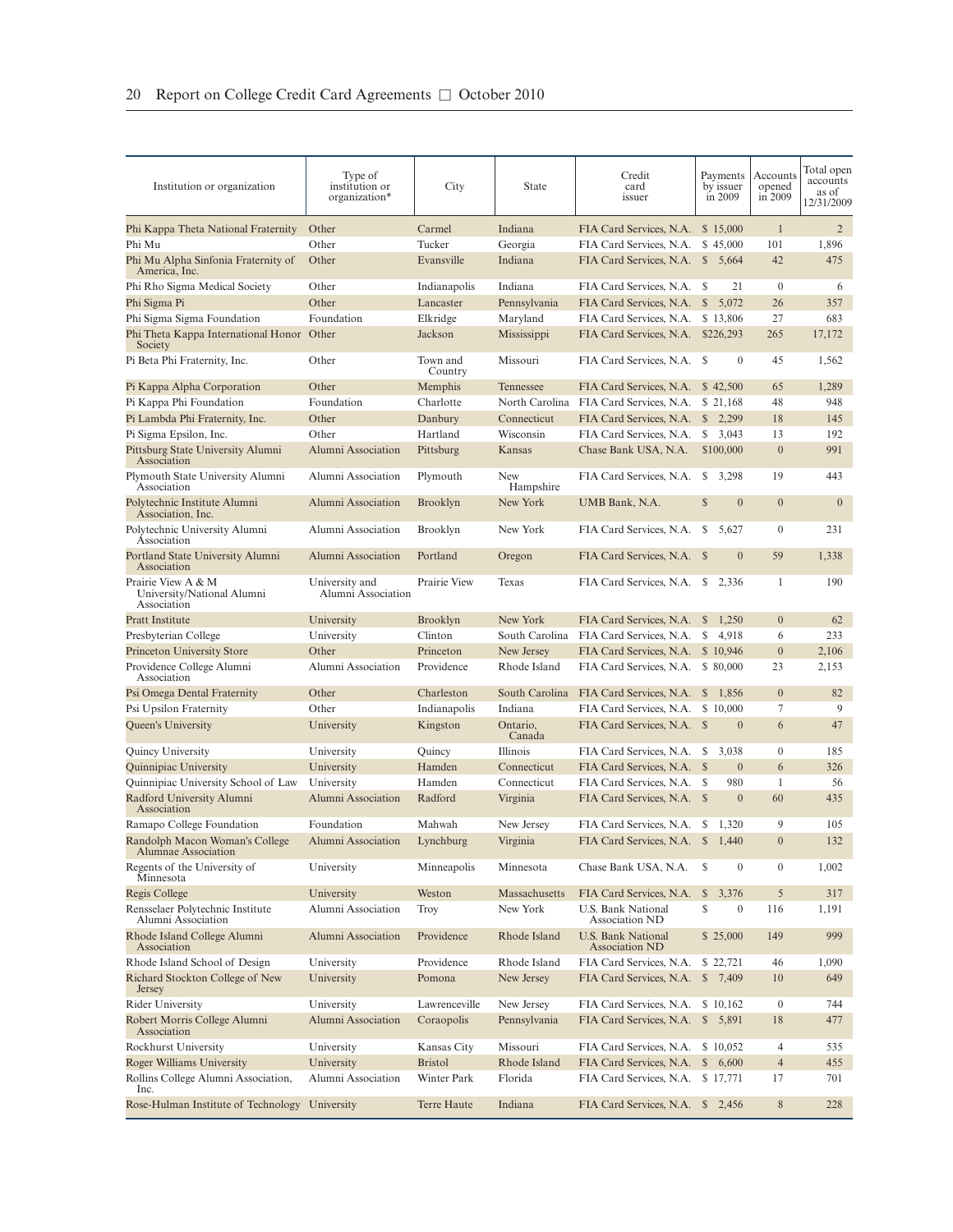| Institution or organization                                                                                   | Type of<br>institution or<br>organization* | City                     | <b>State</b>            | Credit<br>card<br>issuer                               | Payments<br>by issuer<br>in 2009 | Accounts<br>opened<br>in 2009 | Total open<br>accounts<br>as of<br>12/31/2009 |
|---------------------------------------------------------------------------------------------------------------|--------------------------------------------|--------------------------|-------------------------|--------------------------------------------------------|----------------------------------|-------------------------------|-----------------------------------------------|
| Rosemont College                                                                                              | University                                 | Rosemont                 | Pennsylvania            | FIA Card Services, N.A.                                | 78<br>\$                         | 1                             | 3                                             |
| Rowan University Alumni Association Alumni Association<br>and Rowan University Foundation                     | and Foundation                             | Glassboro                | New Jersey              | FIA Card Services, N.A. \$20,721                       |                                  | 74                            | 1,795                                         |
| Russell Sage College Alumnae<br>Association                                                                   | Alumni Association                         | <b>Troy</b>              | New York                | FIA Card Services, N.A. \$ 5,686                       |                                  | 10                            | 412                                           |
| Rutgers University Alumni Federation Alumni Association<br>and Rutgers, the State University of<br>New Jersey | and University                             | New Brunswick New Jersey |                         | U.S. Bank National<br>Association ND                   | \$500,000                        | 851                           | 10,879                                        |
| Rutgers University Student and<br>Alumni Federal Credit Union                                                 | Other                                      | New Brunswick New Jersey |                         | FIA Card Services, N.A. \$                             | $\mathbf{0}$                     | 35                            | 15,206                                        |
| Sacramento State Alumni Association                                                                           | Alumni Association                         | Sacramento               | California              | FIA Card Services, N.A.                                | \$100,000                        | 114                           | 361                                           |
| Sacred Heart University                                                                                       | University                                 | Fairfield                | Connecticut             | FIA Card Services, N.A.                                | \$12,561                         | 7                             | 696                                           |
| <b>SAE</b> International                                                                                      | Other                                      | Warrendale               | Pennsylvania            | FIA Card Services, N.A.                                | \$ 36,893                        | 9                             | 2,128                                         |
| Saginaw Valley State University                                                                               | University                                 | University<br>Center     | Michigan                | FIA Card Services, N.A. \$50,000                       |                                  | 26                            | 776                                           |
| Saint Anselm College                                                                                          | University                                 | Manchester               | <b>New</b><br>Hampshire | FIA Card Services, N.A.                                | \$10,205                         | 10                            | 580                                           |
| Saint Francis University                                                                                      | University                                 | Loretto                  | Pennsylvania            | FIA Card Services, N.A.                                | 5,622<br>S                       | 14                            | 458                                           |
| Saint Joseph's College                                                                                        | University                                 | Rensselaer               | Indiana                 | FIA Card Services, N.A.                                | $\mathbb{S}$<br>3,606            | 12                            | 393                                           |
| Saint Joseph's College of Maine                                                                               | University                                 | Standish                 | Maine                   | FIA Card Services, N.A.                                | S<br>1,829                       | $\mathbf{0}$                  | 98                                            |
| Saint Joseph's University                                                                                     | University                                 | Philadelphia             | Pennsylvania            | FIA Card Services, N.A.                                | \$27,940                         | 39                            | 1,379                                         |
| Saint Leo University                                                                                          | University                                 | Saint Leo                | Florida                 | FIA Card Services, N.A.                                | \$12,562                         | 37                            | 938                                           |
| Saint Louis University                                                                                        | University                                 | St. Louis                | Missouri                | FIA Card Services, N.A.                                | \$ 83,985                        | 64                            | 3,612                                         |
| Saint Mary's College of California                                                                            | University                                 | Moraga                   | California              | FIA Card Services, N.A.                                | S<br>5,787                       | $\mathbf{0}$                  | 347                                           |
| Saint Peter's College Alumni                                                                                  | Alumni Association                         | Jersey City              | New Jersey              | <b>U.S. Bank National</b>                              | \$30,000                         | 9                             | 526                                           |
| Association<br>Saint Vincent College Alumni<br>Association                                                    | Alumni Association                         | Latrobe                  | Pennsylvania            | Association ND<br>FIA Card Services, N.A. \$2,961      |                                  | $\mathbf{0}$                  | 233                                           |
| Saint Xavier University                                                                                       | University                                 | Chicago                  | Illinois                | FIA Card Services, N.A.                                | \$3,048                          | $\overline{0}$                | 363                                           |
| Salem State College Alumni<br>Association                                                                     | Alumni Association                         | Salem                    | Massachusetts           | FIA Card Services, N.A.                                | \$ 80,000                        | 44                            | 1,598                                         |
| Salisbury University Foundation, Inc.                                                                         | Foundation                                 | Salisbury                | Maryland                | FIA Card Services, N.A.                                | \$18,554                         | 23                            | 911                                           |
| Sam Houston State University                                                                                  | University                                 | Huntsville               | Texas                   | Chase Bank USA, N.A.                                   | \$115,000                        | $\overline{0}$                | 1,297                                         |
| Samford University                                                                                            | University                                 | Birmingham               | Alabama                 | FIA Card Services, N.A.                                | \$4,805                          | 14                            | 224                                           |
| San Diego State University Campanile Foundation<br>Foundation                                                 |                                            | San Diego                | California              | <b>GE Money Bank</b>                                   | \$200,000                        | 5                             | 151                                           |
| San Jose State University Alumni<br>Association                                                               | Alumni Association                         | San Jose                 | California              | FIA Card Services, N.A. \$ 85,000                      |                                  | 119                           | 3,161                                         |
| Santa Clara University                                                                                        | University                                 | Santa Clara              | California              | FIA Card Services, N.A. \$73,069                       |                                  | 56                            | 3,420                                         |
| Seattle Pacific University                                                                                    | University                                 | Seattle                  | Washington              | FIA Card Services, N.A. \$13,282                       |                                  | 18                            | 658                                           |
| Seattle University                                                                                            | University                                 | Seattle                  | Washington              | FIA Card Services, N.A. \$11,518                       |                                  | 12                            | 697                                           |
| Seminole Boosters, Inc.                                                                                       | Other                                      | Tallahassee              | Florida                 | FIA Card Services, N.A.                                | $\Omega$<br><sup>S</sup>         | 514                           | 8,992                                         |
| Seton Hall University                                                                                         | University                                 | South Orange             | New Jersey              | FIA Card Services, N.A. \$100,000                      |                                  | 27                            | 2,894                                         |
| Shenandoah University                                                                                         | University                                 | Winchester               | Virginia                | FIA Card Services, N.A. \$ 907                         |                                  | $\mathbf{0}$                  | 57                                            |
| Shepherd College Alumni Association                                                                           | Alumni Association                         | Shepherdstown            | West Virginia           | FIA Card Services, N.A. \$                             | 8,290                            | 3                             | 515                                           |
| Shippensburg University Foundation,<br>Inc.                                                                   | Foundation                                 | Shippensburg             | Pennsylvania            | FIA Card Services, N.A.                                | $\mathbf{0}$<br><sup>\$</sup>    | 52                            | 1,831                                         |
| Shippensburg University Student<br>Services, Inc.                                                             | Other                                      | Shippensburg             | Pennsylvania            | Pennsylvania State<br><b>Employees Credit</b><br>Union | 745<br>S                         | 149                           | 146                                           |
| Shorter College Alumni Association                                                                            | Alumni Association                         | Rome                     | Georgia                 | FIA Card Services, N.A.                                | \$4,730                          | 8                             | 265                                           |
| Siena College                                                                                                 | University                                 | Loudonville              | New York                | FIA Card Services, N.A.                                | \$22,143                         | 31                            | 587                                           |
| Sigma Alpha Epsilon Fraternity                                                                                | Other                                      | Evanston                 | Illinois                | FIA Card Services, N.A.                                | \$ 50,000                        | 7                             | 1,540                                         |
| Sigma Alpha Iota International Music Other<br>Fraternity                                                      |                                            | Asheville                |                         | North Carolina FIA Card Services, N.A. \$10,543        |                                  | 39                            | 750                                           |
| Sigma Alpha Mu Fraternity                                                                                     | Other                                      | Indianapolis             | Indiana                 | FIA Card Services, N.A.                                | \$2,690                          | 7                             | 211                                           |
| Sigma Beta Delta                                                                                              | Other                                      | St. Louis                | Missouri                | FIA Card Services, N.A.                                | \$5,435                          | 20                            | 412                                           |
| Sigma Chi Foundation                                                                                          | Foundation                                 | Evanston                 | Illinois                | U.S. Bank National<br><b>Association ND</b>            | \$13,205                         | 121                           | 1,668                                         |
| Sigma Kappa Sorority                                                                                          | Other                                      | Indianapolis             | Indiana                 | FIA Card Services, N.A.                                | \$ 35,000                        | 83                            | 1,021                                         |
| Sigma Nu Fraternity, Inc.                                                                                     | Other                                      | Lexington                | Virginia                | FIA Card Services, N.A.                                | \$4,969                          | $\boldsymbol{0}$              | 271                                           |
| Sigma Phi Epsilon Fraternity, Inc.                                                                            | Other                                      | Richmond                 | Virginia                | FIA Card Services, N.A.                                | \$40,000                         | 30                            | 662                                           |
| Sigma Pi Fraternity International, Inc. Other                                                                 |                                            | Vincennes                | Indiana                 | FIA Card Services, N.A. \$ 25,000                      |                                  | 25                            | 918                                           |
|                                                                                                               |                                            |                          |                         |                                                        |                                  |                               |                                               |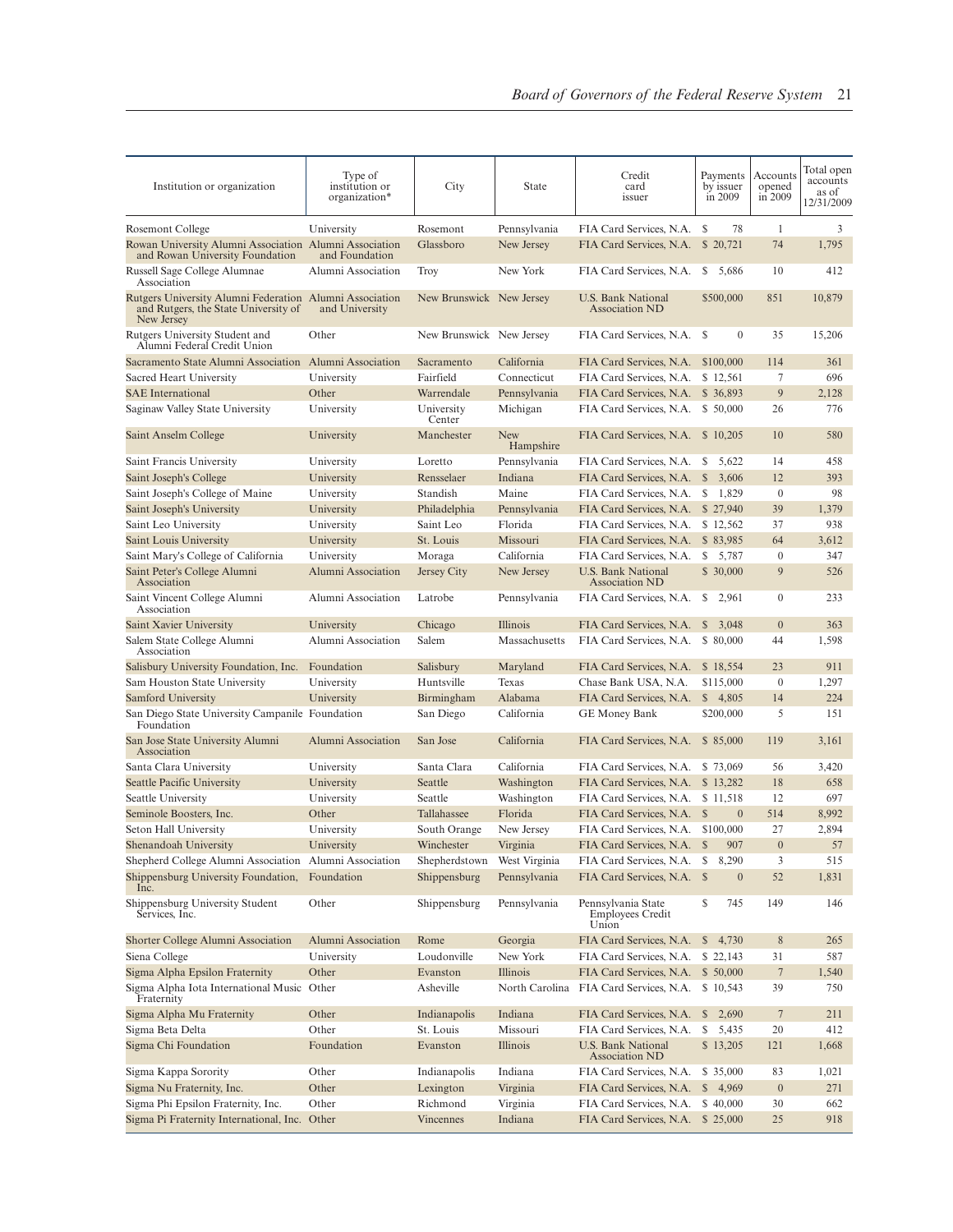| Institution or organization                                           | Type of<br>institution or<br>organization* | City                      | State                    | Credit<br>card<br>issuer                             | Payments<br>by issuer<br>in 2009            | Accounts<br>opened<br>in 2009 | Total open<br>accounts<br>as of<br>12/31/2009 |
|-----------------------------------------------------------------------|--------------------------------------------|---------------------------|--------------------------|------------------------------------------------------|---------------------------------------------|-------------------------------|-----------------------------------------------|
| Sigma Sigma Sigma                                                     | Other                                      | Woodstock                 | Virginia                 | FIA Card Services, N.A.                              | $\boldsymbol{0}$<br>\$                      | 35                            | 836                                           |
| Sigma Tau Gamma Fraternity, Inc.                                      | Other                                      | Warrensburg               | Missouri                 | FIA Card Services, N.A.                              | $\mathbb{S}$<br>6,927                       | 11                            | 444                                           |
| Sigma Theta Tau International Honor Other<br>Society of Nursing, Inc. |                                            | Indianapolis              | Indiana                  | FIA Card Services, N.A.                              | \$108,376                                   | 243                           | 4,495                                         |
| Sigma Xi, The Scientific Research<br>Society                          | Other                                      | Research<br>Triangle Park |                          | North Carolina FIA Card Services, N.A.               | \$24,648                                    | 14                            | 923                                           |
| Simmons College                                                       | University                                 | Boston                    | Massachusetts            | FIA Card Services, N.A.                              | S.<br>2.543                                 | 10                            | 172                                           |
| <b>SIUE Alumni Association</b>                                        | Alumni Association                         | Edwardsville              | Illinois                 | FIA Card Services, N.A.                              | \$13,621                                    | 30                            | 1,087                                         |
| Slippery Rock University Foundation,<br>Inc.                          | Foundation                                 | Slippery Rock             | Pennsylvania             | U.S. Bank National<br>Association ND                 | \$25,000                                    | 112                           | 1,842                                         |
| Society for Mining, Metallurgy and<br>Exploration, Inc.               | Other                                      | Littleton                 | Colorado                 | FIA Card Services, N.A.                              | \$11,067                                    | $\mathbf{1}$                  | 360                                           |
| Society of Nuclear Medicine                                           | Other                                      | New York                  | New York                 | FIA Card Services, N.A.                              | \$11,357                                    | 10                            | 847                                           |
| Society of Plastics Engineers                                         | Other                                      | <b>Brookfield</b>         | Connecticut              | FIA Card Services, N.A.                              | \$11,981                                    | $\overline{0}$                | 922                                           |
| Society of Women Engineers                                            | Other                                      | New York                  | New York                 | FIA Card Services, N.A.                              | \$11,624                                    | 24                            | 1,099                                         |
| Soil and Water Conservation Society                                   | Other                                      | Ankeny                    | Iowa                     | FIA Card Services, N.A.                              | \$2,181                                     | $\mathbf{1}$                  | 191                                           |
| Sonoma State University Alumni<br>Association, Inc.                   | Alumni Association                         | Rohnert Park              | California               | FIA Card Services, N.A. \$58,750                     |                                             | 51                            | 1,184                                         |
| South Dakota School of Mines &<br><b>Technology Foundation</b>        | Foundation                                 | Rapid City                | South Dakota             | FIA Card Services, N.A.                              | \$5,442                                     | $\overline{0}$                | 298                                           |
| South Dakota State University<br>Alumni Association                   | Alumni Association                         | <b>Brookings</b>          | South Dakota             | U.S. Bank National<br>Association ND                 | \$ 50,000                                   | 50                            | 978                                           |
| Southeast Missouri State University                                   | University                                 | Cape Girardeau Missouri   |                          | FIA Card Services, N.A.                              | \$21,243                                    | 35                            | 1,540                                         |
| Southeastern College<br>Southeastern Louisiana Alumni                 | University<br>Alumni Association           | Lakeland<br>Hammond       | Florida<br>Louisiana     | FIA Card Services, N.A.<br><b>U.S. Bank National</b> | S<br>103<br>$\mathbb{S}$<br>$\overline{0}$  | $\mathbf{0}$<br>94            | 25<br>651                                     |
| Association                                                           |                                            |                           |                          | <b>Association ND</b>                                |                                             |                               |                                               |
| Southern Adventist University<br>Southern Connecticut State           | University<br>Alumni Association           | Collegedale<br>New Haven  | Tennessee<br>Connecticut | FIA Card Services, N.A.<br>U.S. Bank National        | \$<br>4,308<br>$\mathbb{S}$<br>$\mathbf{0}$ | $\mathbf{0}$<br>113           | 358<br>1,244                                  |
| University Alumni Association<br>Southern Methodist University        | University                                 | Dallas                    | Texas                    | Association ND<br>FIA Card Services, N.A.            | \$11,946                                    | 103                           | 853                                           |
| Southern New Hampshire University                                     | University                                 | Manchester                | <b>New</b><br>Hampshire  | U.S. Bank National<br><b>Association ND</b>          | $\mathbb{S}$<br>$\mathbf{0}$                | 66                            | 700                                           |
| Southern Oregon University<br>Foundation                              | Foundation                                 | Ashland                   | Oregon                   | FIA Card Services, N.A.                              | \$<br>6,380                                 | 1                             | 580                                           |
| Southern Polytechnic State University<br>Alumni Association, Inc.     | Alumni Association                         | Marietta                  | Georgia                  | FIA Card Services, N.A.                              | <sup>\$</sup><br>2,265                      | 5                             | 212                                           |
| Southern University System Alumni<br>Federation                       | Alumni Association                         | Baton Rouge               | Louisiana                | FIA Card Services, N.A.                              | <sup>S</sup><br>1,565                       | $\mathbf{0}$                  | 69                                            |
| Southern Utah University Alumni<br>Association                        | Alumni Association                         | Cedar City                | Utah                     | FIA Card Services, N.A. \$13,661                     |                                             | 11                            | 924                                           |
| Southern Wesleyan University                                          | University                                 | Central                   | South Carolina           | FIA Card Services, N.A.                              | 407<br>S                                    | $\mathbf{0}$                  | 61                                            |
| Southwest Baptist University                                          | University                                 | <b>Bolivar</b>            | Missouri                 | Commerce Bank, N.A.                                  | $\mathbb{S}$<br>6,329                       | $\mathbf{1}$                  | 376                                           |
| Southwest Missouri State University<br>Foundation                     | Foundation                                 | Springfield               | Missouri                 | FIA Card Services, N.A.                              | \$43,425                                    | 84                            | 3,215                                         |
| Southwestern Oklahoma State<br>University Alumni Association, Inc.    | Alumni Association                         | Weatherford               | Oklahoma                 | FIA Card Services, N.A. \$ 30,000                    |                                             | $\overline{7}$                | 865                                           |
| Southwestern University School of<br>Law                              | University                                 | Los Angeles               | California               | FIA Card Services, N.A. \$                           | 3,203                                       | 4                             | 214                                           |
| Spring Arbor University                                               | University                                 | Spring Arbor              | Michigan                 | FIA Card Services, N.A. \$                           | 4,347                                       | 33                            | 330                                           |
| Springfield College                                                   | University                                 | Springfield               | Massachusetts            | FIA Card Services, N.A.                              | \$<br>7,160                                 | 16                            | 503                                           |
| St. Ambrose University                                                | University                                 | Davenport                 | Iowa                     | FIA Card Services, N.A.                              | $\mathbb{S}$<br>4,155                       | 11                            | 251                                           |
| St. Bonaventure University                                            | University                                 | St. Bonaventure           | New York                 | Chase Bank USA, N.A.                                 | S<br>$\boldsymbol{0}$                       | $\boldsymbol{0}$              | 301                                           |
| St. Catharine's College, Cambridge                                    | University                                 | Cambridge                 | England                  | FIA Card Services, N.A. \$                           | $\mathbf{0}$                                | $\boldsymbol{0}$              | $\mathbf{1}$                                  |
| St. Cloud State University Alumni<br>Association                      | Alumni Association                         | St. Cloud                 | Minnesota                | FIA Card Services, N.A.                              | \$100,000                                   | 69                            | 2,322                                         |
| St. Edward's University                                               | University                                 | Austin                    | Texas                    | FIA Card Services, N.A.                              | $\mathbb{S}$<br>2,978                       | 20                            | 252                                           |
| St. Francis College                                                   | University                                 | Brooklyn                  | New York                 | FIA Card Services, N.A.                              | \$<br>3.670<br>2,935                        | $\boldsymbol{0}$              | 377                                           |
| St. George's University School of<br>Medicine Alumni Association      | Alumni Association                         | Islip Terrace             | New York                 | FIA Card Services, N.A.                              | $\mathbb{S}$                                | $\boldsymbol{0}$              | 106                                           |
| St. John Fisher College                                               | University                                 | Rochester                 | New York                 | FIA Card Services, N.A.                              | 3,221<br>S                                  | 10                            | 182                                           |
| St. John's College                                                    | University                                 | Cambridge                 | England                  | FIA Card Services, N.A.                              | ${\mathbb S}$<br>62                         | $\boldsymbol{0}$              | $\mathbf{1}$                                  |
| St. John's University                                                 | University                                 | Collegeville              | Minnesota                | FIA Card Services, N.A.                              | \$16,737                                    | 16                            | 770                                           |
| St. John's University                                                 | University                                 | Jamaica                   | New York                 | FIA Card Services, N.A. \$740,000                    |                                             | 102                           | 10,050                                        |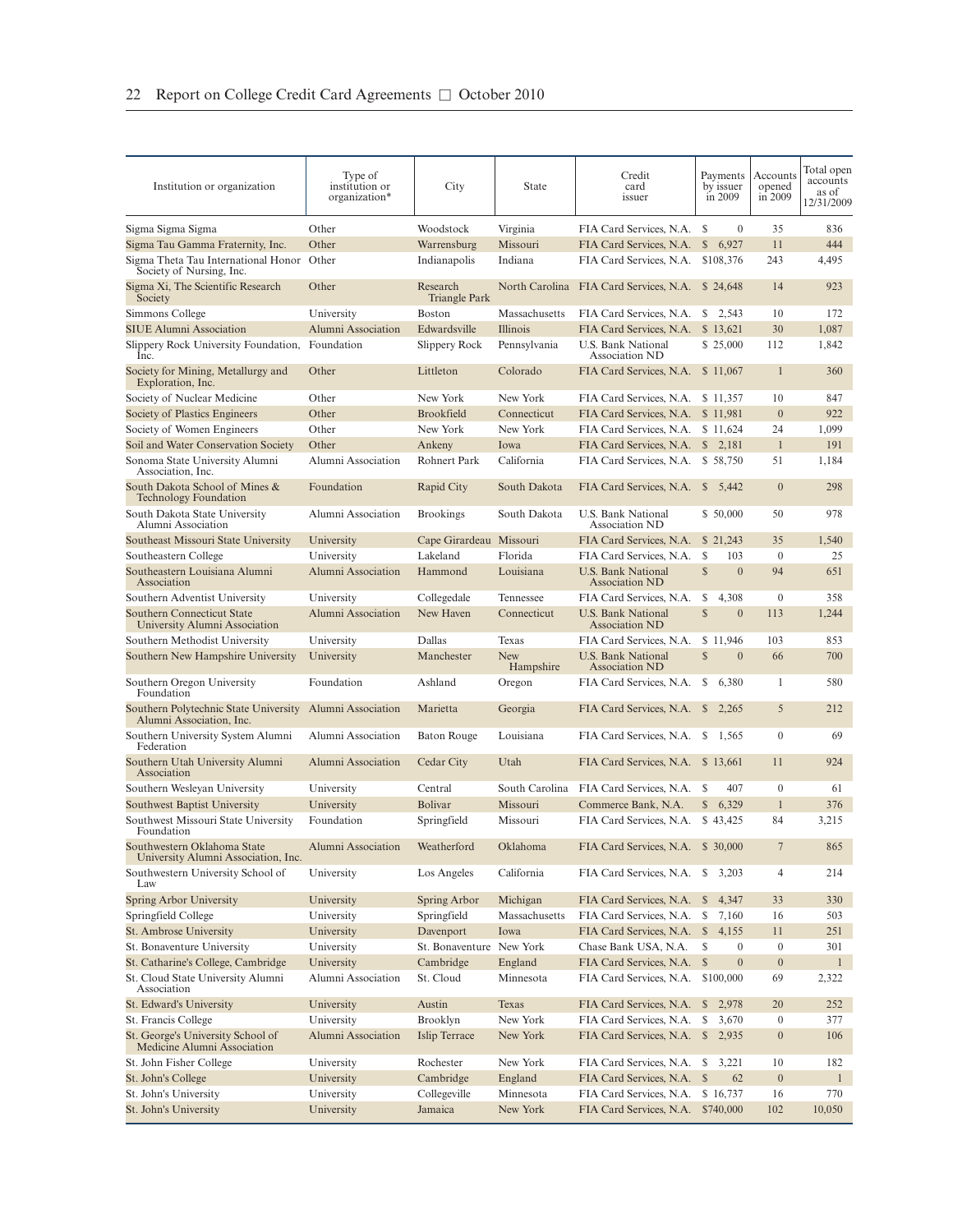| Institution or organization                                                          | Type of<br>institution or<br>organization* | City                | <b>State</b>            | Credit<br>card<br>issuer                                 |   | Payments<br>by issuer<br>in 2009 | Accounts<br>opened<br>in 2009 | Total open<br>accounts<br>as of<br>12/31/2009 |
|--------------------------------------------------------------------------------------|--------------------------------------------|---------------------|-------------------------|----------------------------------------------------------|---|----------------------------------|-------------------------------|-----------------------------------------------|
| St. Lawrence University                                                              | University                                 | Canton              | New York                | FIA Card Services, N.A. \$                               |   | 12,928                           | 17                            | 752                                           |
| St. Mary's University                                                                | University                                 | San Antonio         | Texas                   | FIA Card Services, N.A. \$                               |   | 804                              | $\overline{0}$                | 62                                            |
| St. Norbert College                                                                  | University                                 | De Pere             | Wisconsin               | FIA Card Services, N.A. \$                               |   | 4,908                            | $\mathbf{0}$                  | 498                                           |
| St. Petersburg College Alumni<br>Association                                         | Alumni Association                         | Pinellas Park       | Florida                 | FIA Card Services, N.A. \$                               |   | 1,674                            | 20                            | 275                                           |
| St. Thomas Aquinas College                                                           | University                                 | Sparkill            | New York                | FIA Card Services, N.A. \$                               |   | 2,239                            | 1                             | 242                                           |
| St. Thomas University                                                                | University                                 | Miami               | Florida                 | FIA Card Services, N.A. \$                               |   | 10,000                           | $\overline{7}$                | 215                                           |
| State University of Iowa Alumni<br>Association                                       | Alumni Association                         | Iowa City           | Iowa                    | FIA Card Services, N.A. \$1,014,360                      |   |                                  | 371                           | 19,961                                        |
| State University of New York at<br>Binghamton Alumni Association                     | Alumni Association                         | Binghamton          | New York                | FIA Card Services, N.A. \$ 182,500                       |   |                                  | 87                            | 4,542                                         |
| State University of New<br>York-Brockport Alumni<br>Association                      | Alumni Association                         | <b>Brockport</b>    | New York                | FIA Card Services, N.A. \$                               |   | 2,145                            | 62                            | 753                                           |
| State University of New York-State<br>College of Optometry Alumni<br>Association     | Alumni Association                         | New York            | New York                | FIA Card Services, N.A. \$                               |   | 243                              | $\overline{0}$                | 18                                            |
| Stephen F. Austin Alumni Association                                                 | Alumni Association                         | Nacogdoches         | Texas                   | FIA Card Services, N.A. \$                               |   | 65,600                           | 44                            | 65                                            |
| <b>Stephens College</b>                                                              | University                                 | Columbia            | Missouri                | FIA Card Services, N.A. \$                               |   | 10,071                           | 10                            | 496                                           |
| Stetson College of Law                                                               | University                                 | Gulfport            | Florida                 | FIA Card Services, N.A. \$                               |   | 1,604                            | $\mathbf{0}$                  | 75                                            |
| <b>Stetson University</b>                                                            | University                                 | DeLand              | Florida                 | FIA Card Services, N.A. \$                               |   | 21,596                           | 18                            | 979                                           |
| Stevens Institute of Technology                                                      | University                                 | Hoboken             | New Jersey              | FIA Card Services, N.A. \$                               |   | $\mathbf{0}$                     | $\overline{0}$                | $\mathbf{0}$                                  |
| Stonehill College, Inc.                                                              | University                                 | Easton              | Massachusetts           | FIA Card Services, N.A. \$                               |   | 8,588                            | 10                            | 429                                           |
| <b>Student National Medical Association</b>                                          | Other                                      | Washington          | District of<br>Columbia | FIA Card Services, N.A. \$                               |   | 1,988                            | $\mathbf{0}$                  | 168                                           |
| Suffolk University and Suffolk<br>University Law School                              | University                                 | <b>Boston</b>       | Massachusetts           | FIA Card Services, N.A. \$                               |   | 18.252                           | 13                            | 665                                           |
| SUNY College at Oneonta Alumni<br>Association, Inc.                                  | Alumni Association                         | Oneonta             | New York                | U.S. Bank National<br>Association ND                     | S | $\mathbf{0}$                     | 125                           | 853                                           |
| <b>SUNY Cortland Alumni Association</b>                                              | Alumni Association                         | Cortland            | New York                | U.S. Bank National<br>Association ND                     | S | $\mathbf{0}$                     | 130                           | 1,186                                         |
| SUNY-Canton College Foundation,<br>Inc.                                              | Foundation                                 | Canton              | New York                | FIA Card Services, N.A. \$                               |   | $\mathbf{0}$                     | $\mathbf{0}$                  | $\mathbf{0}$                                  |
| SUNY-Fredonia Alumni Association,<br>Inc.                                            | Alumni Association                         | Fredonia            | New York                | FIA Card Services, N.A. \$                               |   | 11,804                           | 16                            | 850                                           |
| <b>SUNY-Institute of Technology</b><br>Foundation at Utica/Rome, Inc.                | Foundation                                 | Utica               | New York                | FIA Card Services, N.A. \$                               |   | 464                              | $\mathbf{0}$<br>3             | 48                                            |
| <b>Swarthmore College</b>                                                            | University                                 | Swarthmore          | Pennsylvania            | FIA Card Services, N.A. \$                               |   | 6,545<br>500,000                 |                               | 270                                           |
| <b>Syracuse University</b>                                                           | University                                 | Syracuse            | New York                | FIA Card Services, N.A. \$                               |   |                                  | 197                           | 9,374                                         |
| <b>TAPPI</b> Foundation, Inc.                                                        | Foundation                                 | Atlanta             | Georgia                 | FIA Card Services, N.A. \$                               |   | 6,686                            | $\overline{0}$                | 422                                           |
| Tarleton Alumni Association                                                          | Alumni Association                         | Stephenville        | Texas                   | FIA Card Services, N.A. \$                               |   | $\boldsymbol{0}$                 | 20                            | 359                                           |
| Tau Epsilon Phi Fraternity                                                           | Other                                      | Voorhees            | New Jersey              | FIA Card Services, N.A. \$                               |   | 305                              | $\overline{0}$                | 20                                            |
| Tau Kappa Epsilon Fraternity                                                         | Other                                      | Indianapolis        | Indiana                 | FIA Card Services, N.A. \$                               |   | 65.146                           | 40                            | 278                                           |
| TCI Education, Inc.<br>Teachers College, Columbia                                    | University<br>University                   | Phoenix<br>New York | Arizona<br>New York     | FIA Card Services, N.A. \$<br>FIA Card Services, N.A. \$ |   | 471<br>35,802                    | $\overline{0}$<br>8           | 54<br>935                                     |
| University<br>Temple University-Of the<br>Commonwealth System of Higher<br>Education | University                                 | Philadelphia        | Pennsylvania            | FIA Card Services, N.A. \$ 200,461                       |   |                                  | 247                           | 1,644                                         |
| Tennessee Technological University<br>Alumni Association                             | Alumni Association                         | Cookeville          | Tennessee               | FIA Card Services, N.A. \$ 101,963                       |   |                                  | 39                            | 1,943                                         |
| Texas A&M University-Commerce<br>Alumni Association                                  | Alumni Association                         | Commerce            | Texas                   | FIA Card Services, N.A. \$                               |   | $\mathbf{0}$                     | 25                            | 689                                           |
| Texas A&M University-Corpus<br>Christi Alumni Association                            | Alumni Association                         | Corpus Christi      | Texas                   | FIA Card Services, N.A. \$                               |   | 4,306                            | 1                             | 703                                           |
| Texas Christian University                                                           | University                                 | Fort Worth          | Texas                   | FIA Card Services, N.A. \$                               |   | 185,000                          | 38                            | 4,349                                         |
| Texas Society of Professional<br>Engineers                                           | Other                                      | Austin              | Texas                   | FIA Card Services, N.A. \$                               |   | 2,014                            | 5                             | 102                                           |
| Texas State University-San Marcos<br>Alumni Association                              | Alumni Association                         | San Marcos          | Texas                   | FIA Card Services, N.A. \$                               |   | 43,515                           | 129                           | 2,835                                         |
| Texas Tech Alumni Association                                                        | Alumni Association                         | Lubbock             | Texas                   | Chase Bank USA, N.A. \$473,445                           |   |                                  | 58                            | 8,889                                         |
| Texas Wesleyan University                                                            | University                                 | Fort Worth          | Texas                   | FIA Card Services, N.A. \$                               |   | 5,896                            | $\overline{4}$                | 314                                           |
| Texas Woman's University Former<br><b>Students Association</b>                       | Alumni Association                         | Denton              | Texas                   | FIA Card Services, N.A. \$                               |   | 19,422                           | 40                            | 1,408                                         |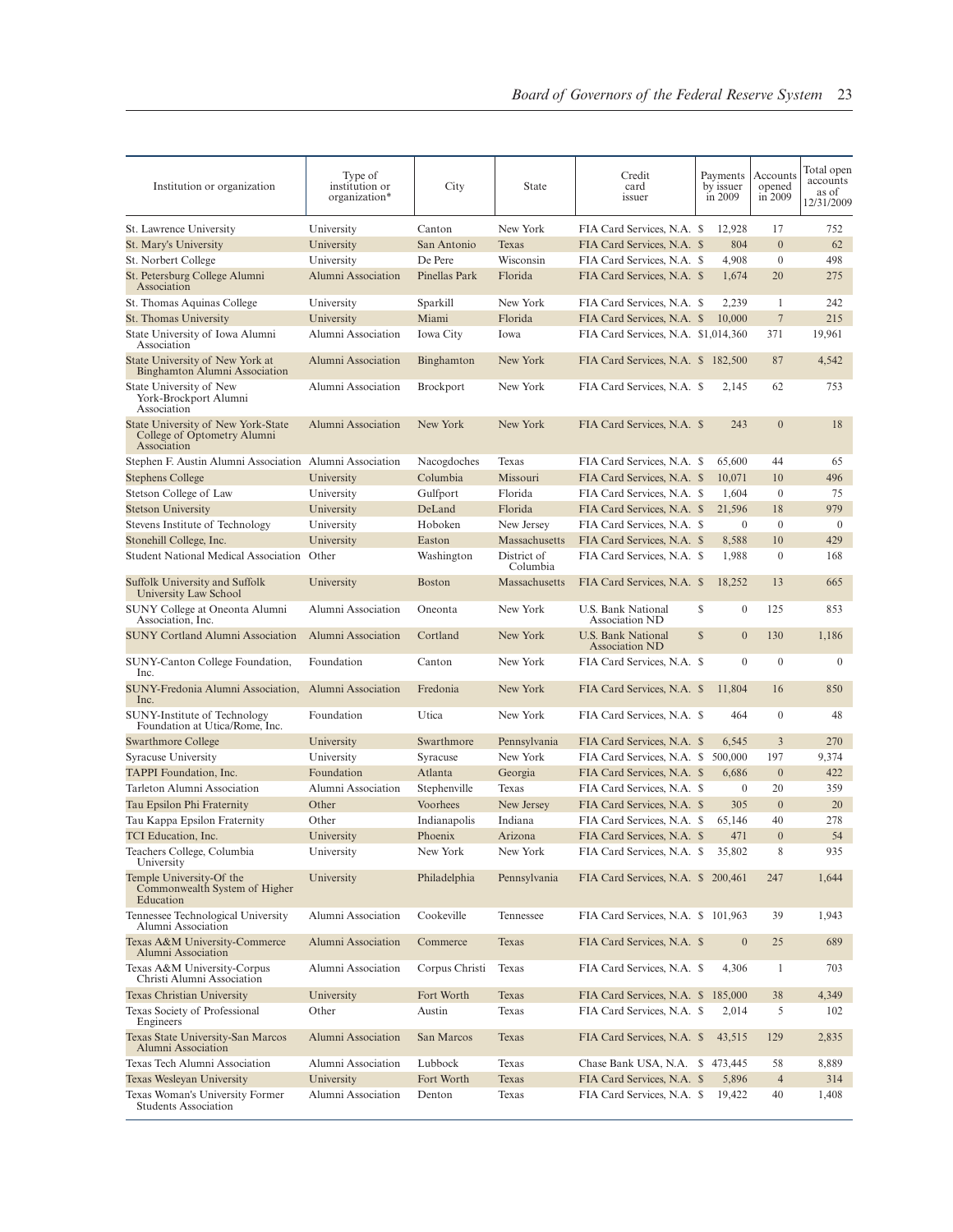| Institution or organization                                                                                                 | Type of<br>institution or<br>organization* | City                   | State                   | Credit<br>card<br>issuer                                 | Payments<br>by issuer<br>in 2009 | Accounts<br>opened<br>in 2009 | Total open<br>accounts<br>as of<br>12/31/2009 |
|-----------------------------------------------------------------------------------------------------------------------------|--------------------------------------------|------------------------|-------------------------|----------------------------------------------------------|----------------------------------|-------------------------------|-----------------------------------------------|
| The Alabama A&M University<br>Alumni Association                                                                            | Alumni Association                         | Normal                 | Alabama                 | FIA Card Services, N.A. \$                               | 4,289                            | $\boldsymbol{0}$              | 249                                           |
| The Alumnae Association of Mount<br>Holyoke College and The Trustees<br>of Mount Holyoke College                            | Alumni Association<br>and University       | South Hadley           | Massachusetts           | FIA Card Services, N.A. \$                               | 6,785                            | 37                            | 417                                           |
| The Alumnae Association of Trinity<br>College                                                                               | Alumni Association                         | Washington             | District of<br>Columbia | FIA Card Services, N.A. \$                               | 260                              | $\overline{0}$                | 23                                            |
| The Alumni Association of New<br>Jersey Institute of Technology                                                             | Alumni Association                         | Newark                 | New Jersey              | FIA Card Services, N.A. \$                               | 8,792                            | $\mathbf{0}$                  | 903                                           |
| The Alumni Association of the State<br>University of New York<br>Agricultural and Technical College<br>at Farmingdale, Inc. | Alumni Association                         | Farmingdale            | New York                | FIA Card Services, N.A. \$                               | 4,297                            | 13                            | 417                                           |
| The Alumni Association of the<br>University of Kansas                                                                       | Alumni Association                         | Lawrence               | Kansas                  | INTRUST Bank, N.A.                                       | \$ 802,019                       | 471                           | 14,669                                        |
| The Alumni Association of the<br>University of Nebraska-Lincoln                                                             | Alumni Association                         | Lincoln                | Nebraska                | Chase Bank USA, N.A. \$                                  | $\mathbf{0}$                     | $\boldsymbol{0}$              | 8,368                                         |
| The Alumni Association of the<br>University of Virginia                                                                     | Alumni Association                         | Charlottesville        | Virginia                | Chase Bank USA, N.A. \$                                  | $\mathbf{0}$                     | $\overline{4}$                | 7,118                                         |
| The Alumni Association, Cal State<br><b>Bakersfield Foundation</b>                                                          | Foundation                                 | Bakersfield            | California              | FIA Card Services, N.A. \$                               | 8,418                            | $\overline{0}$                | 311                                           |
| The Alumni Society of School of<br>Visual Arts, Inc.                                                                        | Alumni Association                         | New York               | New York                | FIA Card Services, N.A. \$                               | 9,118                            | 32                            | 641                                           |
| The American College                                                                                                        | University                                 | Bryn Mawr              | Pennsylvania            | FIA Card Services, N.A. \$                               | 2,994                            | $\mathbf{0}$                  | 251                                           |
| The Arch Foundation for the<br>University of Georgia, Inc.                                                                  | Foundation                                 | Athens                 | Georgia                 | FIA Card Services, N.A. \$1,254,813                      |                                  | 587                           | 21,889                                        |
| The Associated Alumni of the Central<br>High School of Philadelphia                                                         | Alumni Association                         | Rydal                  | Pennsylvania            | FIA Card Services, N.A. \$                               | 3,290                            | 10                            | 290                                           |
| The Association of Alumni, Former<br>Students, and Friends of SIU                                                           | Alumni Association                         | Carbondale             | Illinois                | Chase Bank USA, N.A. \$ 575,065                          |                                  | $\mathbf{0}$                  | 4,672                                         |
| The Association of Former Students<br>of Texas A&M University                                                               | Alumni Association                         | College Station        | Texas                   | FIA Card Services, N.A. \$1,157,434                      |                                  | 475                           | 36,731                                        |
| The Association of the Alumni and<br>Alumnae of the Massachusetts<br>Institute of Technology                                | Alumni Association                         | Cambridge              | Massachusetts           | FIA Card Services, N.A. \$ 357,143                       |                                  | 83                            | 1,781                                         |
| The Board of Trustees of Northern<br>Michigan University                                                                    | University                                 | Marquette              | Michigan                | FIA Card Services, N.A. \$                               | 30,000                           | 44                            | 1,077                                         |
| The California University of<br>Pennsylvania Alumni Association,<br>Inc.                                                    | Alumni Association                         | California             | Pennsylvania            | FIA Card Services, N.A. \$                               | 7,706                            | 23                            | 479                                           |
| The Catholic University of America                                                                                          | University                                 | Washington             | District of<br>Columbia | FIA Card Services, N.A. \$                               | 30,385                           | 43                            | 1,409                                         |
| The Citadel Alumni Association                                                                                              | Alumni Association                         | Charleston             | South Carolina          | U.S. Bank National<br><b>Association ND</b>              | S<br>$\mathbf{0}$                | 33                            | 468                                           |
| The College of New Jersey Alumni<br>Association                                                                             | Alumni Association                         | Ewing                  | New Jersey              | U.S. Bank National<br><b>Association ND</b>              | $\mathbb{S}$<br>35,000           | 110                           | 1,445                                         |
| The College of Saint Rose                                                                                                   | University                                 | Albany                 | New York                | FIA Card Services, N.A. \$                               | 3,070                            | 21                            | 398                                           |
| The College of St. Scholastica                                                                                              | University                                 | Duluth                 | Minnesota               | FIA Card Services, N.A. \$                               | 3,808                            | 13                            | 410                                           |
| The College of the Holy Cross<br>General Alumni Association                                                                 | Alumni Association                         | Worcester              | Massachusetts           | FIA Card Services, N.A. \$ 108,081                       |                                  | 19                            | 2,270                                         |
| The Colleges of the Seneca, Inc.                                                                                            | University                                 | Geneva                 | New York                | FIA Card Services, N.A. \$                               | $\boldsymbol{0}$                 | $\boldsymbol{0}$              | 53                                            |
| The Delta Kappa Gamma Society,<br>International                                                                             | Other                                      | Austin                 | Texas                   | FIA Card Services, N.A. \$                               | 2,681                            | 109                           | 176                                           |
| The Delta Theta Phi Law Fraternity                                                                                          | Other                                      | <b>Rocky River</b>     | Ohio                    | FIA Card Services, N.A. \$                               | 2,989                            | 23                            | 173                                           |
| The Development Foundation of<br>Western Carolina University, Inc.                                                          | Foundation                                 | Cullowhee              | North Carolina          | FIA Card Services, N.A. \$                               | 12,075                           | 32                            | 913                                           |
| The Ex-Students Association of the                                                                                          | Alumni Association                         | Austin                 | Texas                   | FIA Card Services, N.A. \$                               | 182,029                          | 616                           | 33,812                                        |
| University of Texas<br>The Foundation of the University of<br>North Carolina at Charlotte, Inc.                             | Foundation                                 | Charlotte              | North Carolina          | FIA Card Services, N.A. \$ 120,610                       |                                  | 77                            | 3,109                                         |
|                                                                                                                             | Other                                      |                        |                         |                                                          |                                  |                               |                                               |
| The Fraternity of Alpha Zeta<br>The Fraternity of Phi Gamma Delta,                                                          | Other                                      | St. Louis<br>Lexington | Missouri<br>Kentucky    | FIA Card Services, N.A. \$<br>FIA Card Services, N.A. \$ | 386<br>30,458                    | $\overline{4}$<br>18          | 26<br>327                                     |
| Inc.<br>The George Washington Alumni<br>Association                                                                         | Alumni Association                         | Washington             | District of<br>Columbia | FIA Card Services, N.A. \$                               | 16,928                           | 130                           | 3,548                                         |
| The Grand Chapter of Phi Sigma<br>Kappa                                                                                     | Other                                      | Indianapolis           | Indiana                 | FIA Card Services, N.A. \$                               | 8,152                            | 11                            | 525                                           |
| The Greater University of South<br>Carolina Alumni Association                                                              | Alumni Association                         | Columbia               | South Carolina          | Chase Bank USA, N.A. \$1,425,000                         |                                  | $\mathbf{1}$                  | 6,964                                         |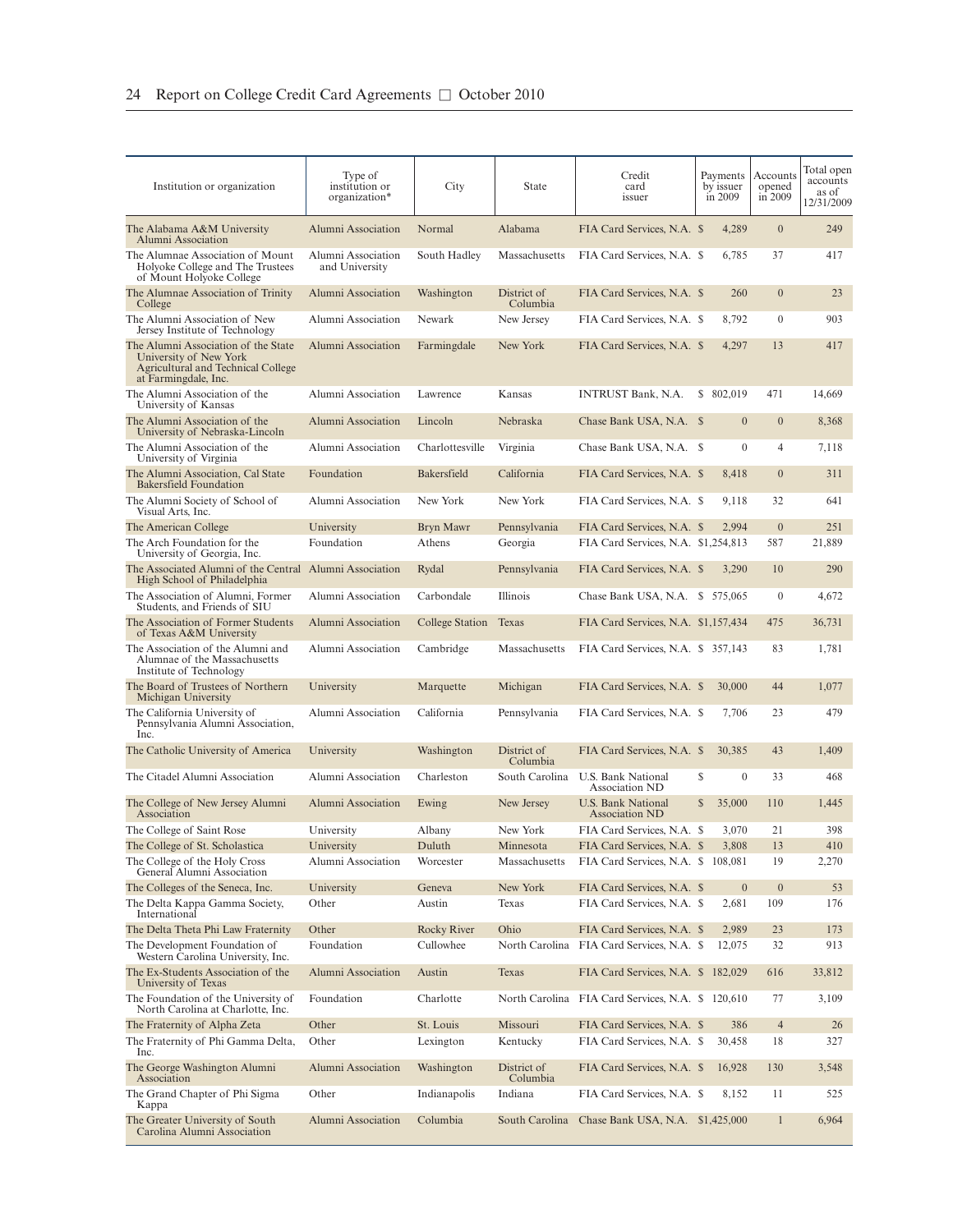| Institution or organization                                                                                                                                     | Type of<br>institution or<br>organization* | City                       | State                   | Credit<br>card<br>issuer                           | Payments<br>by issuer<br>in 2009 | Accounts<br>opened<br>in 2009 | Total open<br>accounts<br>as of<br>12/31/2009 |
|-----------------------------------------------------------------------------------------------------------------------------------------------------------------|--------------------------------------------|----------------------------|-------------------------|----------------------------------------------------|----------------------------------|-------------------------------|-----------------------------------------------|
| The Harvard Cooperative Society                                                                                                                                 | Other                                      | Cambridge                  | Massachusetts           | Chase Bank USA, N.A. \$                            | 150                              | 3                             | 3,194                                         |
| The Honor Society of Phi Kappa Phi                                                                                                                              | Other                                      | <b>Baton Rouge</b>         | Louisiana               | FIA Card Services, N.A. \$ 124,070                 |                                  | 155                           | 7,906                                         |
| The Leland Stanford Junior<br>University by Stanford Alumni<br>Association and Stanford<br>Department of Athletics, Physical<br><b>Education and Recreation</b> | Alumni Association<br>and University       | Stanford                   | California              | FIA Card Services, N.A. \$1,000,000                |                                  | 97                            | 16,907                                        |
| The Lutheran University Association,<br>Inc. d/b/a Valparaiso University                                                                                        | University                                 | Valparaiso                 | Indiana                 | FIA Card Services, N.A. \$                         | 19.433                           | 24                            | 1,032                                         |
| The Medical College of Virginia<br>Alumni Association of Virginia<br>Commonwealth University                                                                    | Alumni Association                         | Richmond                   | Virginia                | FIA Card Services, N.A. \$                         | $\mathbf{0}$                     | 7                             | 333                                           |
| The Minerals, Metals and Materials<br>Society, Inc.                                                                                                             | Other                                      | Warrendale                 | Pennsylvania            | FIA Card Services, N.A. \$                         | 2,439                            | $\overline{0}$                | 188                                           |
| The Mount Sinai Alumni, Inc.                                                                                                                                    | Alumni Association                         | New York                   | New York                | FIA Card Services, N.A. \$                         | 1,887                            | $\mathbf{0}$                  | 70                                            |
| The New York Medical College<br>Alumni Association                                                                                                              | Alumni Association                         | Valhalla                   | New York                | FIA Card Services, N.A. \$                         | 2,648                            | 11                            | 84                                            |
| The Ohio State University Alumni<br>Association, Inc.                                                                                                           | Alumni Association                         | Columbus                   | Ohio                    | FIA Card Services, N.A. \$                         | 54,874                           | 246                           | 18,724                                        |
| The Penn State Alumni Association                                                                                                                               | Alumni Association                         | <b>State College</b>       | Pennsylvania            | FIA Card Services, N.A. \$2,835,000                |                                  | 1,569                         | 74.832                                        |
| The Potsdam College Foundation,<br>Inc.                                                                                                                         | Foundation                                 | Potsdam                    | New York                | U.S. Bank National<br><b>Association ND</b>        | S<br>30,000                      | 69                            | 612                                           |
| The President and Fellows of New<br>Hall in The University of<br>Cambridge                                                                                      | University                                 | Cambridge                  | England                 | FIA Card Services, N.A. \$                         | 14                               | $\Omega$                      | $\mathbf{1}$                                  |
| The President and Trustees of the<br>Spring Hill College of the County<br>of Mobile                                                                             | University                                 | Mobile                     | Alabama                 | FIA Card Services, N.A. \$                         | 4,962                            | 9                             | 268                                           |
| The Principia                                                                                                                                                   | University                                 | Elsah                      | <i>Illinois</i>         | UMB Bank, N.A.                                     | S<br>765                         | 29                            | 29                                            |
| The Queens College Foundation                                                                                                                                   | Foundation                                 | Flushing                   | New York                | FIA Card Services, N.A. \$                         | 11,870                           | 28                            | 804                                           |
| The Regents of the University of<br>Colorado                                                                                                                    | University                                 | Colorado<br><b>Springs</b> | Colorado                | <b>U.S. Bank National</b><br><b>Association ND</b> | $\mathbb{S}$<br>25,000           | 33                            | 475                                           |
| The Regents of the University of<br>Colorado, a Body Corporate                                                                                                  | University                                 | Boulder                    | Colorado                | Elevations Credit Union \$                         | 3,372                            | 534                           | 2,408                                         |
| The Regents of the University of<br>Colorado, a Body Corporate                                                                                                  | University                                 | Denver                     | Colorado                | FIA Card Services, N.A. \$                         | 75,000                           | 40                            | 1,931                                         |
| The Trustees of Columbia University<br>in the City of New York                                                                                                  | University                                 | New York                   | New York                | FIA Card Services, N.A. \$ 624,306                 |                                  | 172                           | 9,736                                         |
| The Trustees of Dartmouth College                                                                                                                               | University                                 | Hanover                    | <b>New</b><br>Hampshire | FIA Card Services, N.A. \$                         | 8,558                            | 100                           | 2,985                                         |
| The Trustees of Princeton University                                                                                                                            | University                                 | Princeton                  | New Jersey              | FIA Card Services, N.A. \$                         | 425,000                          | 118                           | 1,749                                         |
| The United States Naval Academy<br>Alumni Association, Inc.                                                                                                     | Alumni Association                         | Annapolis                  | Maryland                | Chase Bank USA, N.A. \$ 510,480                    |                                  | 49                            | 10,266                                        |
| The University Corporation, San<br>Francisco State                                                                                                              | University                                 | San Francisco              | California              | FIA Card Services, N.A. \$                         | 15,826                           | 158                           | 1,786                                         |
| The University of Arizona Alumni<br>Association                                                                                                                 | Alumni Association                         | Tucson                     | Arizona                 | FIA Card Services, N.A. \$                         | 85,977                           | 323                           | 13,818                                        |
| The University of California, San<br>Francisco Alumni Association                                                                                               | Alumni Association                         | San Francisco              | California              | FIA Card Services, N.A. \$                         | 16,697                           | 20                            | 660                                           |
| The University of Chicago                                                                                                                                       | University                                 | Chicago                    | Illinois                | Chase Bank USA, N.A. \$ 300,000                    |                                  | $\overline{2}$                | 3,313                                         |
| The VMI Alumni Association, Inc.                                                                                                                                | Alumni Association                         | Lexington                  | Virginia                | FIA Card Services, N.A. \$                         | $\mathbf{0}$                     | 10                            | 315                                           |
| The Wildlife Society                                                                                                                                            | Other                                      | Bethesda                   | Maryland                | FIA Card Services, N.A. \$                         | 1,088                            | $\mathbf{0}$                  | 127                                           |
| The William and Mary Alumni<br>Association                                                                                                                      | Alumni Association                         | Williamsburg               | Virginia                | FIA Card Services, N.A. \$ 340,000                 |                                  | 44                            | 5,644                                         |
| Theta Tau                                                                                                                                                       | Other                                      | Austin                     | Texas                   | FIA Card Services, N.A. \$                         | 4,438                            | $8\,$                         | 234                                           |
| Theta Xi Fraternity                                                                                                                                             | Other                                      | St. Louis                  | Missouri                | FIA Card Services, N.A. \$                         | 5,467                            | 20                            | 350                                           |
| Thiel College                                                                                                                                                   | University                                 | Greenville                 | Pennsylvania            | FIA Card Services, N.A. \$                         | 759                              | $\boldsymbol{0}$              | 63                                            |
| Thomas M. Cooley Law School                                                                                                                                     | University                                 | Lansing                    | Michigan                | FIA Card Services, N.A. \$                         | 2,254                            | 9                             | 132                                           |
| Thunderbird, The American Graduate University<br>School of International<br>Management                                                                          |                                            | Glendale                   | Arizona                 | FIA Card Services, N.A. \$                         | 8,791                            | $\mathbf{0}$                  | 395                                           |
| Towson University Foundation, Inc.                                                                                                                              | Foundation                                 | Towson                     | Maryland                | FIA Card Services, N.A. \$                         | 90,000                           | 118                           | 3,049                                         |
| Triangle                                                                                                                                                        | Other                                      | Indianapolis               | Indiana                 | FIA Card Services, N.A. \$                         | 646                              | 9                             | 61                                            |
| <b>Trinity College</b>                                                                                                                                          | University                                 | Hartford                   | Connecticut             | FIA Card Services, N.A. \$                         | 4,307                            | $\overline{0}$                | 234                                           |
| <b>Trinity University</b>                                                                                                                                       | University                                 | San Antonio                | Texas                   | FIA Card Services, N.A. \$                         | 8,422                            | 16                            | 475                                           |
| Troy University Foundation                                                                                                                                      | Foundation                                 | <b>Troy</b>                | Alabama                 | FIA Card Services, N.A. \$                         | 25,980                           | 24                            | 1,831                                         |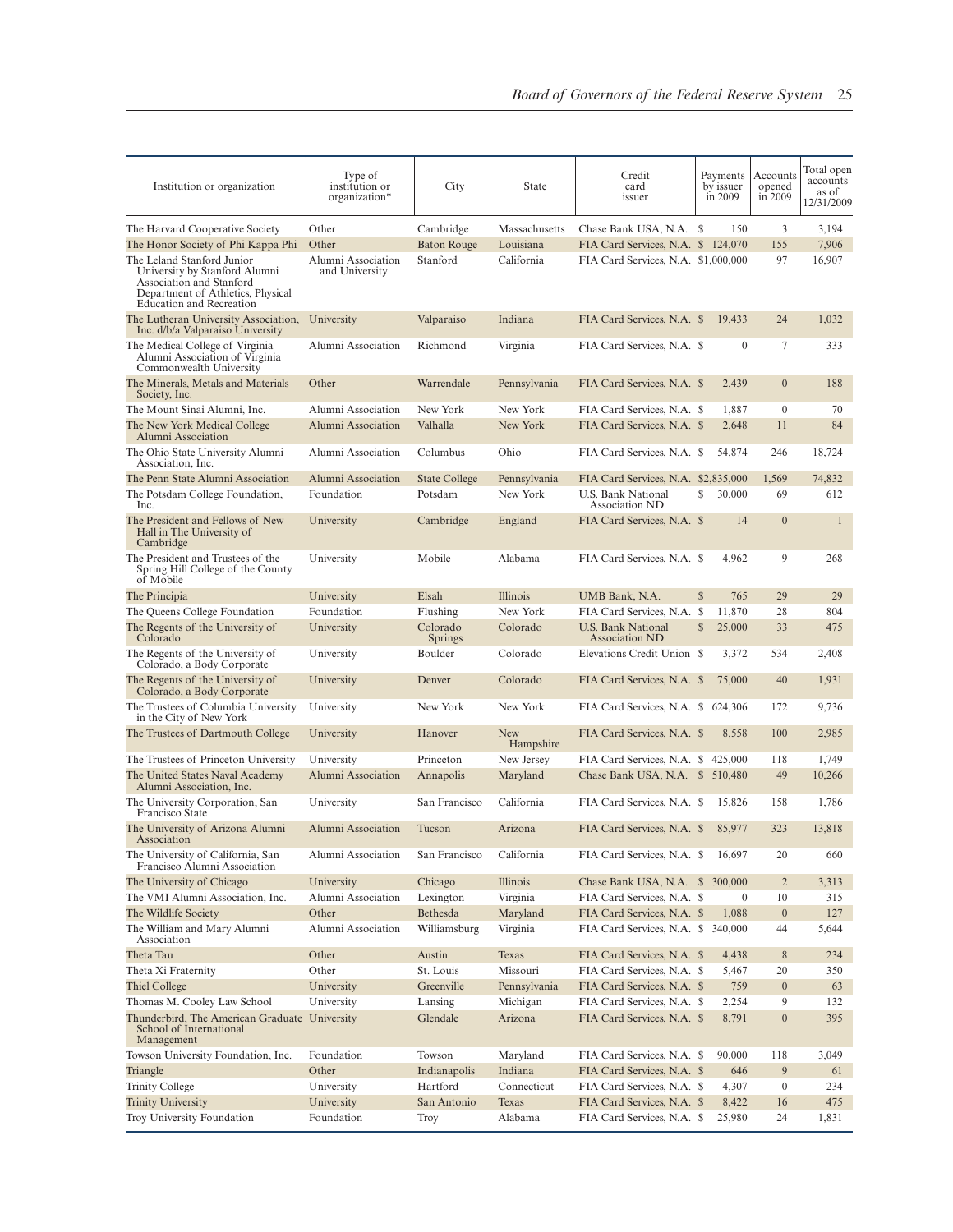| Institution or organization                                                                           | Type of<br>institution or<br>organization* | City           | State         | Credit<br>card<br>issuer                    | Payments<br>by issuer<br>in 2009 | Accounts<br>opened<br>in 2009 | Total open<br>accounts<br>as of<br>12/31/2009 |
|-------------------------------------------------------------------------------------------------------|--------------------------------------------|----------------|---------------|---------------------------------------------|----------------------------------|-------------------------------|-----------------------------------------------|
| Trustees of Boston University                                                                         | University                                 | <b>Boston</b>  | Massachusetts | U.S. Bank National<br>Association ND        | \$350,000                        | 612                           | 6,001                                         |
| Trustees of the University of<br>Pennsylvania                                                         | University                                 | Philadelphia   | Pennsylvania  | FIA Card Services, N.A.                     | \$650,000                        | 272                           | 11,882                                        |
| Tufts University                                                                                      | University                                 | Medford        | Massachusetts | FIA Card Services, N.A.                     | S<br>3,821                       | 5                             | 1,574                                         |
| Tuskegee University                                                                                   | University                                 | Tuskegee       | Alabama       | FIA Card Services, N.A. \$                  | 187                              | $\overline{0}$                | 24                                            |
| UB Alumni Association, Inc.                                                                           | Alumni Association                         | <b>Buffalo</b> | New York      | FIA Card Services, N.A.                     | $\mathbf{0}$<br>- S              | 140                           | 1,921                                         |
| <b>UCLA Alumni Association</b>                                                                        | Alumni Association                         | Los Angeles    | California    | FIA Card Services, N.A.                     | \$980,474                        | 624                           | 28,317                                        |
| <b>Union College</b>                                                                                  | University                                 | Barbourville   | Kentucky      | FIA Card Services, N.A.                     | S<br>1,576                       | 2                             | 138                                           |
| Union College                                                                                         | University                                 | Schenectady    | New York      | FIA Card Services, N.A.                     | $\mathbb{S}$<br>6,837            | 17                            | 344                                           |
| United States Air Force Academy<br>Athletic Association                                               | Other                                      | <b>USAFA</b>   | Colorado      | Chase Bank USA, N.A.                        | \$<br>$\overline{0}$             | $\mathbf{0}$                  | 984                                           |
| United States Coast Guard Academy<br>Alumni Association, Inc.                                         | Alumni Association                         | New London     | Connecticut   | FIA Card Services, N.A. \$22,500            |                                  | $\overline{4}$                | 441                                           |
| United States Merchant Marine<br>Academy                                                              | University                                 | Kings Point    | New York      | FIA Card Services, N.A. \$1,309             |                                  | $\mathbf{0}$                  | 141                                           |
| Universidad Interamericana de Puerto University<br>Rico                                               |                                            | San Juan       | Puerto Rico   | FIA Card Services, N.A. \$ 85,248           |                                  | 85                            | 5,786                                         |
| University of Alabama at<br>Birmingham National Alumni<br>Society                                     | Alumni Association                         | Birmingham     | Alabama       | <b>U.S. Bank National</b><br>Association ND | S<br>$\mathbf{0}$                | 102                           | 1,951                                         |
| University of Alabama Huntsville<br>Alumni Association                                                | Alumni Association                         | Huntsville     | Alabama       | U.S. Bank National<br><b>Association ND</b> | $\mathbb{S}$<br>$\mathbf{0}$     | 11                            | 211                                           |
| University of Alaska Fairbanks<br>Alumni Association                                                  | Alumni Association                         | Fairbanks      | Alaska        | FIA Card Services, N.A.                     | S<br>2,032                       | $\overline{4}$                | 118                                           |
| University of Arkansas at Little Rock<br>School of Law                                                | University                                 | Little Rock    | Arkansas      | FIA Card Services, N.A. \$                  | 17                               | $\overline{0}$                | $\overline{4}$                                |
| University of Arkansas Pine Bluff<br>Alumni Association                                               | Alumni Association                         | Pine Bluff     | Arkansas      | FIA Card Services, N.A. \$                  | 991                              | $\mathbf{0}$                  | 77                                            |
| University of Baltimore Alumni<br>Association                                                         | Alumni Association                         | Baltimore      | Maryland      | FIA Card Services, N.A. \$10,287            |                                  | 26                            | 546                                           |
| University of Bridgeport                                                                              | University                                 | Bridgeport     | Connecticut   | FIA Card Services, N.A. \$                  | 679                              | $\mathbf{0}$                  | 54                                            |
| University of California at Los<br>Angeles-Medical Alumni<br>Association                              | Alumni Association                         | Los Angeles    | California    | FIA Card Services, N.A. \$                  | 695                              | $\overline{0}$                | 29                                            |
| University of California at Santa<br>Barbara Alumni Association                                       | Alumni Association                         | Santa Barbara  | California    | Chase Bank USA, N.A.                        | S<br>$\mathbf{0}$                | $\mathbf{0}$                  | 661                                           |
| University of California, San Diego<br>Alumni Association                                             | Alumni Association                         | San Diego      | California    | FIA Card Services, N.A.                     | \$100,225                        | 154                           | 164                                           |
| University of California-Irvine<br>Alumni Association                                                 | Alumni Association                         | Irvine         | California    | FIA Card Services, N.A.                     | \$ 86,553                        | 107                           | 5,550                                         |
| University of California-Riverside<br>Alumni Association                                              | Alumni Association                         | Riverside      | California    | FIA Card Services, N.A. \$172,181           |                                  | 43                            | 4,981                                         |
| University of California-Santa Cruz<br>Alumni Association                                             | Alumni Association                         | Santa Cruz     | California    | FIA Card Services, N.A. \$58,955            |                                  | 68                            | 3,685                                         |
| University of Central Arkansas<br>Alumni Association                                                  | Alumni Association                         | Conway         | Arkansas      | FIA Card Services, N.A. \$14,954            |                                  | 19                            | 892                                           |
| University of Central Florida Alumni Alumni Association<br>Association                                |                                            | Orlando        | Florida       | FIA Card Services, N.A. \$300,000           |                                  | 250                           | 11,111                                        |
| University of Central Oklahoma<br>Alumni Association                                                  | Alumni Association                         | Edmond         | Oklahoma      | FIA Card Services, N.A.                     | \$23,231                         | 49                            | 1,015                                         |
| University of Cincinnati                                                                              | University                                 | Cincinnati     | Ohio          | FIA Card Services, N.A.                     | \$301,650                        | 161                           | 272                                           |
| University of Colorado Foundation                                                                     | Foundation                                 | Boulder        | Colorado      | FIA Card Services, N.A.                     | \$600,000                        | 85                            | 9,835                                         |
| University of Connecticut Alumni<br>Association Inc.                                                  | Alumni Association                         | <b>Storrs</b>  | Connecticut   | FIA Card Services, N.A.                     | \$120,000                        | 157                           | 8,603                                         |
| University of Dallas                                                                                  | University                                 | Irving         | Texas         | FIA Card Services, N.A.                     | \$5,681                          | $7\phantom{.0}$               | 369                                           |
| University of Dayton                                                                                  | University                                 | Dayton         | Ohio          | FIA Card Services, N.A.                     | \$110,000                        | 77                            | 1,438                                         |
| University of Delaware Alumni<br>Association                                                          | <b>Alumni Association</b>                  | Newark         | Delaware      | FIA Card Services, N.A.                     | \$234,214                        | 85                            | 10,268                                        |
| University of Denver Alumni<br>Association                                                            | Alumni Association                         | Denver         | Colorado      | FIA Card Services, N.A.                     | \$ 60,000                        | 83                            | 1,076                                         |
| University of Evansville                                                                              | University                                 | Evansville     | Indiana       | FIA Card Services, N.A.                     | \$10,677                         | 22                            | 707                                           |
| University of Florida Alumni<br>Association, Inc. and The<br>University Athletic Association,<br>Inc. | Alumni Association<br>and Other            | Gainesville    | Florida       | Chase Bank USA, N.A.                        | \$400,000                        | 236                           | 13,983                                        |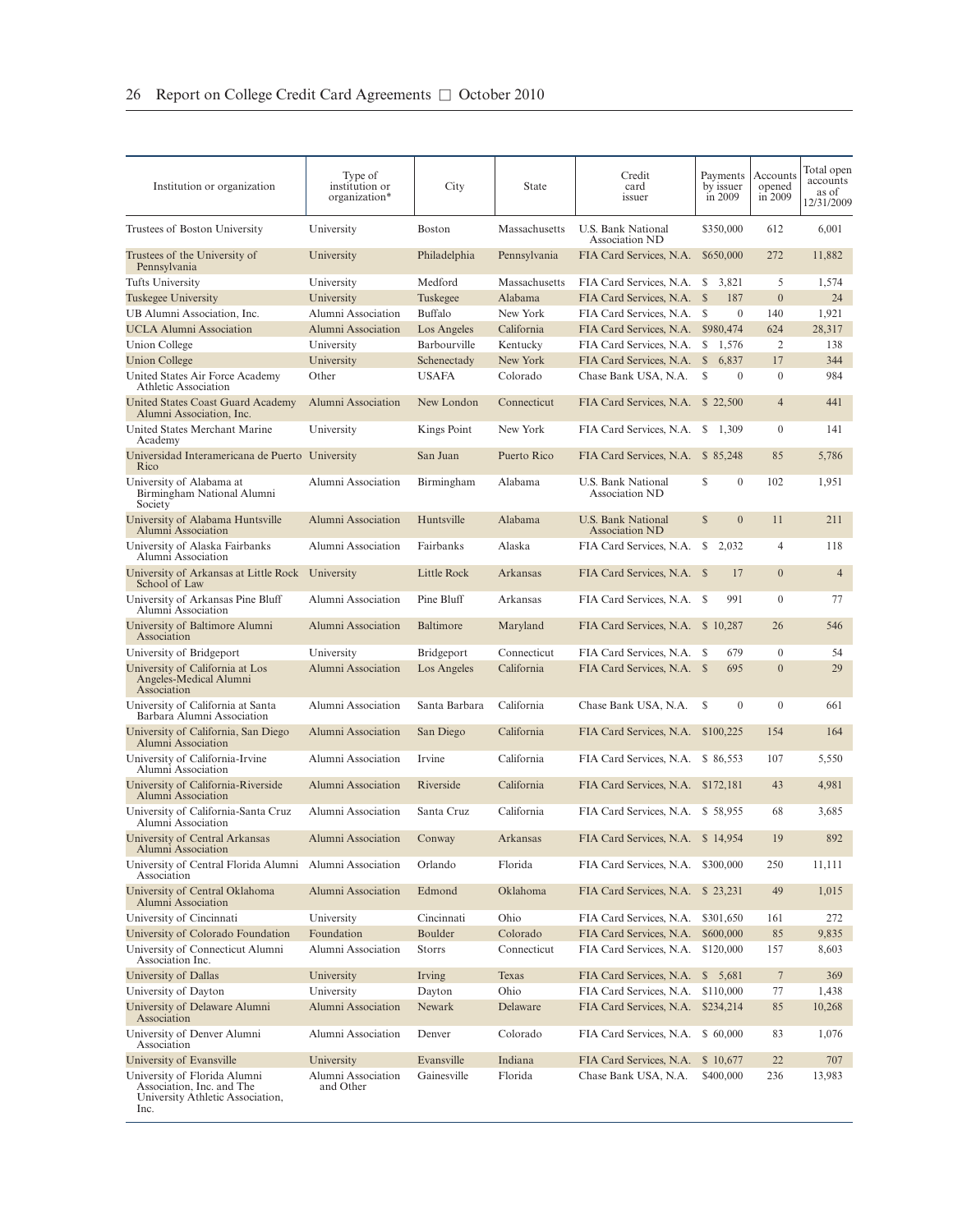| Institution or organization                                                                                           | Type of<br>institution or<br>organization* | City               | State         | Credit<br>card<br>issuer                    |              | Payments<br>by issuer<br>in 2009 | Accounts<br>opened<br>in 2009 | Total open<br>accounts<br>as of<br>12/31/2009 |
|-----------------------------------------------------------------------------------------------------------------------|--------------------------------------------|--------------------|---------------|---------------------------------------------|--------------|----------------------------------|-------------------------------|-----------------------------------------------|
| University of Hartford Alumni<br>Association                                                                          | Alumni Association                         | West Hartford      | Connecticut   | U.S. Bank National<br><b>Association ND</b> | S            | $\overline{0}$                   | 130                           | 912                                           |
| University of Hawaii at Manoa                                                                                         | University                                 | Honolulu           | Hawaii        | FIA Card Services, N.A. \$ 327,267          |              |                                  | 59                            | 6,193                                         |
| University of Houston-Clear Lake                                                                                      | University                                 | Houston            | Texas         | FIA Card Services, N.A. \$                  |              | 3,310                            | $\boldsymbol{0}$              | 268                                           |
| University of Illinois Alumni<br>Association                                                                          | Alumni Association                         | Urbana             | Illinois      | FIA Card Services, N.A. \$3,272,457         |              |                                  | 330                           | 25,528                                        |
| University of Kentucky Alumni<br>Association                                                                          | Alumni Association                         | Lexington          | Kentucky      | Chase Bank USA, N.A. \$                     |              | 1,150                            | 32                            | 9,780                                         |
| University of La Verne                                                                                                | University                                 | La Verne           | California    | FIA Card Services, N.A. \$                  |              | 10,629                           | $\mathbf{0}$                  | 613                                           |
| University of Louisiana at Lafayette<br>Alumni Association                                                            | Alumni Association                         | Lafayette          | Louisiana     | U.S. Bank National<br><b>Association ND</b> |              | \$110,000                        | 158                           | 4,480                                         |
| University of Louisiana at Monroe<br>Alumni Association                                                               | Alumni Association                         | Monroe             | Louisiana     | FIA Card Services, N.A. \$                  |              | 45,000                           | 28                            | 1,170                                         |
| University of Louisville                                                                                              | University                                 | Louisville         | Kentucky      | FIA Card Services, N.A. \$                  |              | 464,286                          | 80                            | 929                                           |
| University of Maine General Alumni<br>Association                                                                     | Alumni Association                         | Orono              | Maine         | FIA Card Services, N.A. \$                  |              | $\mathbf{0}$                     | 62                            | 4,647                                         |
| University of Mary Washington<br>Alumni Association and University<br>of Mary Washington Foundation                   | Alumni Association<br>and Foundation       | Fredericksburg     | Virginia      | FIA Card Services, N.A. \$                  |              | 13,632                           | 20                            | 818                                           |
| University of Maryland Alumni<br>Association, Inc. and M Club<br>Foundation, University of<br>Maryland, Inc.          | Alumni Association<br>and Foundation       | College Park       | Maryland      | Chase Bank USA, N.A. \$ 500,000             |              |                                  | $\mathbf{0}$                  | 9,429                                         |
| University of Maryland Eastern<br>Shore National Alumni<br>Association, Inc.                                          | Alumni Association                         | Princess Anne      | Maryland      | FIA Card Services, N.A. \$                  |              | 379                              | $\mathbf{1}$                  | 53                                            |
| University of Maryland School of<br>Law                                                                               | University                                 | Baltimore          | Maryland      | FIA Card Services, N.A. \$                  |              | 155                              | $\mathbf{0}$                  | 18                                            |
| University of Maryland University<br>College Alumni Association                                                       | Alumni Association                         | College Park       | Maryland      | Chase Bank USA, N.A. \$                     |              | 2,258                            | 8                             | 342                                           |
| University of Massachusetts Amherst<br>Alumni Association, Inc.                                                       | Alumni Association                         | Amherst            | Massachusetts | FIA Card Services, N.A. \$                  |              | 350,000                          | 231                           | 2,594                                         |
| University of Massachusetts Lowell                                                                                    | University                                 | Lowell             | Massachusetts | U.S. Bank National<br><b>Association ND</b> | $\mathbb{S}$ | 20,000                           | 136                           | 1,454                                         |
| University of Massachusetts-Boston                                                                                    | University                                 | <b>Boston</b>      | Massachusetts | FIA Card Services, N.A. \$                  |              | 17,000                           | 60                            | 637                                           |
| University of<br>Massachusetts-Dartmouth Alumni<br>Association                                                        | Alumni Association                         | North<br>Dartmouth | Massachusetts | U.S. Bank National<br>Association ND        | S            | $\overline{0}$                   | 85                            | 1,298                                         |
| University of Medicine and Dentistry<br>of New Jersey and Robert Wood<br>Johnson Medical School Alumni<br>Association | University and<br>Alumni Association       | Piscataway         | New Jersey    | FIA Card Services, N.A. \$                  |              | 2,241                            | $\mathbf{0}$                  | 50                                            |
| University of Memphis                                                                                                 | University                                 | Memphis            | Tennessee     | FIA Card Services, N.A. \$ 200,000          |              |                                  | 66                            | 60                                            |
| University of Miami                                                                                                   | University                                 | Coral Gables       | Florida       | FIA Card Services, N.A. \$1,303,333         |              |                                  | 185                           | 5,897                                         |
| University of Minnesota Alumni<br>Association                                                                         | Alumni Association                         | Minneapolis        | Minnesota     | FIA Card Services, N.A. \$952,325           |              |                                  | 413                           | 391                                           |
| University of Mississippi Foundation                                                                                  | Foundation                                 | Oxford             | Mississippi   | FIA Card Services, N.A. \$ 150,000          |              |                                  | 138                           | 3,888                                         |
| University of Missouri Alumni<br>Association                                                                          | Alumni Association                         | Columbia           | Missouri      | FIA Card Services, N.A. \$ 611,976          |              |                                  | 267                           | 11,872                                        |
| University of Missouri-St. Louis<br>Alumni Association                                                                | Alumni Association                         | St. Louis          | Missouri      | FIA Card Services, N.A. \$                  |              | 51,250                           | 36                            | 1,397                                         |
| University of Montana Alumni<br>Association                                                                           | Alumni Association                         | Missoula           | Montana       | FIA Card Services, N.A. \$                  |              | $\boldsymbol{0}$                 | 49                            | 4,399                                         |
| University of Montevallo Alumni<br>Association                                                                        | Alumni Association                         | Montevallo         | Alabama       | FIA Card Services, N.A. \$                  |              | 4,727                            | 8                             | 252                                           |
| University of Nebraska at Kearney<br>Alumni Association                                                               | Alumni Association                         | Kearney            | Nebraska      | FIA Card Services, N.A. \$                  |              | 3,532                            | 23                            | 311                                           |
| University of Nebraska College of<br>Medicine Alumni Association                                                      | Alumni Association                         | Omaha              | Nebraska      | FIA Card Services, N.A. \$                  |              | $\boldsymbol{0}$                 | $\boldsymbol{0}$              | $\overline{0}$                                |
| University of Nevada Las Vegas<br>Alumni Association                                                                  | Alumni Association                         | Las Vegas          | Nevada        | FIA Card Services, N.A. \$                  |              | $\boldsymbol{0}$                 | 48                            | 3,490                                         |
| University of Nevada Reno<br>Foundation                                                                               | Foundation                                 | Reno               | Nevada        | FIA Card Services, N.A. \$                  |              | 70,000                           | 20                            | 1,930                                         |
| University of New England                                                                                             | University                                 | Biddeford          | Maine         | FIA Card Services, N.A. \$                  |              | 734                              | $\boldsymbol{0}$              | 80                                            |
| University of New England<br>Osteopathic Medicine                                                                     | University                                 | Biddeford          | Maine         | FIA Card Services, N.A. \$                  |              | 320                              | $\boldsymbol{0}$              | 16                                            |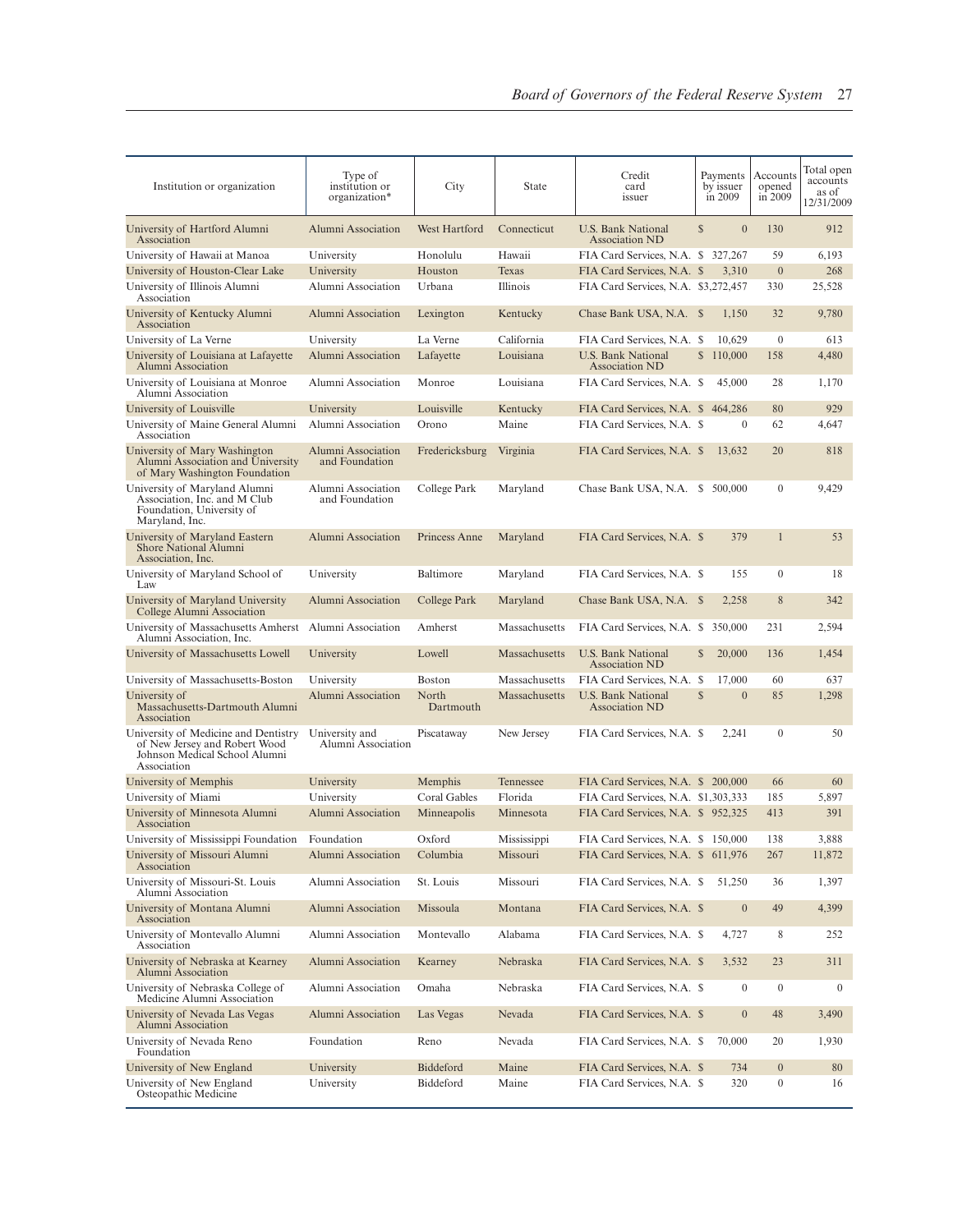| Institution or organization                                                   | Type of<br>institution or<br>organization* | City               | State                   | Credit<br>card<br>issuer                    | Payments<br>by issuer<br>in 2009 | Accounts<br>opened<br>in 2009 | Total open<br>accounts<br>as of<br>12/31/2009 |
|-------------------------------------------------------------------------------|--------------------------------------------|--------------------|-------------------------|---------------------------------------------|----------------------------------|-------------------------------|-----------------------------------------------|
| University of New Hampshire Alumni Alumni Association<br>Association          |                                            | Durham             | <b>New</b><br>Hampshire | FIA Card Services, N.A. \$ 243,300          |                                  | 126                           | 5,399                                         |
| University of New Haven                                                       | University                                 | West Haven         | Connecticut             | FIA Card Services, N.A. \$                  | 4,200                            | 23                            | 302                                           |
| University of New Mexico                                                      | University                                 | Albuquerque        | New Mexico              | Chase Bank USA, N.A. \$                     | 15                               | $\overline{0}$                | 1,077                                         |
| University of New Mexico Alumni<br>Association                                | Alumni Association                         | Albuquerque        | New Mexico              | FIA Card Services, N.A. \$ 571,430          |                                  | 86                            | 2,773                                         |
| University of New Orleans National<br>Alumni Association                      | Alumni Association                         | New Orleans        | Louisiana               | FIA Card Services, N.A. \$                  | 26,147                           | 32                            | 1,517                                         |
| University of North Alabama<br>National Alumni Association                    | Alumni Association                         | Florence           | Alabama                 | U.S. Bank National<br><b>Association ND</b> | S<br>$\mathbf{0}$                | 19                            | 800                                           |
| University of North Carolina at<br>Asheville Foundation, Inc.                 | Foundation                                 | Asheville          |                         | North Carolina FIA Card Services, N.A. \$   | 3,832                            | 6                             | 233                                           |
| University of North Carolina<br>Greensboro Alumni Association                 | Alumni Association                         | Greensboro         |                         | North Carolina FIA Card Services, N.A. \$   | 41,300                           | 61                            | 2,909                                         |
| University of North Carolina at<br>Pembroke                                   | University                                 | Pembroke           |                         | North Carolina FIA Card Services, N.A. \$   | 3,290                            | 6                             | 181                                           |
| University of North Dakota Alumni<br>Association                              | Alumni Association                         | <b>Grand Forks</b> | North Dakota            | U.S. Bank National<br>Association ND        | S<br>$\theta$                    | 406                           | 1,930                                         |
| University of North Florida<br>Foundation, Inc.                               | Foundation                                 | Jacksonville       | Florida                 | U.S. Bank National<br><b>Association ND</b> | $\mathbb{S}$<br>$\overline{0}$   | 77                            | 1,573                                         |
| University of Northern Colorado<br>Alumni Association                         | Alumni Association                         | Greeley            | Colorado                | FIA Card Services, N.A. \$ 100,000          |                                  | 52                            | 2,927                                         |
| University of Northern Iowa Alumni<br>Association                             | Alumni Association                         | Cedar Falls        | Iowa                    | FIA Card Services, N.A. \$ 135,000          |                                  | 82                            | 4,691                                         |
| University of Notre Dame du Lac                                               | University                                 | Notre Dame         | Indiana                 | Chase Bank USA, N.A. \$1,860,000            |                                  | 77                            | 27,574                                        |
| University of Oregon Alumni<br>Association, Inc.                              | Alumni Association                         | Eugene             | Oregon                  | Chase Bank USA, N.A. \$ 417,857             |                                  | $\mathbf{1}$                  | 4,877                                         |
| University of Phoenix Alumni<br>Association                                   | Alumni Association                         | Phoenix            | Arizona                 | FIA Card Services, N.A. \$                  | 1,887                            | 6                             | 170                                           |
| University of Pittsburgh of the<br>Commonwealth System of Higher<br>Education | University                                 | Pittsburgh         | Pennsylvania            | FIA Card Services, N.A. \$722,222           |                                  | 169                           | 6,580                                         |
| University of Portland                                                        | University                                 | Portland           | Oregon                  | FIA Card Services, N.A. \$                  | 3,014                            | 8                             | 167                                           |
| University of Puerto Rico                                                     | University                                 | San Juan           | Puerto Rico             | Banco Popular de<br>Puerto Rico             | $\mathbb{S}$<br>58,674           | 419                           | 8,477                                         |
| University of Redlands                                                        | University                                 | Redlands           | California              | FIA Card Services, N.A. \$                  | 10,975                           | 20                            | 963                                           |
| University of Rhode Island Alumni<br>Association                              | Alumni Association                         | Kingston           | Rhode Island            | FIA Card Services, N.A. \$                  | 200,000                          | 77                            | 4,624                                         |
| University of Richmond                                                        | University                                 | Richmond           | Virginia                | FIA Card Services, N.A. \$                  | 89,773                           | 20                            | 967                                           |
| University of San Diego Alumni<br>Association                                 | Alumni Association                         | San Diego          | California              | FIA Card Services, N.A. \$                  | 31,250                           | 29                            | 1,101                                         |
| University of San Francisco                                                   | University                                 | San Francisco      | California              | FIA Card Services, N.A. \$                  | 16,155                           | 16                            | 1,416                                         |
| University of Scranton Alumni<br>Society                                      | Alumni Association                         | Scranton           | Pennsylvania            | FIA Card Services, N.A. \$                  | 95,000                           | 34                            | 2,557                                         |
| University of South Alabama<br>National Alumni Association                    | Alumni Association                         | Mobile             | Alabama                 | U.S. Bank National<br>Association ND        | S<br>$\boldsymbol{0}$            | 69                            | 2,361                                         |
| University of South Florida Alumni<br>Association, Inc.                       | Alumni Association                         | Tampa              | Florida                 | FIA Card Services, N.A. \$585,715           |                                  | 328                           | 3,290                                         |
| University of Southern California                                             | University                                 | Los Angeles        | California              | FIA Card Services, N.A. \$1,502,850         |                                  | 659                           | 21,824                                        |
| University of Southern Indiana<br>Alumni Association                          | Alumni Association                         | Evansville         | Indiana                 | FIA Card Services, N.A. \$                  | 7,272                            | 16                            | 507                                           |
| University of Southern Maine                                                  | University                                 | Portland           | Maine                   | FIA Card Services, N.A. \$                  | 1,584                            | 25                            | 220                                           |
| University of Southern Mississippi<br>Alumni Association                      | Alumni Association                         | Hattiesburg        | Mississippi             | FIA Card Services, N.A. \$                  | 85,000                           | 82                            | 2,414                                         |
| University of St. Francis                                                     | University                                 | Joliet             | Illinois                | FIA Card Services, N.A. \$                  | 2,695                            | $\mathbf{0}$                  | 282                                           |
| University of St. Thomas                                                      | University                                 | Houston            | Texas                   | FIA Card Services, N.A. \$                  | 3,890                            | $\mathfrak{Z}$                | 446                                           |
| University of Tampa National Alumni Alumni Association<br>Association         |                                            | Tampa              | Florida                 | FIA Card Services, N.A. \$                  | 8,858                            | 11                            | 577                                           |
| University of Tennessee                                                       | University                                 | Knoxville          | Tennessee               | Chase Bank USA, N.A. \$1,428,571            |                                  | 9                             | 10,963                                        |
| University of Texas at Arlington<br>Alumni Association                        | Alumni Association                         | Arlington          | Texas                   | FIA Card Services, N.A. \$ 100,000          |                                  | 86                            | 4,395                                         |
| University of Texas at Dallas Alumni<br>Association                           | Alumni Association                         | Dallas             | Texas                   | FIA Card Services, N.A. \$                  | 16,673                           | 42                            | 1,390                                         |
| University of Texas at El Paso Alumni Alumni Association<br>Association       |                                            | El Paso            | Texas                   | FIA Card Services, N.A. \$                  | 25,000                           | 94                            | 3,554                                         |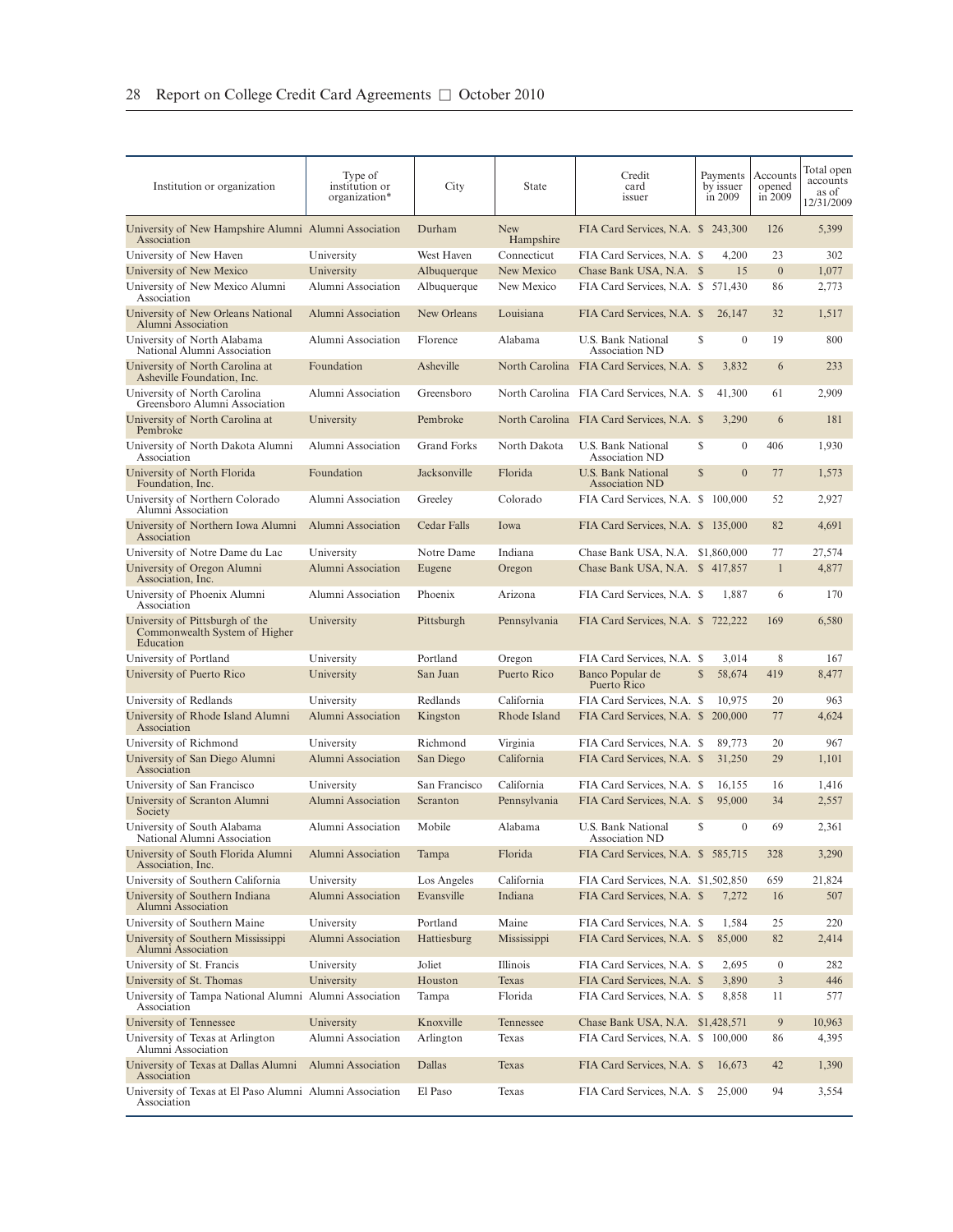| Institution or organization                                                                      | Type of<br>institution or<br>organization* | City           | State              | Credit<br>card<br>issuer                    | Payments<br>by issuer<br>in 2009 | Accounts<br>opened<br>in 2009 | Total open<br>accounts<br>as of<br>12/31/2009 |
|--------------------------------------------------------------------------------------------------|--------------------------------------------|----------------|--------------------|---------------------------------------------|----------------------------------|-------------------------------|-----------------------------------------------|
| University of Texas at Tyler Alumni<br>Association                                               | Alumni Association                         | Tyler          | Texas              | FIA Card Services, N.A. \$                  | $\overline{0}$                   | 8                             | 350                                           |
| University of Texas Dental Branch<br>Alumni Association                                          | Alumni Association                         | Houston        | Texas              | FIA Card Services, N.A. \$                  | 456                              | $\mathbf{0}$                  | 23                                            |
| University of Texas Pan American<br>Alumni Association, Inc.                                     | Alumni Association                         | Edinburg       | Texas              | FIA Card Services, N.A. \$                  | 26,997                           | 28                            | 1,841                                         |
| University of Texas San Antonio<br>Alumni Association                                            | Alumni Association                         | San Antonio    | Texas              | FIA Card Services, N.A. \$                  | $\mathbf{0}$                     | 31                            | 482                                           |
| University of the Arts                                                                           | University                                 | Philadelphia   | Pennsylvania       | FIA Card Services, N.A. \$                  | 3,641                            | 5                             | 288                                           |
| University of the Incarnate Word                                                                 | University                                 | San Antonio    | Texas              | FIA Card Services, N.A. \$                  | 3,494                            | 8                             | 358                                           |
| University of the Pacific                                                                        | University                                 | Stockton       | California         | FIA Card Services, N.A. \$                  | 5,603                            | 24                            | 318                                           |
| University of the Sciences in<br>Philadelphia                                                    | University                                 | Philadelphia   | Pennsylvania       | FIA Card Services, N.A. \$                  | 7,377                            | $\mathbf{0}$                  | 472                                           |
| University of Toledo Alumni<br>Association, Inc.                                                 | Alumni Association                         | Toledo         | Ohio               | FIA Card Services, N.A. \$                  | 45,000                           | 77                            | 2,242                                         |
| University of Tulsa                                                                              | University                                 | Tulsa          | Oklahoma           | FIA Card Services, N.A. \$                  | 13,138                           | 19                            | 693                                           |
| University of Utah Alumni<br>Association                                                         | Alumni Association                         | Salt Lake City | Utah               | FIA Card Services, N.A. \$                  | 265,000                          | 118                           | 7,726                                         |
| University of Utah Athletics<br>Department                                                       | University                                 | Salt Lake City | Utah               | FIA Card Services, N.A. \$                  | 25,000                           | 2                             | 126                                           |
| University of Vermont and State<br>Agricultural College                                          | University                                 | Burlington     | Vermont            | FIA Card Services, N.A. \$                  | 72,467                           | 77                            | 3,302                                         |
| University of Washington Alumni<br>Association                                                   | Alumni Association                         | Seattle        | Washington         | FIA Card Services, N.A. \$1,045,617         |                                  | 453                           | 6,604                                         |
| University of West Florida<br>Foundation                                                         | Foundation                                 | Pensacola      | Florida            | FIA Card Services, N.A. \$                  | 22,420                           | 21                            | 1,412                                         |
| University of West Georgia<br>Foundation, Inc.                                                   | Foundation                                 | Carrollton     | Georgia            | FIA Card Services, N.A. \$                  | 9,220                            | 22                            | 603                                           |
| University of Western Ontario                                                                    | University                                 | London         | Ontario,<br>Canada | FIA Card Services, N.A. \$                  | 321                              | $\mathbf{1}$                  | 21                                            |
| University of Wisconsin Eau Claire<br>Foundation                                                 | Foundation                                 | Eau Claire     | Wisconsin          | FIA Card Services, N.A. \$                  | $\theta$                         | $\Omega$                      | 70                                            |
| University of Wisconsin Eau Claire<br>Foundation                                                 | Foundation                                 | Eau Claire     | Wisconsin          | U.S. Bank National<br><b>Association ND</b> | $\mathbb{S}$<br>$\mathbf{0}$     | 80                            | 1,015                                         |
| University of Wisconsin Oshkosh<br>Foundation, Inc.                                              | Foundation                                 | Oshkosh        | Wisconsin          | FIA Card Services, N.A. \$                  | 2,323                            | 45                            | 567                                           |
| University of Wisconsin-Green Bay<br>Alumni Association                                          | Alumni Association                         | Green Bay      | Wisconsin          | FIA Card Services, N.A. \$                  | $\overline{0}$                   | 19                            | 727                                           |
| University of Wisconsin-La Crosse<br>Alumni Association                                          | Alumni Association                         | La Crosse      | Wisconsin          | FIA Card Services, N.A. \$                  | 66,750                           | 45                            | 1,547                                         |
| University of Wisconsin-Milwaukee<br>Alumni Association                                          | Alumni Association                         | Milwaukee      | Wisconsin          | <b>U.S. Bank National</b><br>Association ND | \$100,000                        | 170                           | 3,020                                         |
| University of Wisconsin-Parkside<br>Alumni Association                                           | Alumni Association                         | Kenosha        | Wisconsin          | FIA Card Services, N.A. \$                  | 2,854                            | 11                            | 213                                           |
| University of Wisconsin-Platteville<br>Alumni Association                                        | Alumni Association                         | Platteville    | Wisconsin          | FIA Card Services, N.A. \$                  | 45,000                           | 18                            | 819                                           |
| University of Wisconsin-Stevens Point Alumni Association<br>Alumni Association and<br>Foundation |                                            | Stevens Point  | Wisconsin          | U.S. Bank National<br>Association ND        | $\boldsymbol{0}$                 | 19                            | 1,193                                         |
| University of Wisconsin-Superior<br>Alumni Association                                           | Alumni Association                         | Superior       | Wisconsin          | FIA Card Services, N.A. \$                  | 12,000                           | 13                            | 379                                           |
| University of Wisconsin-Whitewater<br>Foundation, Inc.                                           | Foundation                                 | Whitewater     | Wisconsin          | FIA Card Services, N.A. \$                  | 63,405                           | 46                            | 1,937                                         |
| University of Wyoming Alumni<br>Association                                                      | Alumni Association                         | Laramie        | Wyoming            | FIA Card Services, N.A. \$ 106,586          |                                  | 69                            | 4,746                                         |
| University System of Maryland<br>Foundation                                                      | Foundation                                 | Adelphi        | Maryland           | FIA Card Services, N.A. \$                  | 5,000                            | 25                            | 458                                           |
| <b>Upper Iowa University</b>                                                                     | University                                 | Fayette        | Iowa               | FIA Card Services, N.A. \$                  | 879                              | $\mathbf{0}$                  | 116                                           |
| Ursinus College                                                                                  | University                                 | Collegeville   | Pennsylvania       | FIA Card Services, N.A. \$                  | 7,740                            | 5                             | 372                                           |
| <b>Utah Valley State College</b>                                                                 | University                                 | Orem           | Utah               | FIA Card Services, N.A. \$                  | $\mathbf{0}$                     | $\mathbf{1}$                  | 545                                           |
| Utica College                                                                                    | University                                 | Utica          | New York           | FIA Card Services, N.A. \$                  | 3,359                            | 8                             | 221                                           |
| Valdosta State University Alumni<br>Association                                                  | Alumni Association                         | Valdosta       | Georgia            | FIA Card Services, N.A. \$                  | 52,500                           | 23                            | 1,802                                         |
| Vassar College                                                                                   | University                                 | Poughkeepsie   | New York           | FIA Card Services, N.A. \$                  | $\boldsymbol{0}$                 | $\boldsymbol{0}$              | 362                                           |
| Vaughn College of Aeronautics and<br>Technology                                                  | University                                 | Flushing       | New York           | FIA Card Services, N.A. \$                  | 356                              | $\overline{2}$                | 43                                            |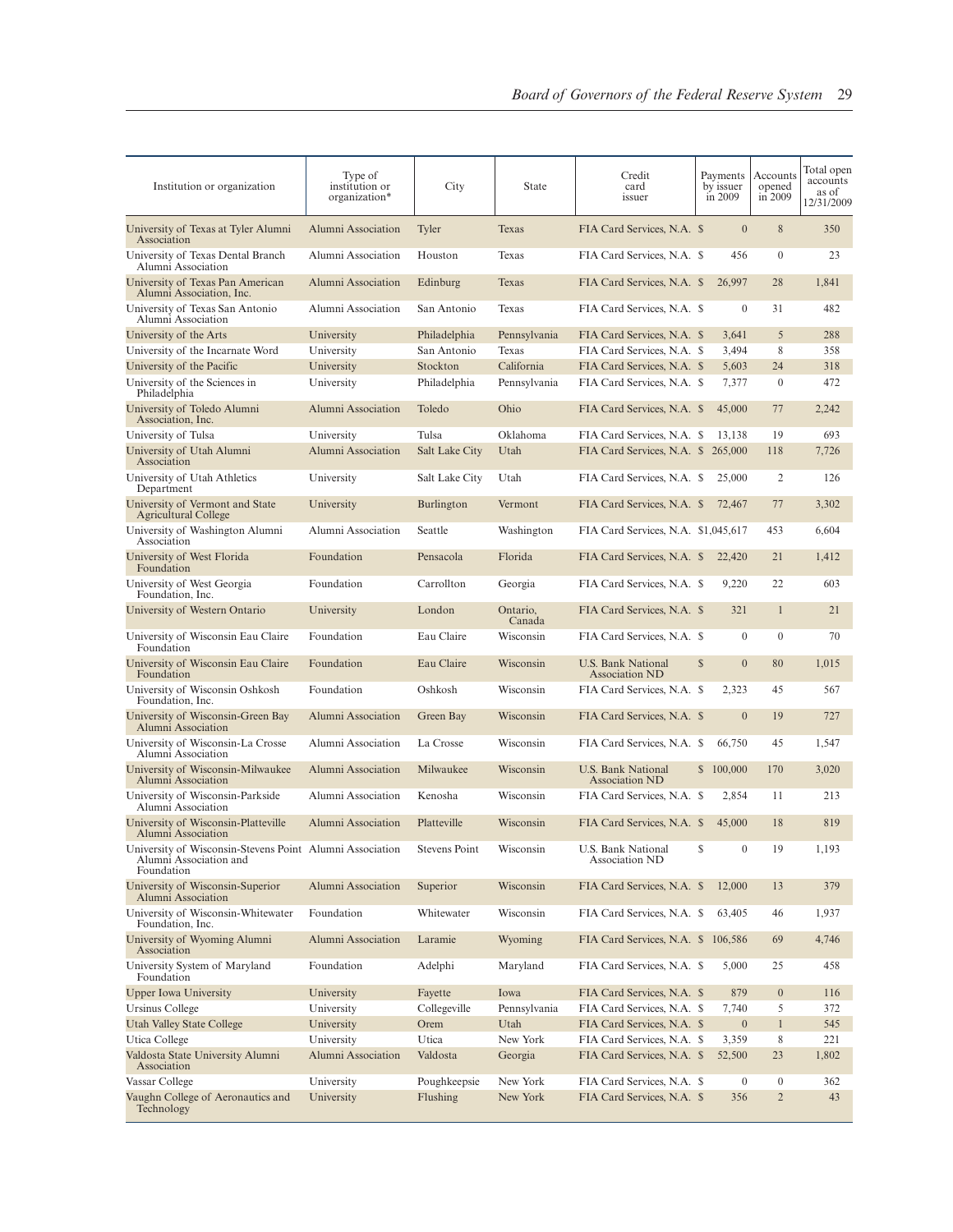| Institution or organization                                                                                                                                | Type of<br>institution or<br>organization*      | City                     | State                  | Credit<br>card<br>issuer                                             | Payments<br>by issuer<br>in 2009 | Accounts<br>opened<br>in 2009 | Total open<br>accounts<br>as of<br>12/31/2009 |
|------------------------------------------------------------------------------------------------------------------------------------------------------------|-------------------------------------------------|--------------------------|------------------------|----------------------------------------------------------------------|----------------------------------|-------------------------------|-----------------------------------------------|
| Villanova University                                                                                                                                       | University                                      | Villanova                | Pennsylvania           | FIA Card Services, N.A.                                              | \$400,000                        | 84                            | 5,830                                         |
| Virginia Commonwealth University<br>Alumni Association and The<br>Medical College of Virginia Alumni<br>Association of Virginia<br>Commonwealth University | Alumni Association<br>and Alumni<br>Association | Richmond                 | Virginia               | FIA Card Services, N.A.                                              | \$90,000                         | 68                            | 1,533                                         |
| Virginia State University Alumni<br>Association                                                                                                            | Alumni Association                              | St. Stephens<br>Church   | Virginia               | FIA Card Services, N.A. \$                                           | 2,111                            | $\mathbf{0}$                  | 161                                           |
| Virginia Tech Alumni Association                                                                                                                           | Alumni Association                              | Blacksburg               | Virginia               | Chase Bank USA, N.A.                                                 | <sup>S</sup><br>$\mathbf{0}$     | 8                             | 13,624                                        |
| Wagner College                                                                                                                                             | University                                      | Staten Island            | New York               | FIA Card Services, N.A.                                              | \$<br>2,930                      | $\overline{7}$                | 403                                           |
| Wake Forest University                                                                                                                                     | University                                      | Winston-Salem            | North Carolina         | FIA Card Services, N.A.                                              | \$108,715                        | 45                            | 3,444                                         |
| Walla Walla College                                                                                                                                        | University                                      | College Place            | Washington             | FIA Card Services, N.A.                                              | S<br>2,696                       | $\mathbf{0}$                  | 219                                           |
| <b>Wartburg College</b>                                                                                                                                    | University                                      | Waverly                  | Iowa                   | FIA Card Services, N.A.                                              | $\mathbb{S}$<br>6,000            | 22                            | 297                                           |
| Washburn University                                                                                                                                        | University                                      | Topeka                   | Kansas                 | <b>INTRUST Bank, N.A.</b>                                            | \$ 8,000                         | 34                            | 618                                           |
| Washington and Lee University                                                                                                                              | University                                      | Lexington                | Virginia               | FIA Card Services, N.A.                                              | \$ 30,000                        | 25<br>$\boldsymbol{0}$        | 90<br>97                                      |
| Washington College<br>Washington State University Alumni<br>Association                                                                                    | University<br>Alumni Association                | Chestertown<br>Pullman   | Maryland<br>Washington | FIA Card Services, N.A.<br>FIA Card Services, N.A.                   | 2,605<br>S<br>\$300,000          | 218                           | 8,928                                         |
| <b>Washington University</b>                                                                                                                               | University                                      | St. Louis                | Missouri               | FIA Card Services, N.A.                                              | \$68,093                         | 57                            | 3,442                                         |
| Water Environment Federation                                                                                                                               | Other                                           | Alexandria               | Virginia               | FIA Card Services, N.A.                                              | $\mathbb{S}$<br>9,702            | $\overline{2}$                | 782                                           |
| Wayland Baptist University                                                                                                                                 | University                                      | Plainview                | Texas                  | FIA Card Services, N.A.                                              | S<br>7,127                       | 32                            | 488                                           |
| Wayne State Foundation                                                                                                                                     | Foundation                                      | Wayne                    | Nebraska               | First National Bank of<br>Omaha                                      | \$4,697                          | $\mathbf{1}$                  | 342                                           |
| Waynesburg University                                                                                                                                      | University                                      | Waynesburg               | Pennsylvania           | FIA Card Services, N.A.                                              | \$2,721                          | 6                             | 285                                           |
| Weber State University Alumni<br>Association                                                                                                               | Alumni Association                              | Ogden                    | Utah                   | U.S. Bank National<br><b>Association ND</b>                          | \$150,000                        | 50                            | 1,534                                         |
| Webster University Alumni<br>Association                                                                                                                   | Alumni Association                              | St. Louis                | Missouri               | FIA Card Services, N.A. \$                                           | $\mathbf{0}$                     | 58                            | 975                                           |
| <b>Wesley College</b>                                                                                                                                      | University                                      | Dover                    | Delaware               | FIA Card Services, N.A.                                              | $\mathbb{S}$<br>1,776            | $\mathbf{1}$                  | 142                                           |
| Wesleyan College                                                                                                                                           | University                                      | Macon                    | Georgia                | FIA Card Services, N.A.                                              | S<br>1,743                       | 5                             | 165                                           |
| West Chester University Alumni<br>Association                                                                                                              | Alumni Association                              | West Chester             | Pennsylvania           | FIA Card Services, N.A. \$42,166                                     |                                  | 65                            | 1,763                                         |
| West Liberty State College Alumni<br>Association                                                                                                           | Alumni Association                              | West Liberty             | West Virginia          | FIA Card Services, N.A. \$ 6,723                                     |                                  | 12                            | 482                                           |
| West Point Association of Graduates<br>West Texas A&M University Alumni<br>Association                                                                     | Alumni Association<br>Alumni Association        | West Point<br>Canyon     | New York<br>Texas      | FIA Card Services, N.A.<br>FIA Card Services, N.A. \$                | \$500,000<br>$\mathbf{0}$        | 219<br>$\mathbf{0}$           | 6,417<br>288                                  |
| West Virginia State University                                                                                                                             | University                                      | Institute                | West Virginia          | FIA Card Services, N.A.                                              | $\mathbb{S}$<br>1,962            | $\overline{0}$                | 169                                           |
| West Virginia University Alumni<br>Association                                                                                                             | Alumni Association                              | Morgantown               | West Virginia          | FIA Card Services, N.A.                                              | \$170,000                        | 198                           | 3,962                                         |
| West Virginia Wesleyan College                                                                                                                             | University                                      | Buckhannon               | West Virginia          | FIA Card Services, N.A.                                              | $\frac{1}{2}$ , 2, 233           | $7\phantom{.0}$               | 175                                           |
| Western Connecticut State University                                                                                                                       | University                                      | Danbury                  | Connecticut            | FIA Card Services, N.A.                                              | $\mathbf{0}$<br>-S               | 13                            | 294                                           |
| Western Illinois University Alumni<br>Association                                                                                                          | Alumni Association                              | Macomb                   | Illinois               | Chase Bank USA, N.A.                                                 | S<br>$\mathbf{0}$                | $\overline{2}$                | 2,614                                         |
| Western Michigan University Alumni Alumni Association<br>Association                                                                                       |                                                 | Kalamazoo                | Michigan               | PNC Bank, N.A.                                                       | \$200,000                        | 321                           | 2,320                                         |
| Western New England College                                                                                                                                | University                                      | Springfield              | Massachusetts          | FIA Card Services, N.A.                                              | 5,893<br>$\mathbb{S}$            | 12                            | 469                                           |
| Western New England College School<br>of Law                                                                                                               | University                                      | Springfield              | Massachusetts          | FIA Card Services, N.A. \$                                           | 550                              | $\boldsymbol{0}$              | 48                                            |
| Western Oregon University<br><b>Development Foundation</b><br>Western State College Alumni                                                                 | Foundation<br>Alumni Association                | Monmouth<br>Gunnison     | Oregon<br>Colorado     | FIA Card Services, N.A. \$<br>FIA Card Services, N.A. \$             | 6,008<br>5,349                   | 14<br>4                       | 509<br>369                                    |
| Association                                                                                                                                                | Alumni Association                              | Fullerton                | California             |                                                                      | 404                              | $\boldsymbol{0}$              |                                               |
| Western State University Alumni<br>Association<br>Western Washington University                                                                            | Alumni Association                              | Bellingham               | Washington             | FIA Card Services, N.A. \$                                           |                                  |                               | 35                                            |
| Alumni Association<br>Westfield State College Foundation,                                                                                                  | Foundation                                      | Westfield                | Massachusetts          | FIA Card Services, N.A. \$20,093<br>FIA Card Services, N.A. \$ 6,259 |                                  | 58<br>19                      | 1,529<br>426                                  |
| Inc.<br>Westminster College                                                                                                                                | University                                      | Fulton                   | Missouri               | FIA Card Services, N.A. \$ 3,945                                     |                                  | 2                             | 199                                           |
| Westminster College                                                                                                                                        | University                                      | <b>New</b><br>Wilmington | Pennsylvania           | FIA Card Services, N.A. \$13,207                                     |                                  | $\sqrt{5}$                    | 782                                           |
| Wheeling Jesuit University                                                                                                                                 | University                                      | Wheeling                 | West Virginia          | FIA Card Services, N.A. \$                                           | 2,707                            | 4                             | 185                                           |
| <b>Whittier College</b>                                                                                                                                    | University                                      | Whittier                 | California             | FIA Card Services, N.A. \$7,903                                      |                                  | 11                            | 542                                           |